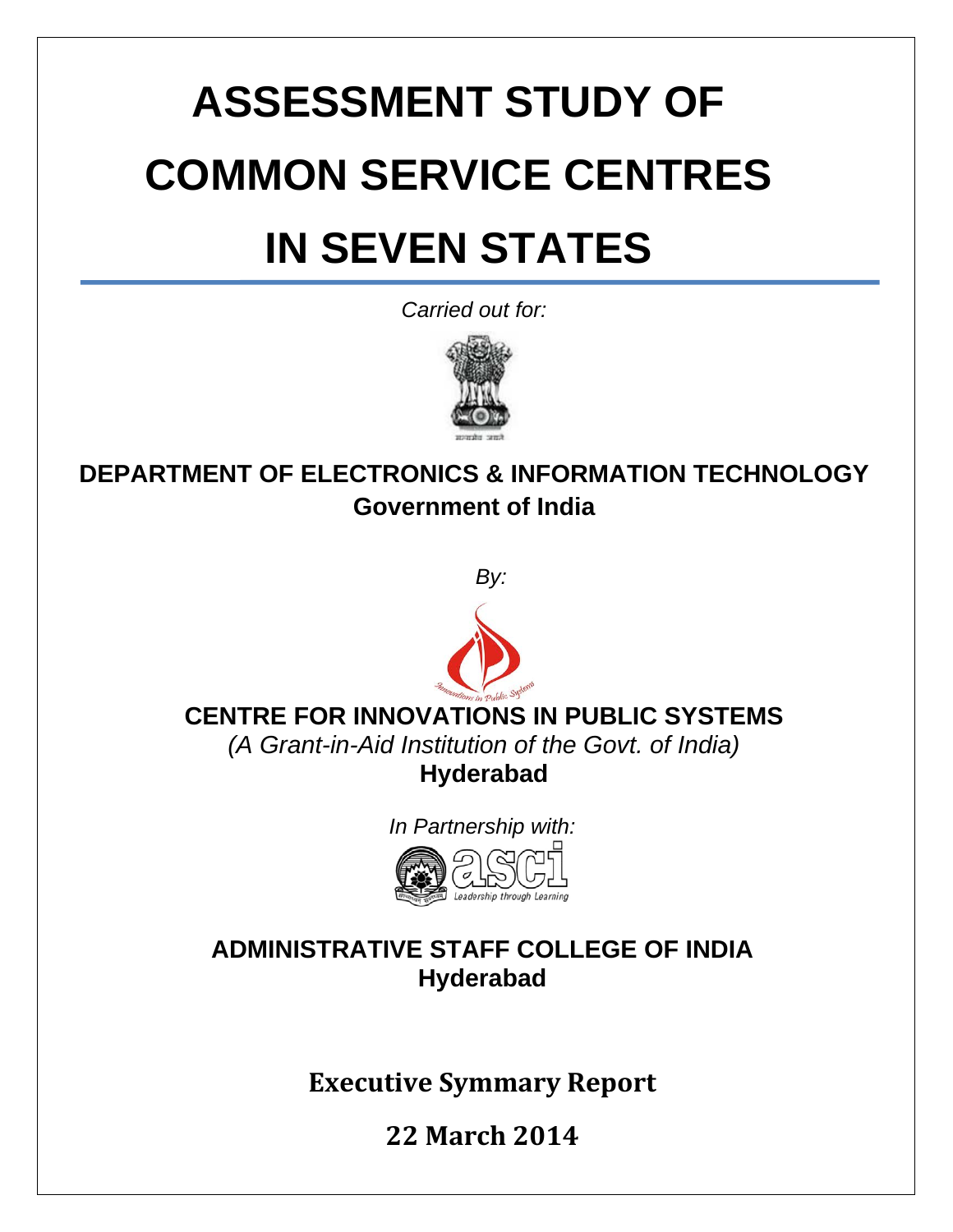#### **PREFACE**

This is an Executive Summary Report of an Assessment Study of the Common Service Centres (CSCs) in the seven states of Andhra Pradesh, Jammu & Kashmir, Jharkhand, Kerala, Madhya Pradesh, Rajasthan and Tripura. The Study, awarded by the Department of Electronics & Information Technology (DeitY), Government of India (GoI), was conducted by the Centre for Innovations in Public Systems (a Grant-in-Aid institution of the Govt. of India), Hyderabad, in partnership with the Administrative Staff College of India, Hyderabad.

The Study, conducted during May-October 2013 involved extensive literature review and a survey of 840 CSCs in the seven states. The survey also involved interviews with citizens (5 users and 3 non-users per CSC) as well as Focus Group Discussions and structured interviews with the senior representatives of the ICT Departments, State Designated Agencies (SDAs) and Service Centre Agencies (SCAs) in the seven states.

Further, the survey data was validated through telephonic and personal interviews with Village Level Entrepreneurs (VLEs), SCAs and SDAs. Verification was also carried out, using the transaction data of about eighteen months, made available by DeitY, GoI.

The draft reports of the Study, submitted in September, November and December 2013 were reviewed by the DeitY. A final review was also carried out under the guidance of the Joint Secretary (e-Governance). Constructive feedback and useful suggestions emerged in all these reviews.

This Executive Summary Report factors in such feedback and suggestions received. It contains in its four major chapters: (i) The essence of the CSC Scheme and the genesis for the Assessment Study; (ii) Salient findings and Key Success Factors; (iii) Suggestions and Recommendations and (iv) Conclusions.

2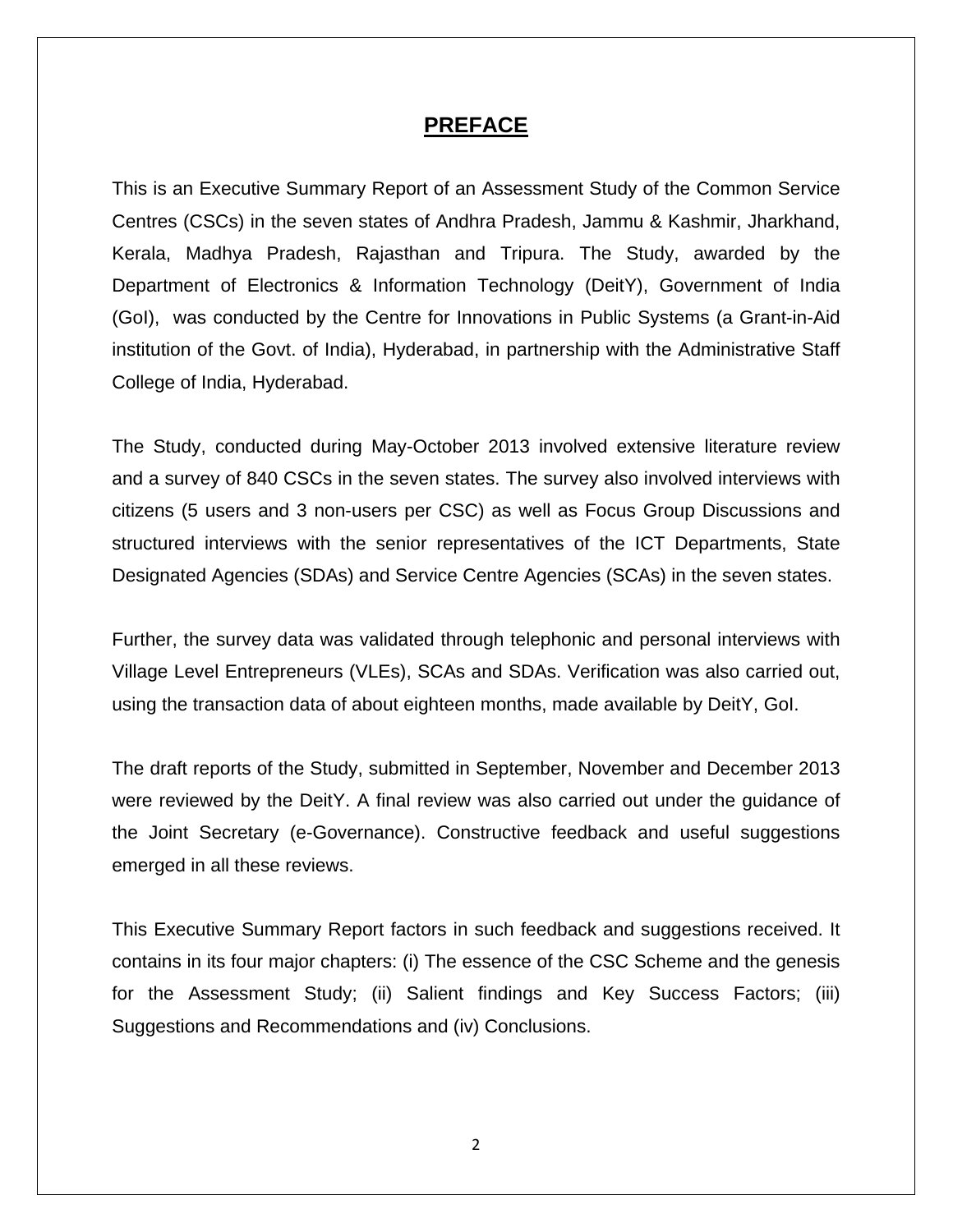The complete Study Report, replete with detailed observations and findings, analyses, graphical representations and annexures/appendices is separately available.

.

```
o0o
```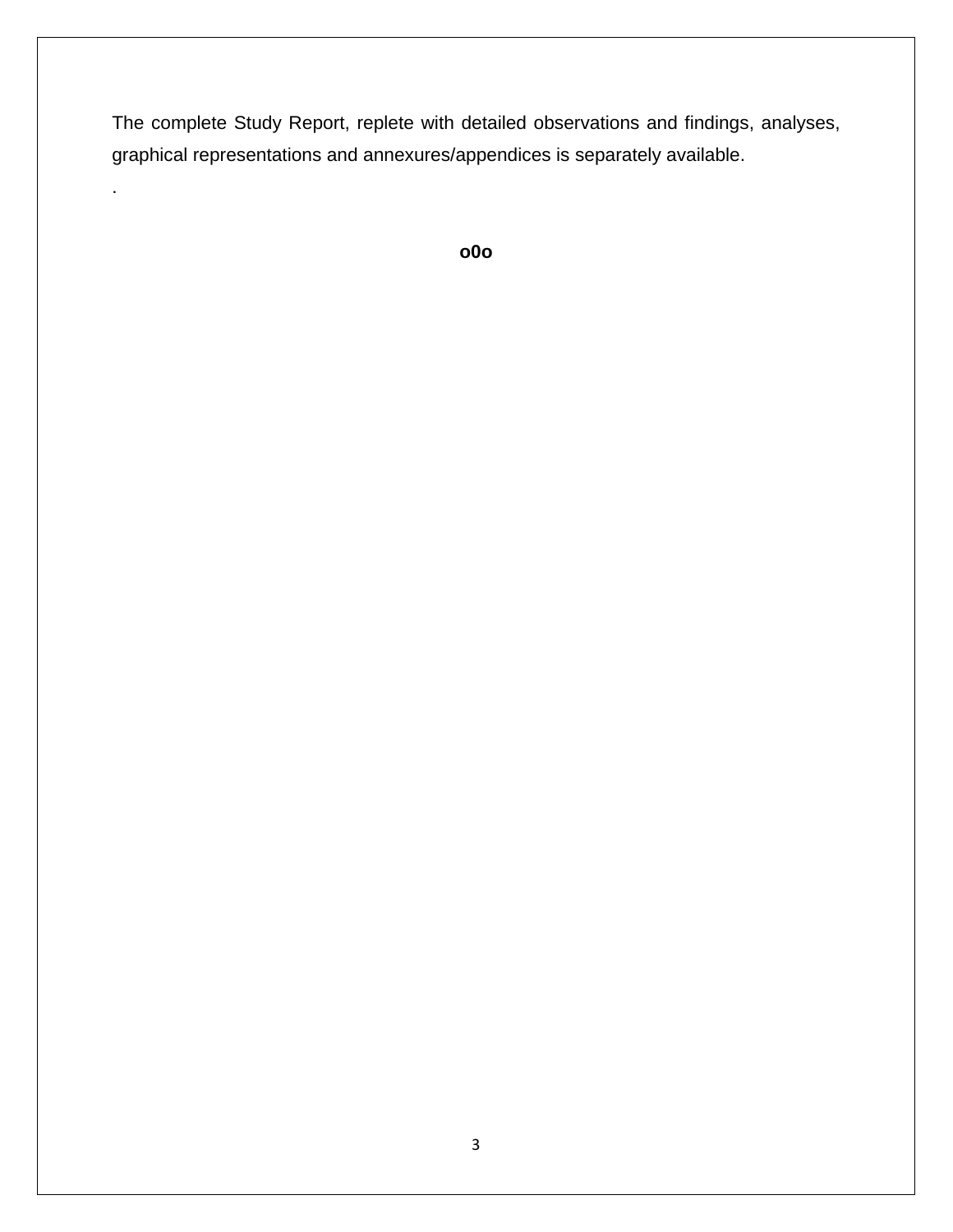#### **CONTENTS**

|    | SI. No. Chapter / Topic                                    | Page |
|----|------------------------------------------------------------|------|
| 1. | Acknowledgements                                           | 05   |
| 2. | Abbreviations                                              | 07   |
| 3. | Chapter-1: Introduction                                    | 09   |
| 4. | <b>Chapter-2: Salient Findings and Key Success Factors</b> | 15   |
| 5. | <b>Chapter-3: Suggestions and Recommendations</b>          | 25   |
| 6. | <b>Chapter-4: Conclusions</b>                              | 46   |
| 7. | Annexure                                                   | 50   |

**o0o**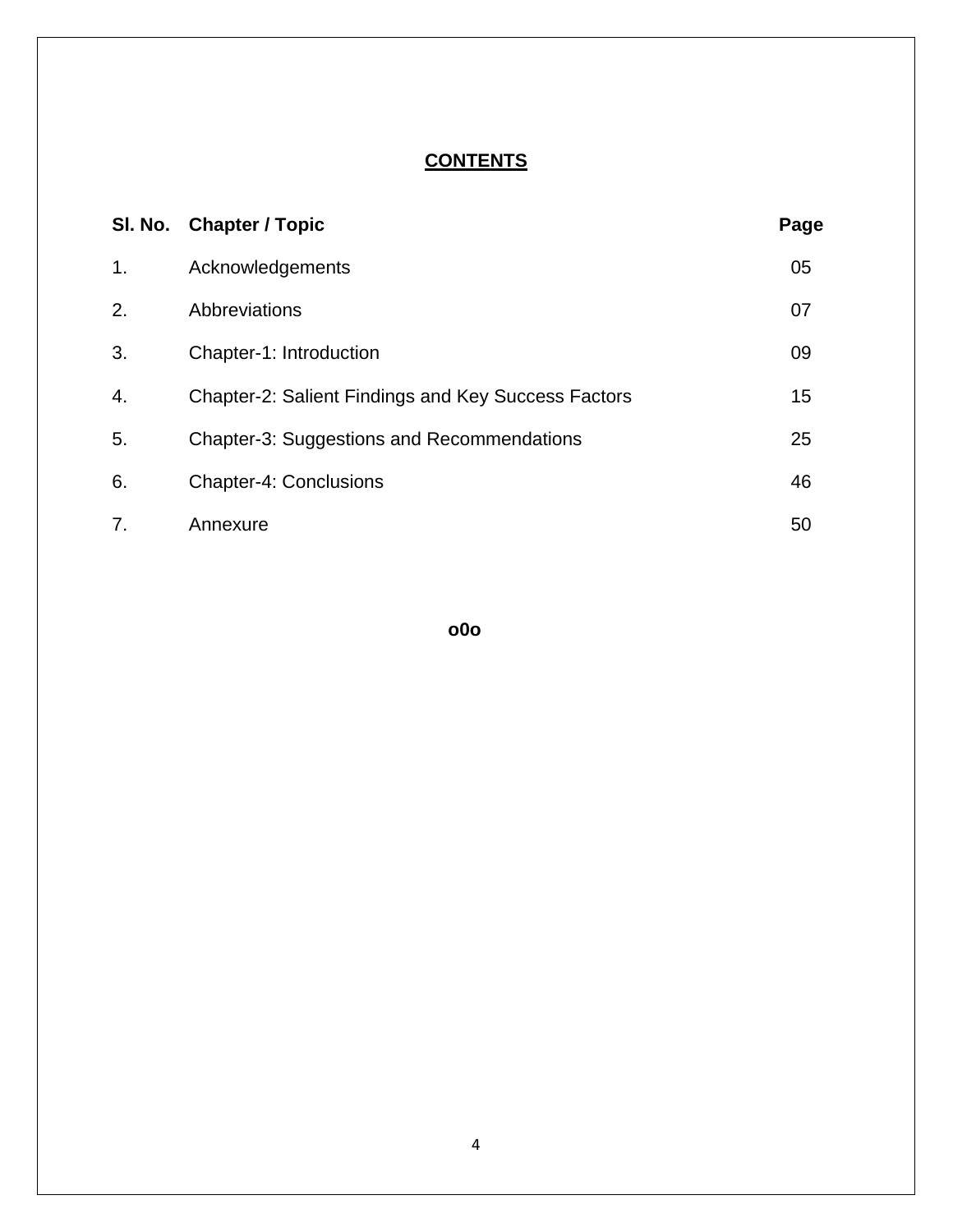#### **ACKNOWLEDGEMENTS**

At the outset, the study team under the leadership of Shri D Chakrapani, IAS (Retd.), Director of the Centre for Innovations in Public Systems (CIPS), comprising members from CIPS as well as the Administrative Staff College of India (ASCI) is grateful to the Department of Electronics & Information Technology (DeitY), Government of India (GoI), for awarding the cited study to CIPS and agreeing for the partnership of the latter with ASCI, for undertaking the task.

The CIPS-ASCI team wishes to express its sincere gratitude to Shri J Satyanarayana, IAS, Secretary to GoI, DeitY; Shri Rajiv Gauba, IAS, Additional Secretary to GoI, DeitY; Dr. Rajendra Kumar, Joint Secretary to GoI, DeitY; Dr. Dinesh Kumar Tyagi, Chief Executive Officer of Common Service Centre Special Purpose Vehicle (CSC-SPV); Shri Gaurav Dwivedi, IAS, Director, DeitY; Shri Bhagwan K Ghadge Patil, Chief Operating Officer of the CSC-SPV and Ms. Noopur Jhunjhunwala, Consultant-CSC Scheme, DeitY. Without their unstinted encouragement, support, suggestions and liberal help, the study would not have been a success. They readily accepted the requests of varied nature from the study team at various stages of the assessment. They extended due guidance, offered valuable suggestions on fine-tuning the study focus, helped in the review of the research instruments, provided background material and reports, facilitated enlisting of support from the Information Technology Departments and State Designated Agencies (SDAs) of the seven states, participated in video and teleconferences and reviewed the intermediate outputs. The study team is truly beholden to them.

The study team is also thankful to the senior officials from the SDAs and the Service Centre Agencies (SCAs) for sharing data and inputs and lending due support for the conduct of the survey. Thanks are also due from the study team to the Village Level Entrepreneurs (VLEs) of the seven states who extended due cooperation for the

5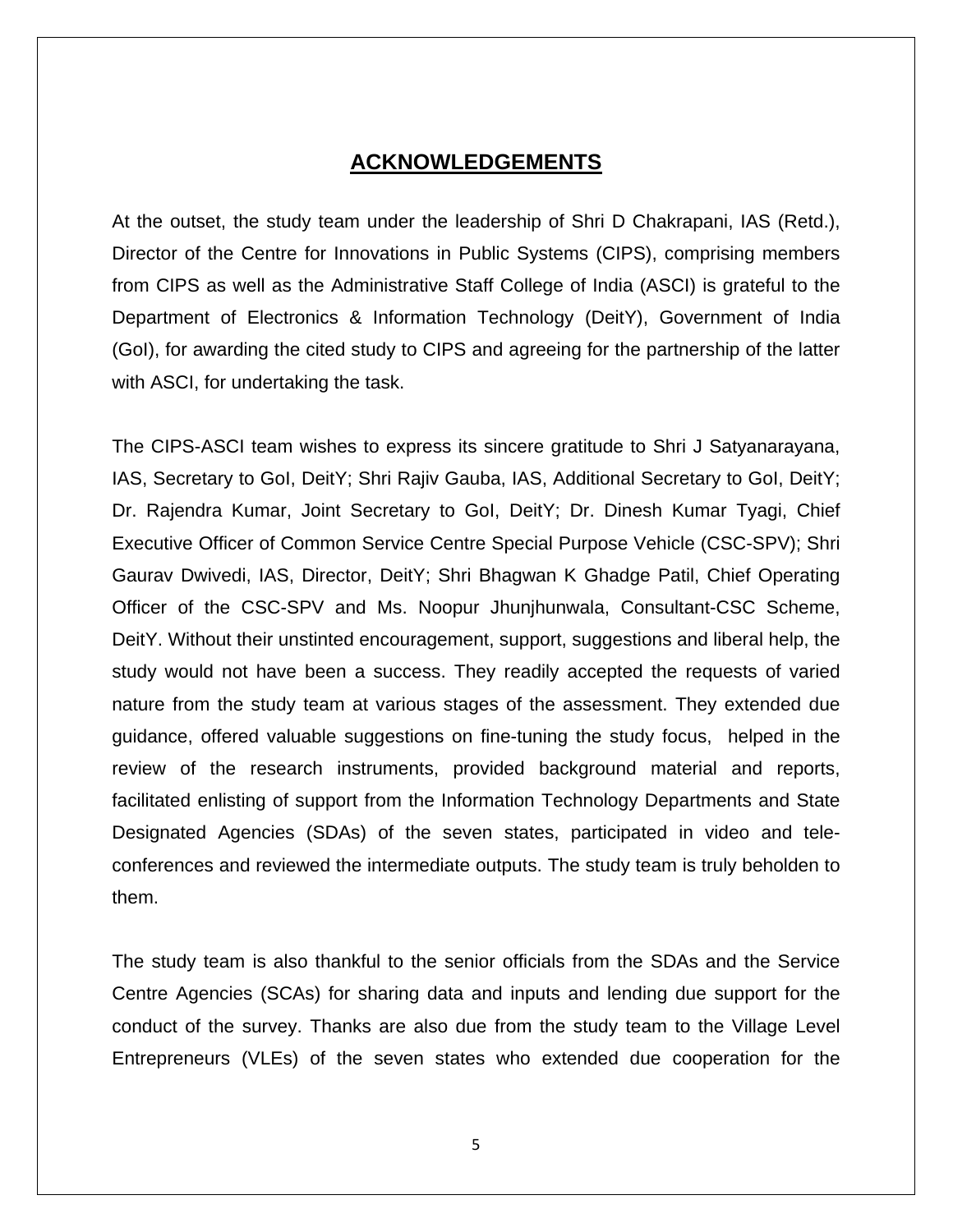conduct of the survey and also willingly shared their views, opinions, concerns, suggestions and ideas.

Finally, the study team acknowledges the support it received from the DG-ASCI (who is also the Head of the Steering Committee of CIPS) and officials at various levels in CIPS as well as in ASCI, for the smooth and successful conduct of the study.

**o0o**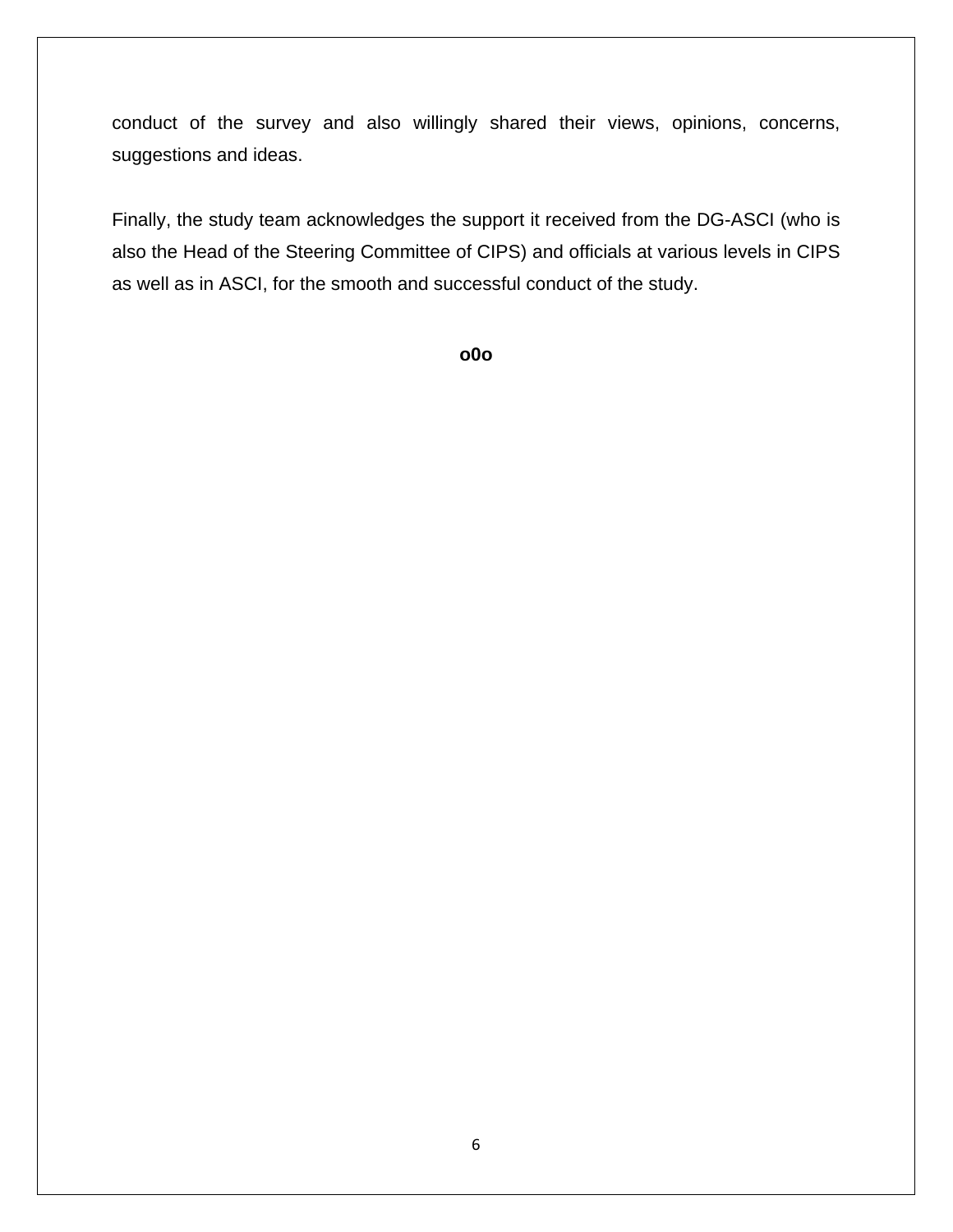## **ABBREVIATIONS**

| <b>AISECT</b>    | All India Society for Electronics & Computer Technology |  |  |
|------------------|---------------------------------------------------------|--|--|
| AP               | Andhra Pradesh                                          |  |  |
| <b>APTS</b>      | Andhra Pradesh Technology Services                      |  |  |
| <b>ASCI</b>      | Administrative Staff College of India                   |  |  |
| B <sub>2</sub> B | <b>Business to Business</b>                             |  |  |
| B <sub>2</sub> C | <b>Business to Citizen</b>                              |  |  |
| ВC               | <b>Business Correspondent</b>                           |  |  |
| BF               | <b>Banking Facilitator</b>                              |  |  |
| <b>BNRGSK</b>    | Bharat Nirman Rajiv Gandhi Seva Kendra                  |  |  |
| <b>BSNL</b>      | Bharat Sanchar Nigam Ltd.                               |  |  |
| <b>CIPS</b>      | Centre for Innovations in Public Systems                |  |  |
| <b>CSC</b>       | <b>Common Service Centre</b>                            |  |  |
| <b>DBT</b>       | <b>Direct Benefit Transfer</b>                          |  |  |
| <b>DeitY</b>     | Department of Electronics & Information Technology      |  |  |
| <b>DeGS</b>      | <b>District e-Governance Society</b>                    |  |  |
| <b>DTH</b>       | Direct to Home                                          |  |  |
| <b>FGD</b>       | <b>Focus Group Discussions</b>                          |  |  |
| FI.              | <b>Financial Inclusion</b>                              |  |  |
| G <sub>2</sub> C | Government to Citizen                                   |  |  |
| G <sub>2</sub> G | <b>Government to Government</b>                         |  |  |
| Gol              | Government of India                                     |  |  |
| <b>ICT</b>       | Information and Communication Technologies              |  |  |
| <b>IEC</b>       | Information, Education and Communication                |  |  |
| <b>IGNOU</b>     | Indira Gandhi National Open University                  |  |  |
| <b>IMRB</b>      | India Market Research Bureau                            |  |  |
| IT               | <b>Information Technology</b>                           |  |  |
| <b>ITU</b>       | <b>International Telecommunication Union</b>            |  |  |
| JH               | Jharkhand                                               |  |  |
| JK               | Jammu & Kashmir                                         |  |  |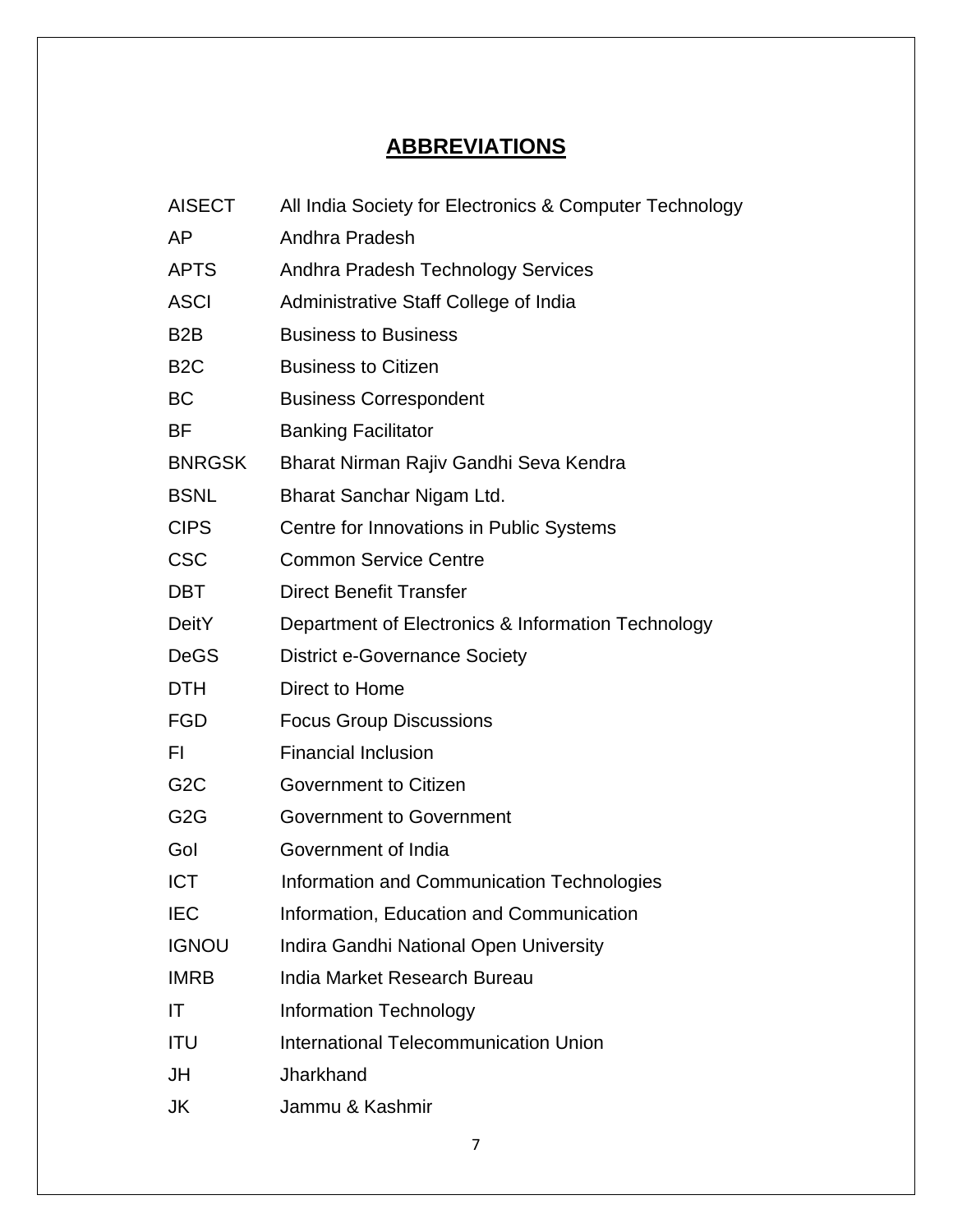| KL             | Kerala                                                        |
|----------------|---------------------------------------------------------------|
| <b>MGNREGS</b> | Mahatma Gandhi National Rural Employment Guarantee Scheme     |
| <b>MMP</b>     | <b>Mission Mode Project</b>                                   |
| MP             | Madhya Pradesh                                                |
| <b>NeGD</b>    | National e-Governance Division                                |
| <b>NeGP</b>    | National e-Governance Plan                                    |
| <b>NIC</b>     | <b>National Informatics Centre</b>                            |
| <b>NICT</b>    | National Institute of Information & Communications Technology |
| <b>NIELIT</b>  | National Institute of Electronics & Information Technology    |
| <b>NOFN</b>    | <b>National Optic Fiber Network</b>                           |
| <b>PMU</b>     | <b>Project Management Unit</b>                                |
| <b>PPP</b>     | <b>Public-Private Partnership</b>                             |
| <b>RBI</b>     | Reserve Bank of India                                         |
| <b>RJ</b>      | Rajasthan                                                     |
| <b>SCA</b>     | <b>Service Centre Agency</b>                                  |
| <b>SDA</b>     | <b>State Designated Agency</b>                                |
| <b>StDC</b>    | <b>State Data Centre</b>                                      |
| <b>SDC</b>     | <b>Skill Development Centre</b>                               |
| <b>SDG</b>     | <b>Service Delivery Gateway</b>                               |
| <b>SLAs</b>    | <b>Service Level Agreements</b>                               |
| <b>SPV</b>     | <b>Special Purpose Vehicle</b>                                |
| <b>SWAN</b>    | <b>State Wide Area Network</b>                                |
| <b>ToR</b>     | <b>Terms of Reference</b>                                     |
| TP             | Tripura                                                       |
| <b>USO</b>     | <b>Universal Service Obligation</b>                           |
| <b>VLE</b>     | <b>Village Level Entrepreneur</b>                             |
| <b>VSAT</b>    | <b>Very Small Aperture Terminal</b>                           |
| Wi-Fi          | <b>Wireless Fidelity</b>                                      |
| Wi-Max         | Worldwide Interoperability for Microwave Access               |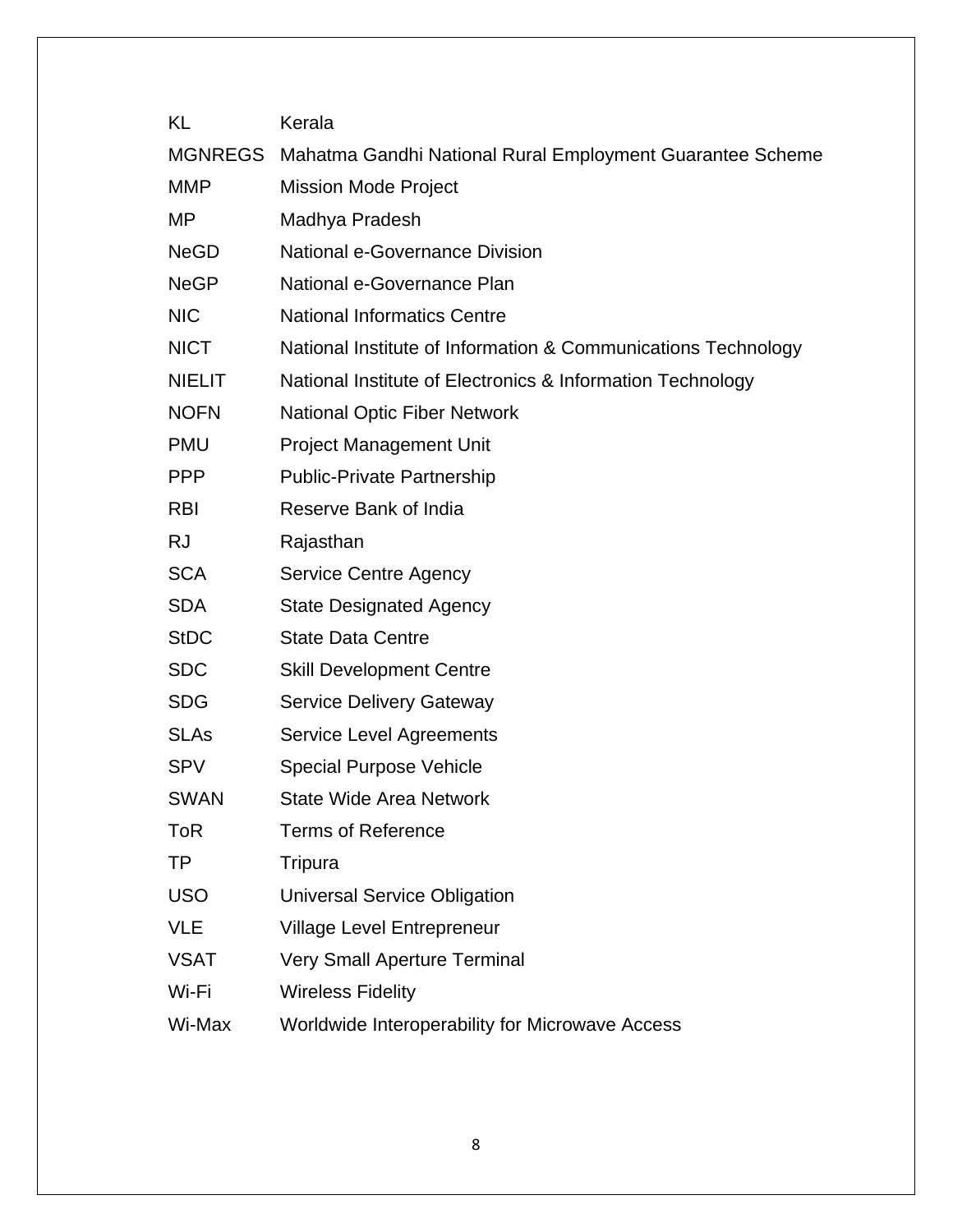## **Chapter-1: Introduction**

#### **1.0 The Common Service Centre Scheme**

With information and communication technologies (ICTs) emerging as a powerful enabler of development globally, progressive countries have been embracing e-Governance initiatives to effectively deliver citizen services.

In the wake of such a scenario, the Government of India (GoI) embarked upon the National e-Governance Plan (NeGP) under the aegis of the Department of Electronics and Information Technology (DeitY) in 2006. Out of the 31 Mission Mode Projects (MMPs) of the NeGP, the Common Service Centres Scheme is one of the foremost, game-changing, integrated MMPs.

#### **1.1 Role of Common Service Centres**

The Common Service Centres, popularly known as the CSCs, are one of the important constituents of the core infrastructure of the NeGP. The main objective of the CSC Scheme is to create a platform that enables government, private and social sector organizations to align their social and commercial goals for the benefit of the rural population in the remotest corners of the country through a combination of IT-based as well as non-IT based services.<sup>[1](#page-8-0)</sup> In other words, the scheme envisages inclusion of the rural population in the development process, thereby, bringing improvement in their socio-economic conditions.

In addition to the CSCs, the State Data Centres (SDCs), State Wide Area Networks (SWAN), Service Delivery Gateways (SDGs) are some of the other important elements of the core infrastructure of NeGP.

<span id="page-8-0"></span><sup>1</sup> http://csc.gov.in/index.php?option=com\_content&view=article&id=174&Itemid=331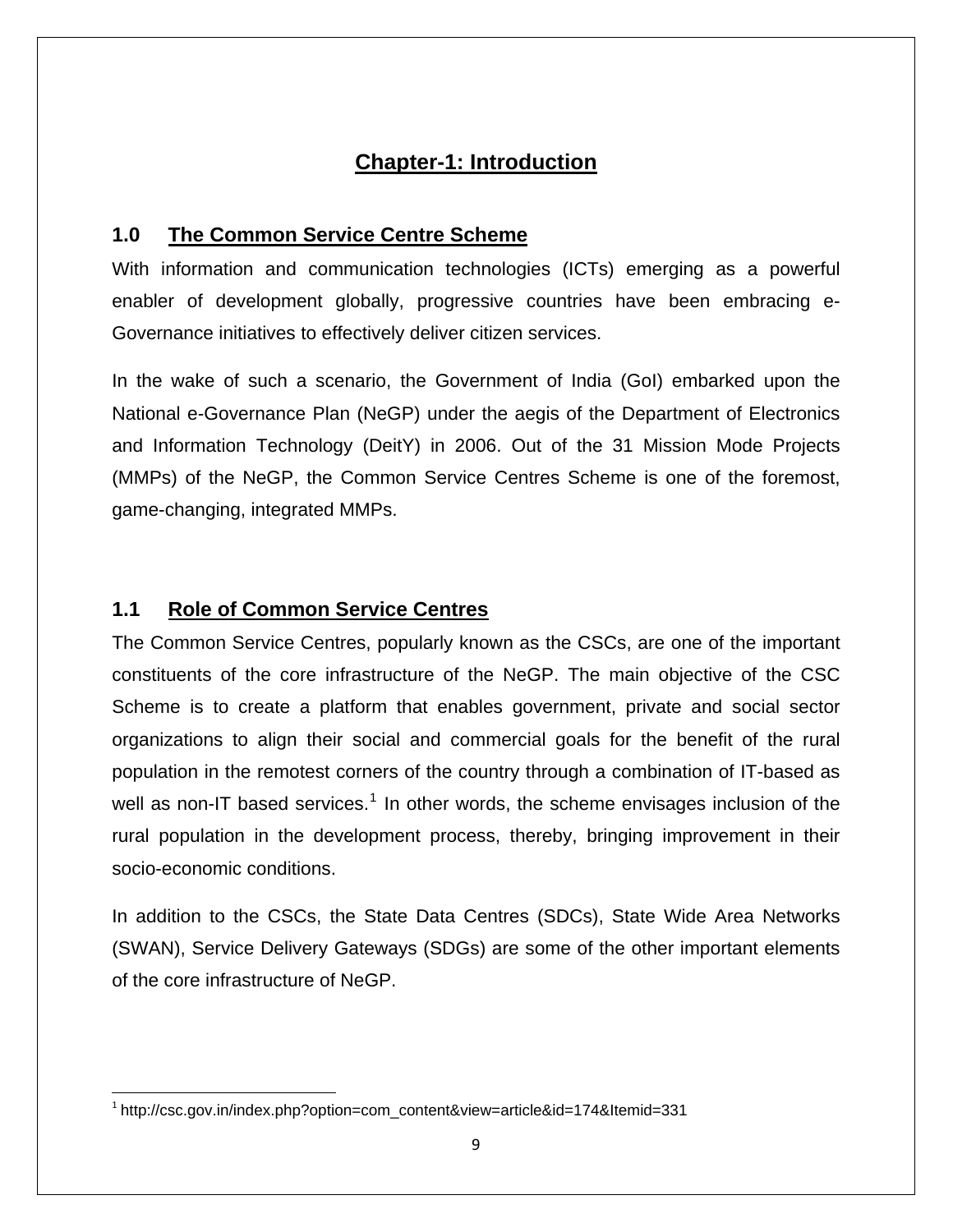The CSC scheme is being operated in a public private partnership (PPP) mode across various states and UTs in the country. A three-tier model has been adopted for the implementation of the initiative, which is as follows:

| Table-1: Three- Tier Model of the CSC Scheme |                                            |                                                                               |  |
|----------------------------------------------|--------------------------------------------|-------------------------------------------------------------------------------|--|
| <b>Tier</b>                                  | <b>Stakeholder</b>                         | <b>Responsibility</b>                                                         |  |
|                                              | <b>Village Level Entrepreneur</b><br>(VLE) | Caters to rural population of a cluster of 5-6<br>villages                    |  |
| $\mathbf l$                                  | Service Centre Agency (SCA)                | Builds, operates and manages the network<br>of VLEs and business              |  |
| Ш                                            | State Designated Agency (SDA)              | Facilitates the implementation of the<br>initiative in the respective states. |  |

The SCAs are appointed by the SDAs who act as the implementation partners in the CSC scheme. The VLEs, appointed by the SCAs are responsible for the operations and the management of the CSCs at the village level.

The CSCs, powered by ICT, are envisaged to serve as the front-end delivery points of various citizen services at the village level. As of 31 August 2013, there are nearly 1,[2](#page-9-0)7,002 CSCs operating in various states in the country.<sup>2</sup>

The services delivered include that of the government, financial, social as well as the private sectors in the country (**Table-2**).

The Special Purpose Vehicle, "CSC e-Governance Services India Ltd.", incorporated under the Companies Act 1956 in 2009, is responsible for the facilitation and monitoring of the CSC scheme in the country.

As a result, in addition to efficient delivery of citizen services in rural areas, the CSC initiative is playing a significant role in empowering the rural communities. The CSCs have opened up new avenues for rural entrepreneurship and empowerment of the rural people by enhancing the accessibility and availability of various kinds of services in the villages across the country.

<span id="page-9-0"></span> <sup>2</sup> http://csc.gov.in/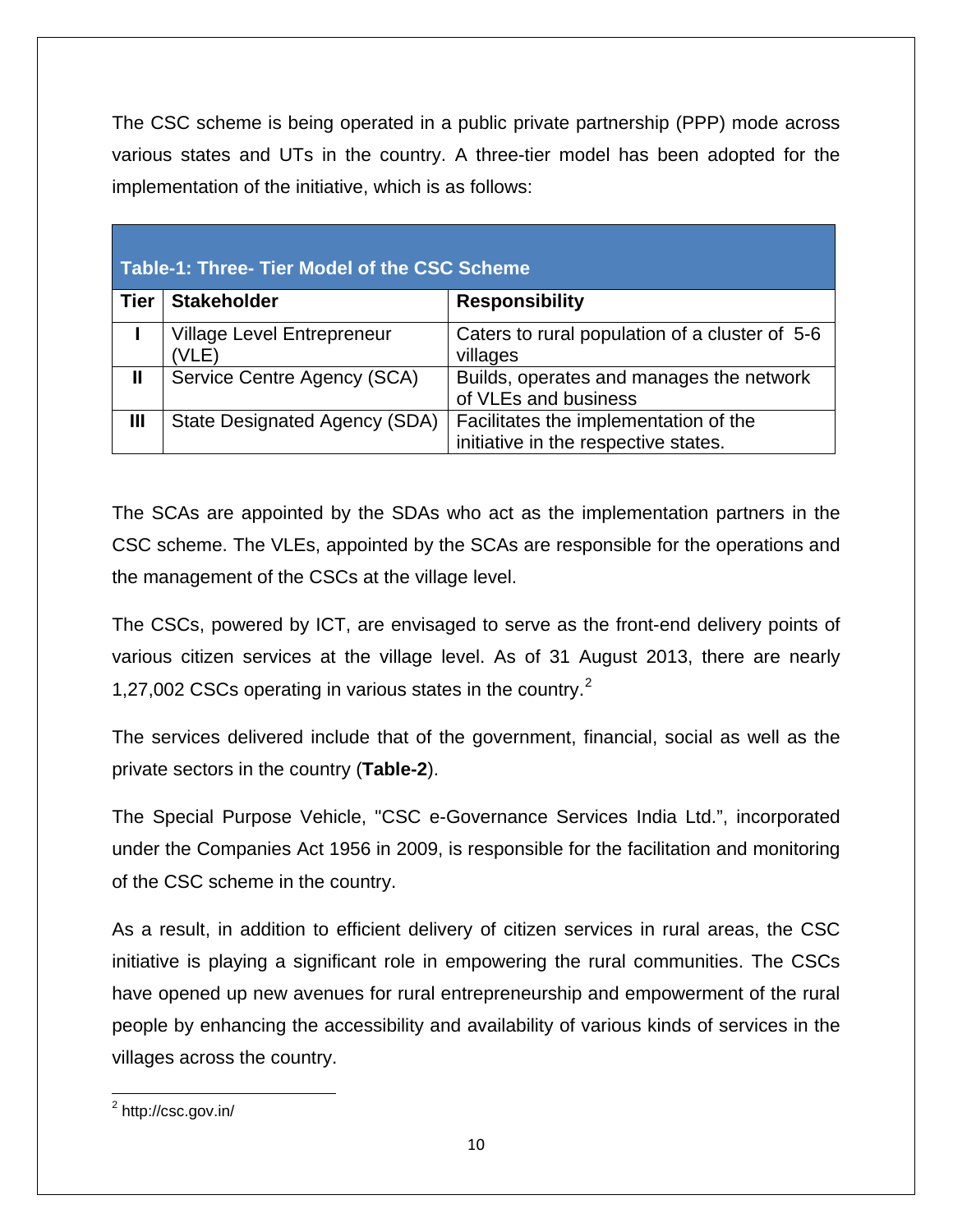| Table-2: Services offered by the CSCs                         |                            |                                         |  |
|---------------------------------------------------------------|----------------------------|-----------------------------------------|--|
| S.                                                            | Category                   | <b>Type of Services</b>                 |  |
| No.                                                           |                            |                                         |  |
| 1.                                                            | G <sub>2</sub> C           | Certificates, e-District, Education,    |  |
|                                                               |                            | Election, Employment exchange,          |  |
|                                                               |                            | Excise & taxation, Forms download and   |  |
|                                                               |                            | submission, Land records, PAN Card,     |  |
|                                                               |                            | Social benefits, Ration card, Unique ID |  |
|                                                               |                            | (Aadhar), Welfare scheme payments       |  |
|                                                               |                            | etc.                                    |  |
| 2.                                                            | B <sub>2</sub> C           | Desk-Top Publishing (DTP), Stationery,  |  |
|                                                               |                            | Ticketing - Air, Bus, Rail etc.         |  |
| 3.                                                            | <b>Financial Inclusion</b> | Banking, Insurance, Loan                |  |
|                                                               |                            | documentation, Pension etc.             |  |
| 4.                                                            | Education                  | Adult literacy, Digital literacy,       |  |
|                                                               |                            | Awareness programmes, Facilitation,     |  |
|                                                               |                            | Sale, download and submission of        |  |
|                                                               |                            | application forms, Results download     |  |
|                                                               |                            | etc.                                    |  |
| 5.                                                            | Telecom                    | Bill collection, DTH, Mobile recharge   |  |
|                                                               |                            | etc.                                    |  |
| 6.                                                            | Agriculture                | Soil testing, Weather forecast, Market  |  |
|                                                               |                            | information, Capacity building, etc.    |  |
| 7.                                                            | <b>Utility</b>             | Electricity, water bill payments etc.   |  |
| Source: http://csc.gov.in//images/Profile_Layout_final_V5.pdf |                            |                                         |  |

### **1.2 Genesis for Independent Evaluation of CSC Scheme**

CSCs are a powerful vehicle to bring about socio-economic transformation in rural areas with attendant benefits. Besides facilitating delivery of public services at virtually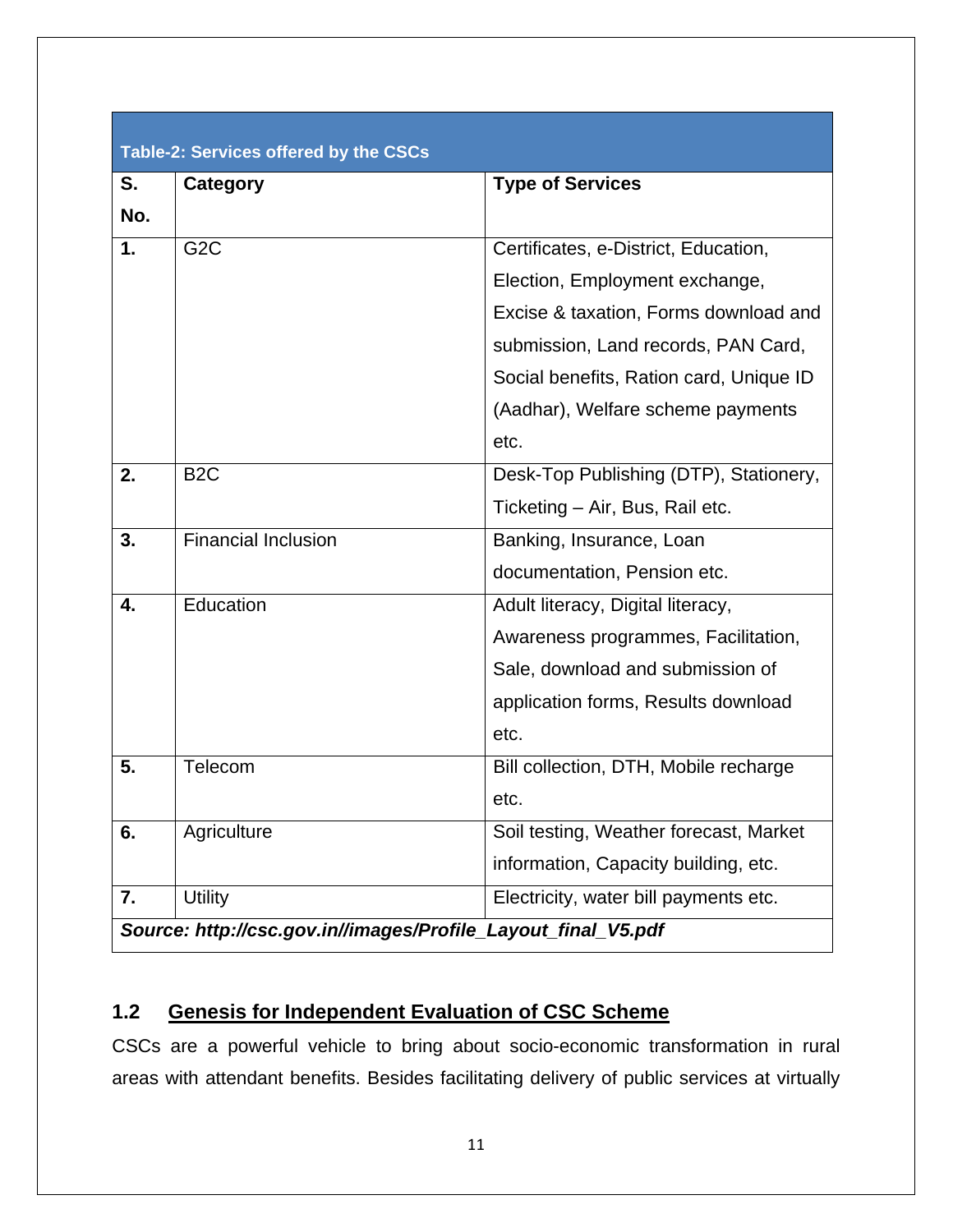the doorstep of the citizen, they promote entrepreneurship among the educated unemployed. They are catalysts of literacy, financial inclusion and gainful economic activity. They are instrumental in bridging the digital divide. Accordingly, the GoI is keen on enlarging the scale, scope, spread and sweep of the CSC Scheme. Before doing so, the GoI rightly felt that it would be in the fitness of things to obtain meaningful pointers as regards (i) the nature and extent of the success of the CSC project in achieving its purpose and objectives; (ii) the administrative issues affecting the performance of the CSCs; and (iii) the sustainability of the CSCs in the long run.

Accordingly, the National e-Governance Division (NeGD) under DeitY, GoI, awarded to the Centre for Innovations in Public Systems (CIPS), a grant-in-aid institution of GoI located at Administrative Staff College of India (ASCI), Hyderabad, a Project titled "Assessment Study of Common Service Centre (CSC) Scheme in 7 States of India" (Ref.:NeGD/WB/84/CSC/CIPS dated 25/03/2013).

The NeGD chose as representative sample for the study, the states of Andhra Pradesh, Jammu & Kashmir, Jharkhand, Kerala, Madhya Pradesh, Rajasthan and Tripura. These states constitute the right mix for a holistic and well-rounded assessment exercise inasmuch as they represent - early as well as relatively recent adopters of the Scheme, states with higher and lower population, states with higher and lower literacy rates, states on plains as well as those with difficult terrain and climatic conditions etc. Thus it is truly a pan-India representative sample.

The key objective of the study was therefore to profile the CSCs across the seven representative states and make suggestions for a viable and sustainable model.

#### **1.3 Terms of Reference**

The salient Terms of Reference (ToR) of the study as could be crystallized from the Annexure to the Administrative Approval No. 2(9)/201-EG-II dated 28.01.2013 of DeitY, GoI, are as follows:

12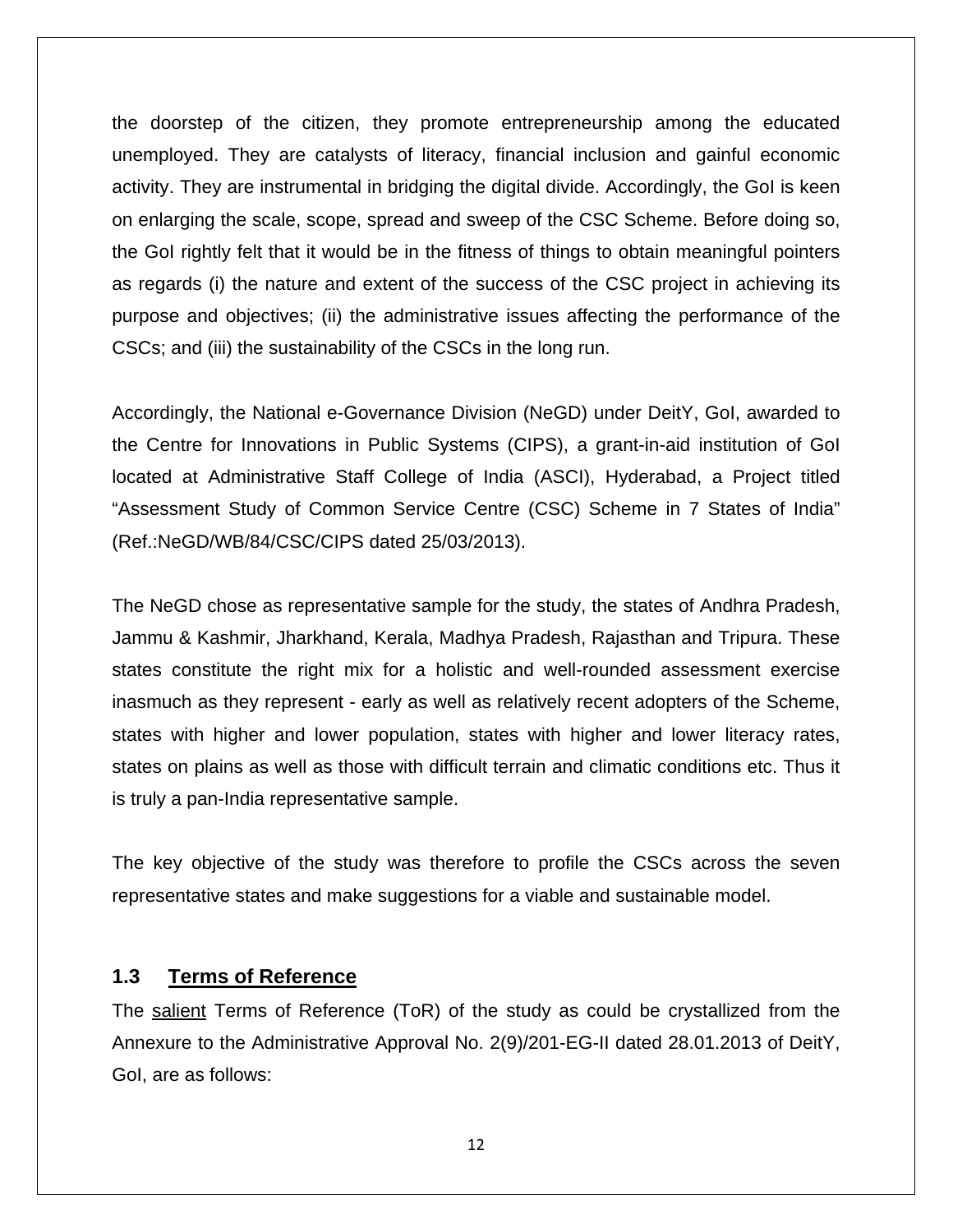- a. Profiling the CSCs across states
- b. Analyzing the CSC models across states
- c. Identifying the factors that contribute to the financial sustainability of a VLE
- d. Providing recommendations on revitalizing the CSCs that are presently not viable
- e. Suggesting futuristic models for convergence of services of various departments at CSCs
- f. Arriving at recommendations on the services to be provided by VLEs
- g. Suggesting steps to make the CSCs more profitable and viable.

As is evident, the ToRs involve quantitative and qualitative assessment of the nature and extent of the success of the CSC project in achieving its purpose and objectives as well as the sustainability of the CSCs in the long run.

#### **1.4 The Assessment Study**

In view of the acknowledged expertise of ASCI in conducting evaluation studies involving public service delivery, CIPS, with the consent of DeitY, partnered with ASCI in carrying out the task. The synergized strengths arising from the partnership brought good value addition to the study.

The study team (**Annexure**) comprised members with expertise and experience to address the ToRs.

Thus, the Assessment Study of the CSC Scheme in the seven states of AP, JH, JK, KL, MP, RJ and TP was conducted by the CIPS-ASCI combine during the months May-October 2013. The study involved extensive literature review and a survey of 840 CSCs in the seven states. The survey also involved interviews with citizens (5 users and 3 non-users per CSC) as well as Focus Group Discussions (FGDs) and structured interviews with the senior representatives of the ICT Departments, SDAs and SCAs in the seven states.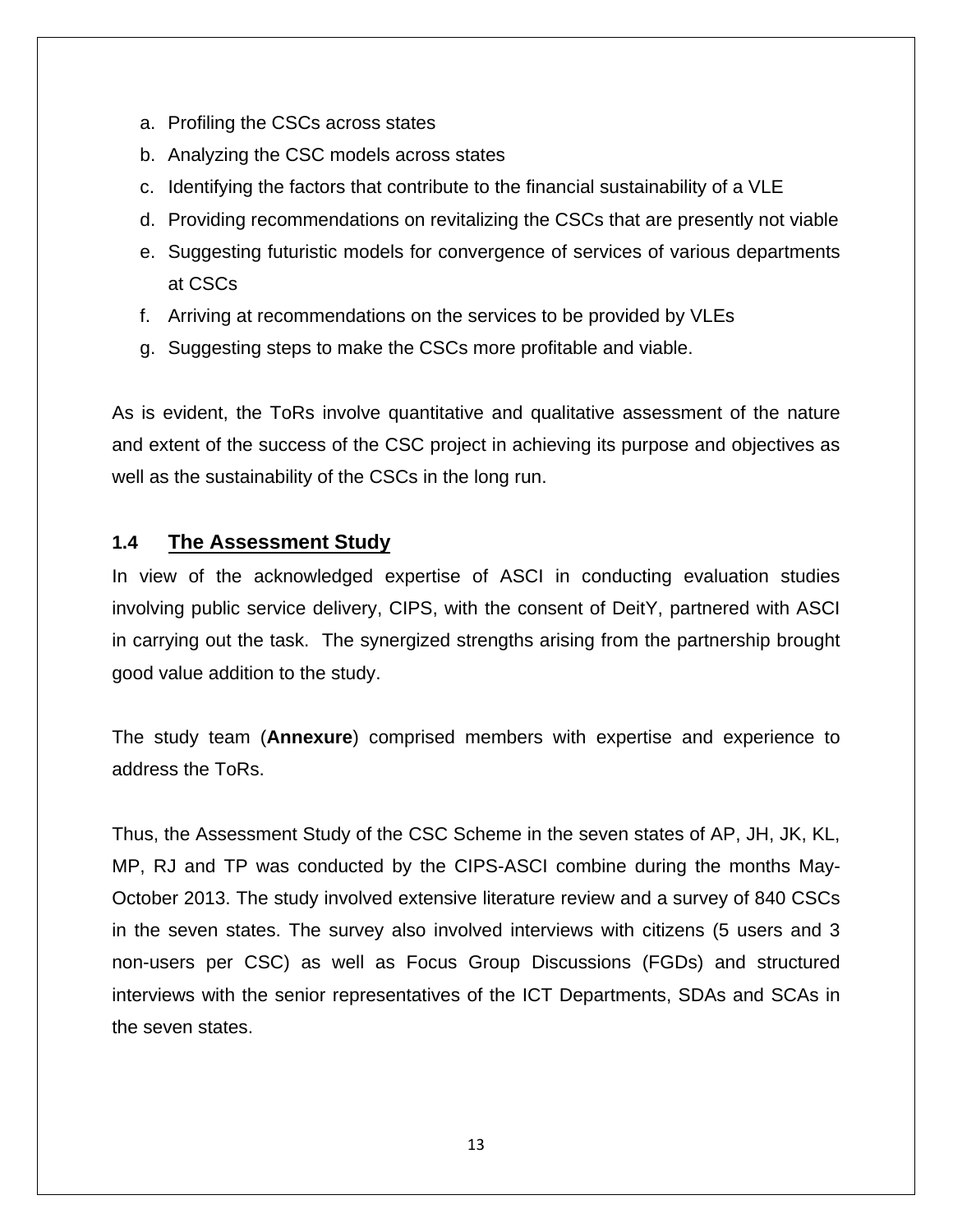Further, the survey data was validated through telephonic and personal interviews with VLEs, SCAs and SDAs. Verification was also carried out, using the transaction data for about eighteen months, made available by DeitY, GoI.

The study was conducted, duly keeping in view the objective and terms of reference. Accordingly, it brought forth useful findings, meaningful observations and tangible suggestions, described in the following chapters.

**o0o**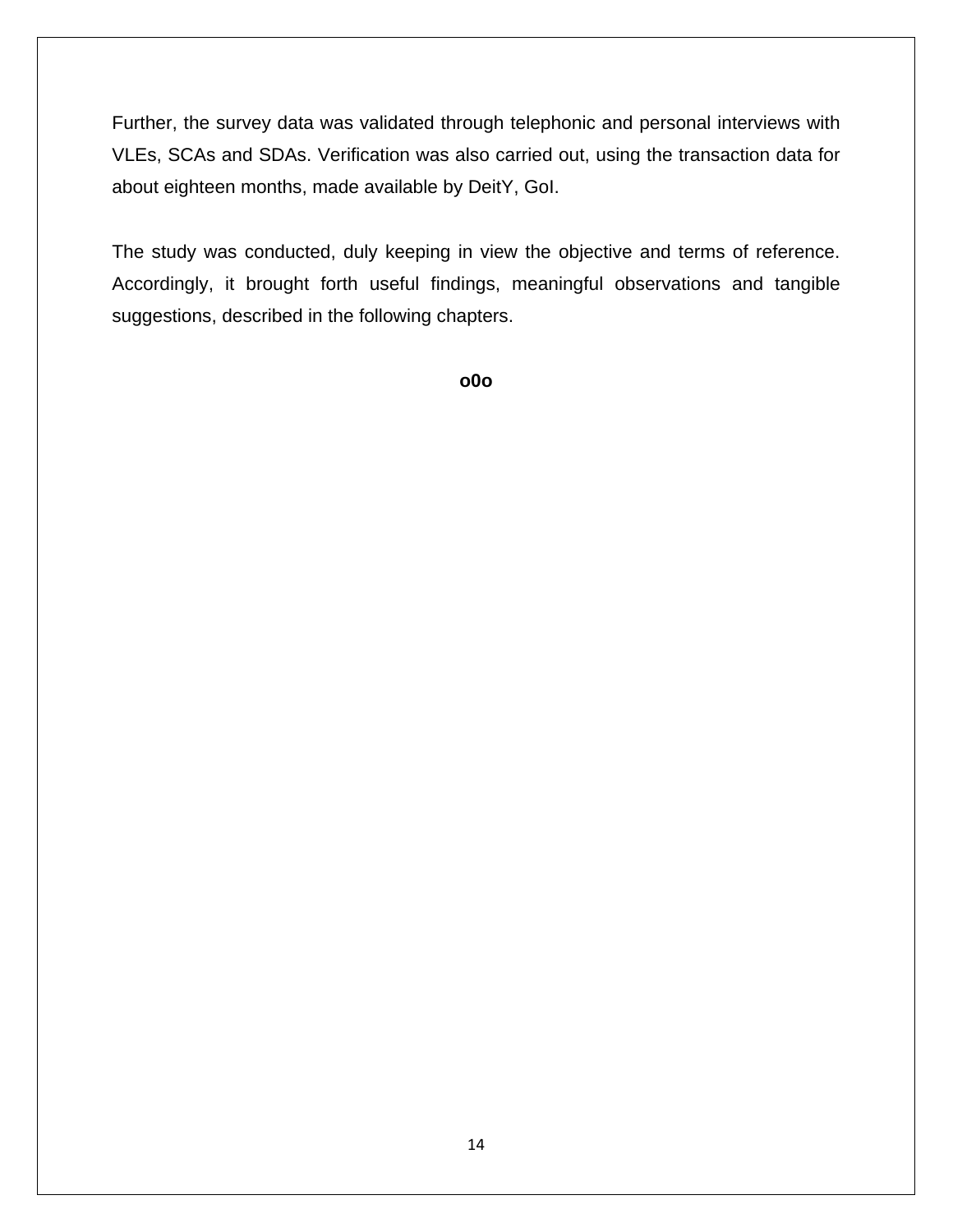## **Chapter-2: Salient Findings & Key Success Factors**

The study involved a survey of about 840 CSCs in the seven states. The survey also involved interviews with citizens (5 users and 3 non-users per CSC) as well as FGDs and structured interviews with the senior representatives of the SDAs and SCAs.

Analysis of the data collected through the research instruments – one each for CSCs/VLEs and citizens (users and non-users) brought out several interesting observations and useful findings which could meaningfully feed into the suggestions and recommendations.

#### **2.1 State-wise Salient Findings**

The salient findings, state-wise, are as follows:

#### **2.1.1 Tripura**

In TP, relative majority (41%) of VLEs are earning an income up to Rs.3,000/- per month. The most frequent incidence of expenditure per month is Rs.2,500/-

The popular services are:

- Financial inclusion
- **Example Tele-homoeopathy**
- **Sale of forms and applications**
- **Internet (Web surfing, downloading)**
- **Telecom (Mobile recharge)**
- **DTP, Photocopying, Scanning**
- **Data collection / entry**
- PAN card
- Ticket booking

**The USP of the 'e-Pariseva Kendras' of Tripura is Financial Inclusion through Ultra Small Branch Banking of State Bank of India.**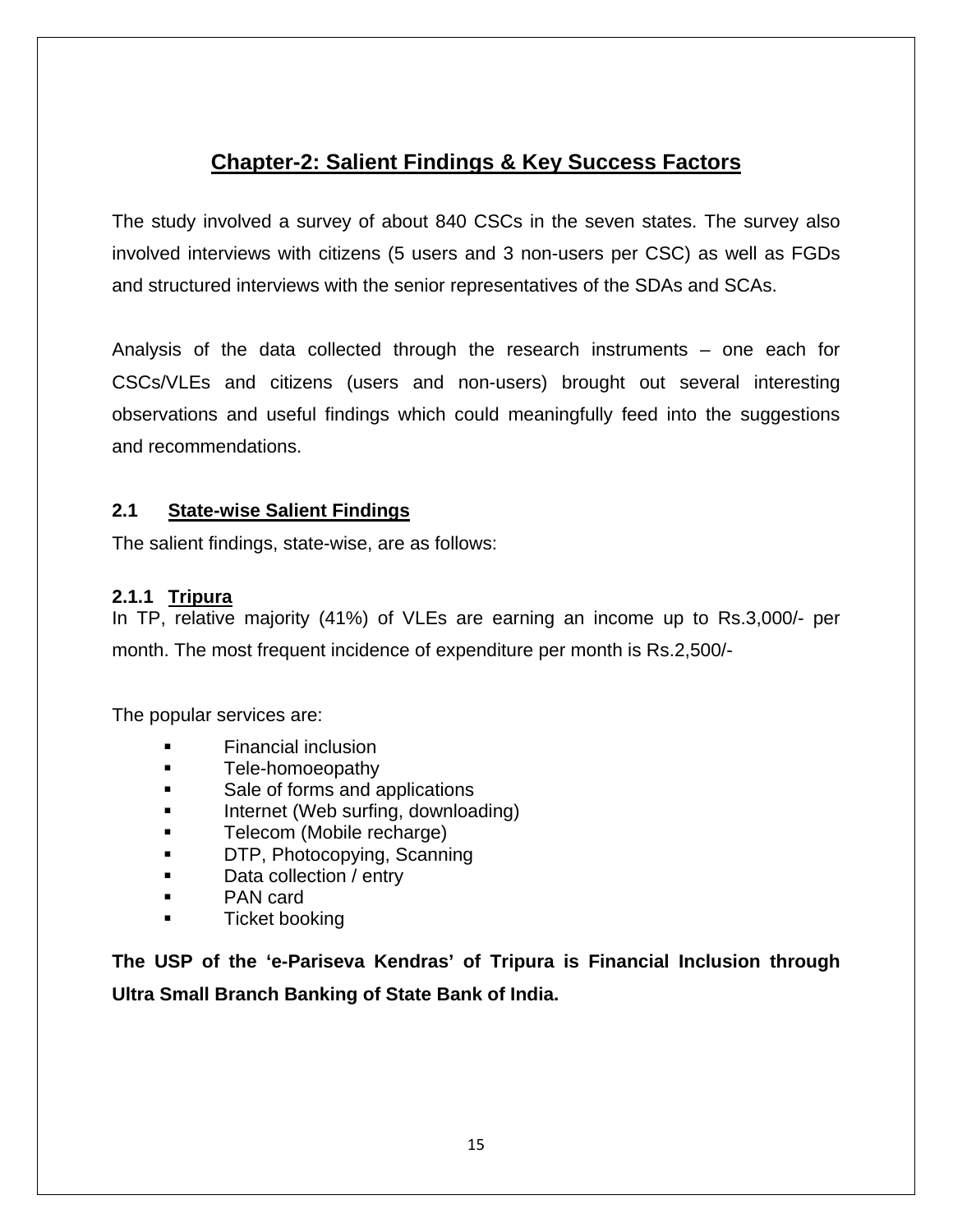However, the following felt-needs for better sustainability and growth were voiced:

- **Introduction of e-District services**
- **Training of VLEs on entrepreneurship**
- **Promotional campaigns (93% of non-users unaware)**
- **Locating CSCs in business areas also, apart from Panchayat premises**

#### **2.1.2 Jharkhand**

In JH, relative majority (47%) of VLEs are earning an income up to Rs.5,000/- per month. The most frequent incidence of expenditure per month is Rs.1,950/-

The popular services are:

- **Certificates**
- **Financial Inclusion**
- **DTP, Photocopying**
- **Telecom (Mobile recharge)**
- Miscellaneous services (Digital photography, Bio-data preparation)
- Internet (Web surfing)

**The USP of the 'Pragya Kendras' in the state of Jharkhand are Govt. Certificates and Financial Inclusion**.

However, the following felt-needs for improved sustainability and growth have come to the fore:

- Expansion / extension of e-District services
- **Strengthening of FI services through tie-ups**
- **Utility payments**
- **Promotional campaigns (79% of non-users unaware)**
- **Training of VLEs on entrepreneurship**

#### **2.1.3 Jammu & Kashmir**

In JK, relative majority (45%) of VLEs are earning an income up to Rs.10,000/- per month. The most frequent incidence of expenditure per month is Rs.3,200/-

The popular services are:

Financial Inclusion services (Opening of No Frills Account)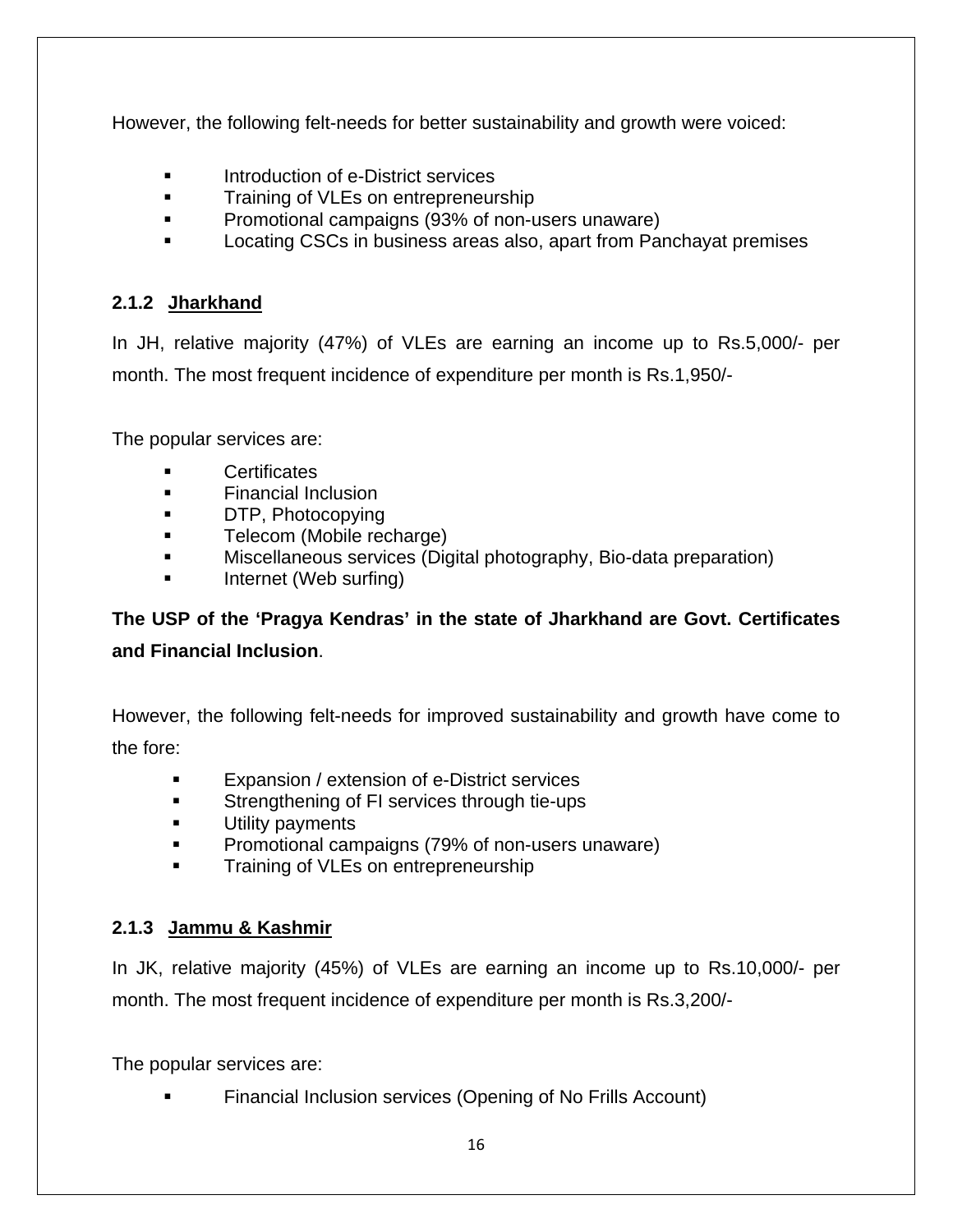- **Loan documentation**
- **Telecom services (Mobile recharge)**
- Miscellaneous services (Dish TV recharge, Digital photography, Bio-data preparation)
- **DTP, Photo-copying**
- **Ticket booking**
- Internet (Web surfing)

**The USP of the 'Khidmat Centres' in Jammu & Kashmir is their Financial Inclusion services, including Loan Documentation**.

However, the following felt-needs for greater sustainability and growth have come to light:

- Utility payments
- e-District services
- Agriculture related services
- Pension / family benefit schemes
- Education services
- Need for one more (Non-bank) SCA to concentrate on services as above
- Promotional campaigns (56% non-users unaware)

#### **2.1.4 Rajasthan**

In RJ, relative majority (75%) of VLEs are earning an income up to Rs.3,000/- per month. The most frequent incidence of expenditure per month is Rs.2,100/-

The popular services are:

- Education services
- **Certificates**
- **Ticketing**
- **LIC** premium deposit
- **Internet (Web surfing, downloading)**
- **Telecom (Mobile recharge)**
- DTP, Photocopying, Scanning

**G2C services, which include Education (Exam fee etc.) and Certificates contribute to the USP of the 'e-Mitra' CSC initiative in Rajasthan**.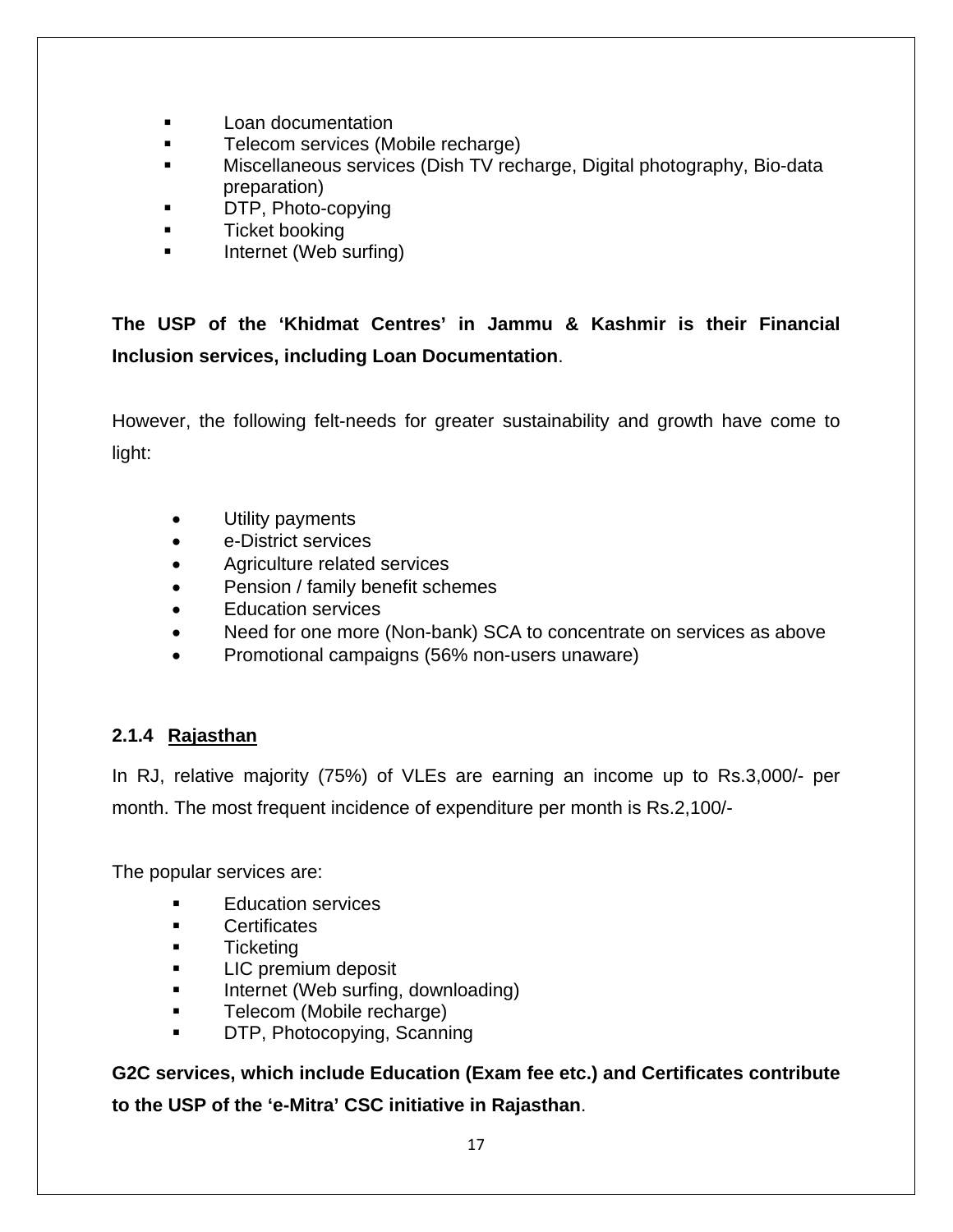However, the following felt-needs for higher sustainability and growth have emerged:

- Extension / Expansion of e-District services
- Financial Inclusion
- Utility bill payments
- Promotional campaigns (55% of non-users unaware)

#### **2.1.5 Madhya Pradesh**

In MP, relative majority (39%) of VLEs are earning an income up to Rs.10,000/- per month. The most frequent incidence of expenditure per month is Rs.2,300/-

The popular services are:

- G2C Services
- Financial Inclusion services
- Education services (incl. sale of forms)
- Utility payments
- Computer training
- Insurance premium
- Telecom (Mobile recharge, SIM sales, handset selling)
- DTP, Photocopying, Scanning
- Data collection / entry
- Ticket booking
- Miscellaneous (DTH)

## **G2C, Education Services and Utility Payments are the main elements that form the USP of the 'Nagrik Suvidha Kendras' in Madhya Pradesh.**

However, the following felt-needs for higher sustainability and growth have emerged:

- Strengthening of Education services
- Addressing the VLE concerns on proliferation of CSCs (e.g. co-location of Nagrik Suvidha Kendra & Lok Seva Kendra)
- Promotional campaigns (58% of non- users unaware)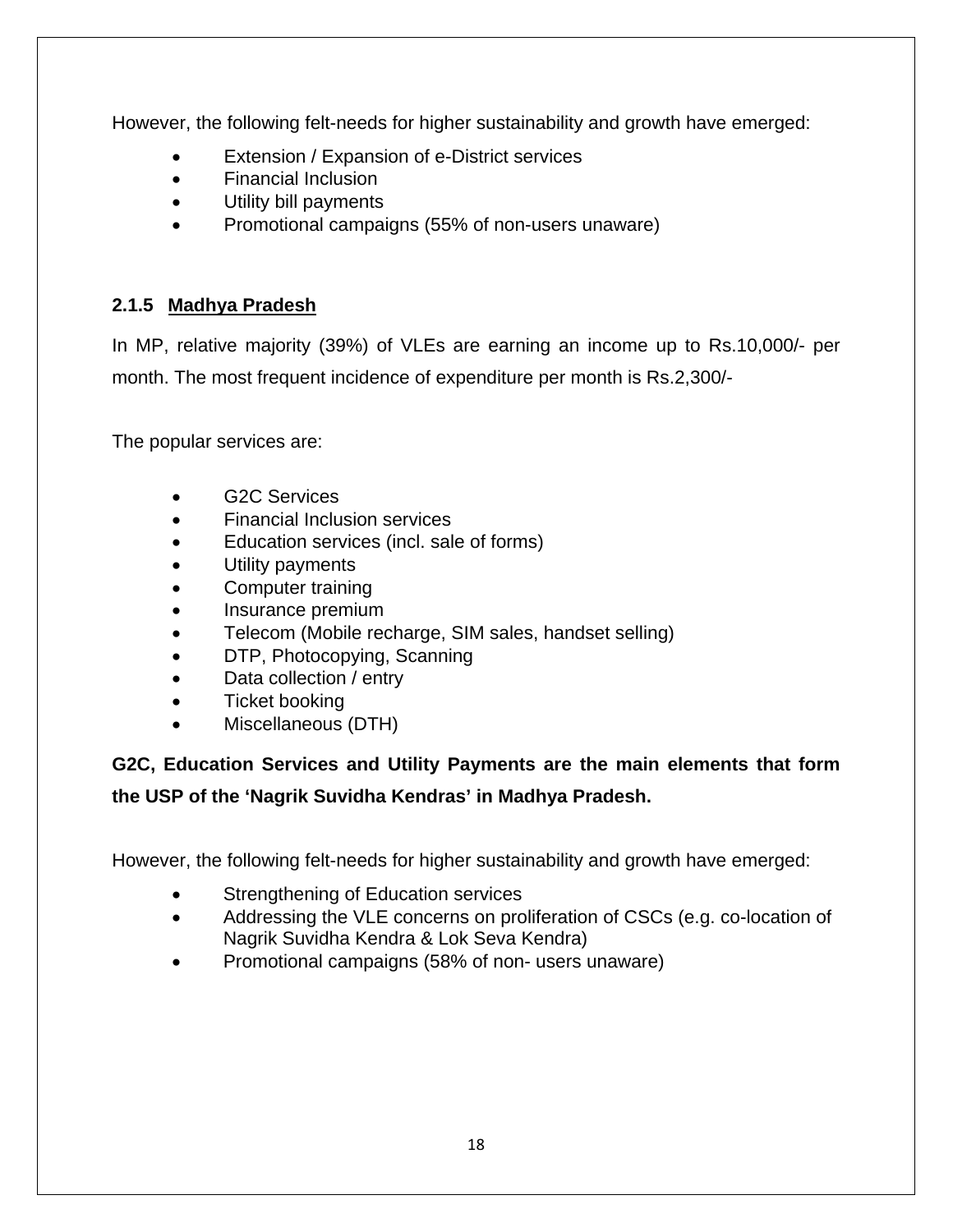#### **2.1.6 Andhra Pradesh**

In AP, relative majority (61%) of VLEs are earning an income up to Rs.3,000/- per month. The most frequent incidence of expenditure per month is Rs.2,200/-

The popular services are:

- G2C services (Certificates)
- **Electoral services (Voter ID)**
- **Civil supplies (Ration Card)**
- **Bill payments**
- **Telecom (Mobile recharge)**
- **If the Internet (Web surfing, exam results)**

#### **The USP of the 'Mee Seva centres' in Andhra Pradesh is G2C services.**

However, the following felt-needs for higher sustainability and growth have been

highlighted:

- **Training on entrepreneurship**
- Uniform revenue support across SCAs, VLEs
- **Strengthening of Educational services**
- Choice of CSCs/VLEs through joint discussions of DeGS &SCA
- Addressing of VLE concerns on proliferation of CSCs (Avoidance of court cases in respect thereof)

#### **2.1.7 Kerala**

In KL, relative majority (41%) of VLEs are earning an income up to Rs.20,000/- per

month. The most frequent incidence of expenditure per month is Rs.9,000/-

The popular services are:

- **UIDAI** services
- e-Payments
- Ration card
- **Ticketing**
- **Western Union money transfer**
- Passport application
- PAN card
- Computer courses (NIELIT)
- **Education (IGNOU)**
- **Certificates**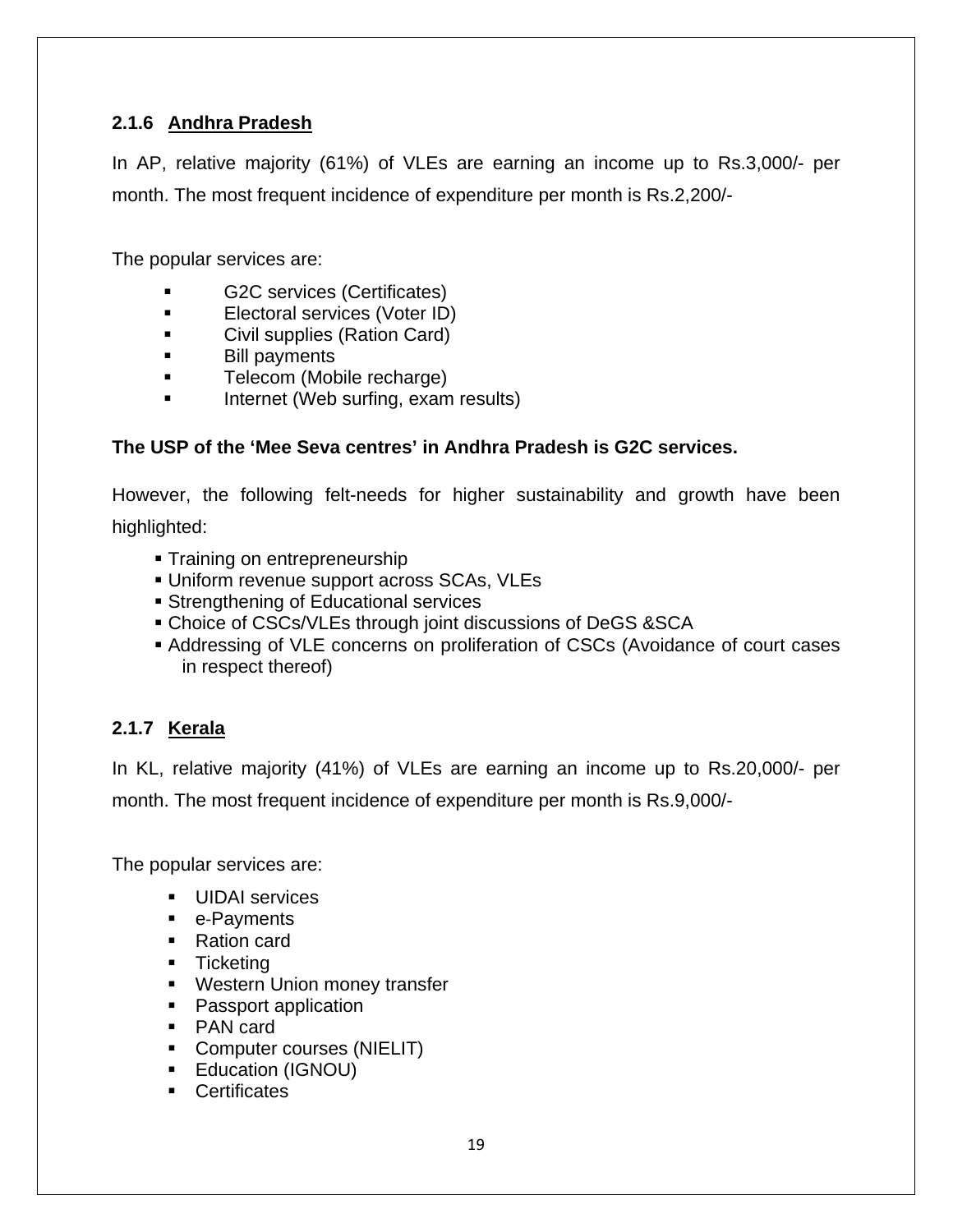- **Election ID card applications**
- **Utility bills**
- Sale of PSC Application forms
- **Sales Tax & VAT returns services**
- e-Literacy / e-Learning
- **Non-resident Kerala services**
- $\blacksquare$  Health / Health Insurance services

## **The G2C services, B2C services and education are the aspects that constitute the USP of the 'Akshaya centres' in the state of Kerala.**

In view of the large bouquet of services already being offered, the only felt-need for higher sustainability and growth of CSCs of Kerala is strengthening of Financial Inclusion services.

**From the state-wise findings above, it could be seen that there are different models of CSC operations in the seven states focusing in a varying measure on G2C and B2C services. While G2C services do seem to be contributing to the success of the CSCs in majority of the surveyed states, B2C services such as Financial Inclusion (in JK, TP) and computer literacy training programmes (in KL, MP) also seem to be contributing significantly to the viability of CSCs. Thus, it emerges that a basket comprising a balanced mix G2C and B2C services would not only address the citizen service requirements in a more holistic way but also contribute to the viability and long time sustainability of the CSCs in a significant measure, in turn leading to the success of VLEs as entrepreneurs.** 

**The felt needs for greater sustainability and growth of the CSCs as highlighted by VLEs merit consideration**.

#### **2.2 Overall Findings**

An overall analysis of the findings from the seven states revealed interesting insights as follows: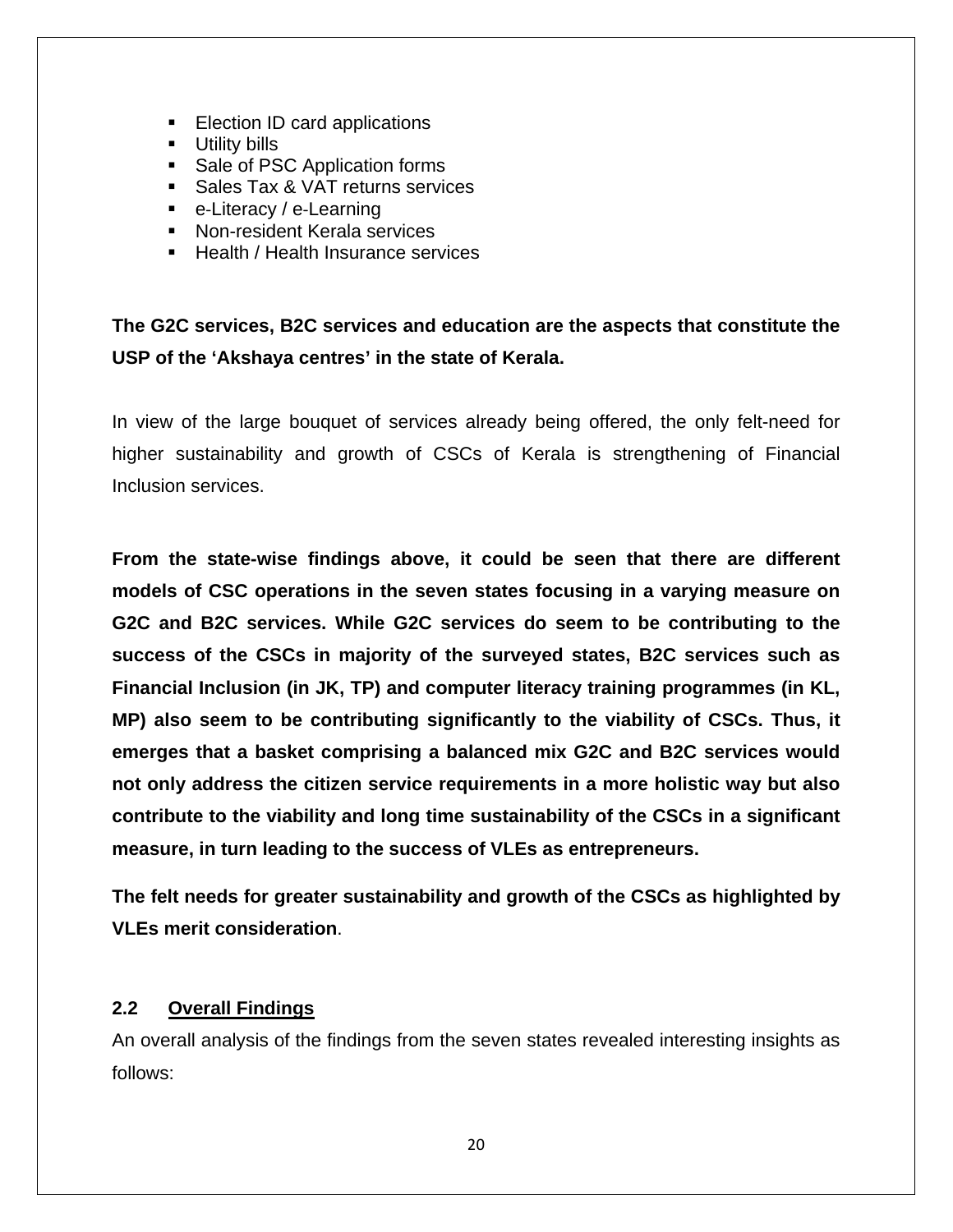- (a) Income of CSCs is higher when VLE is a woman
- (b) Income is more when the CSCs have high visibility
- (c) Income is high, if militancy is not affecting CSC operations
- (d) Income is more, if floor area of CSC is more. E.g. higher number of counters (in states like KL) is indicative of the demand for citizen services, resulting in greater number of citizen footfalls and transactions in the CSCs.
- (e) Income is more when Internet availability is longer is better
- (f) Income is higher, if electricity is available
- (g) Income is more when CSCs have power backup
- (h) Income is more, if availability of power supply is better; Higher use of solar power is witnessed where electricity is not available
- **(i) Income is more if CSC is the only source of income for VLE**
- **(j) Income is higher when VLE is more educated**
- **(k) Income is higher if VLEs have prior computer knowledge**
- (l) If the SCA helps the VLE, time taken to set up CSC is less. Else, more.
- **(m) Income is more if suitable training is given to VLE**
- (n) Income is higher, if promotional campaigns by SCA are higher
- (o) Income is higher, if promotional campaigns by VLE are higher
- (p) Higher income CSCs are in KL, MP and JK. CSCs of RJ, TP and AP have low incomes
- (q) TP, AP, RJ and JH have low expenses. KL, JK and MP have higher expenses, in tune with their higher incomes.
- **(r) Based on income, CSCs could be profiled as follows:** 
	- **High Income About 09% (> Rs. 10,000/-)**
	- **Moderate Income About 50% (Up to Rs.10,000/-)**
	- **Low Income About 41% (Up to Rs.3,000/-)**
- **(t) The mean value of total expenditure (sum of all expenses) is Rs. 5346.15.**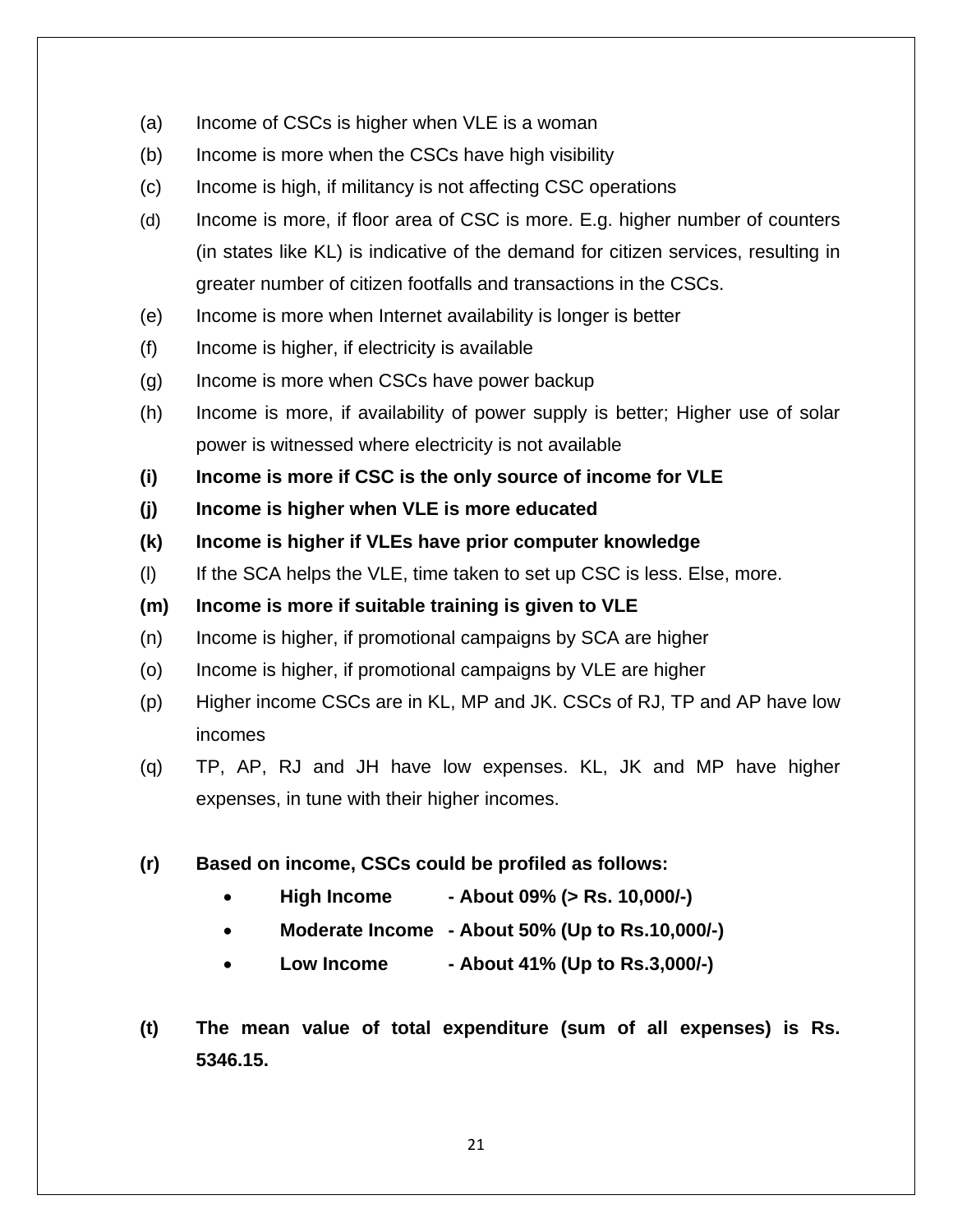- **(u) Major expense heads (based on mean values) are:** 
	- **Interest Payment (31%)**
	- **Rent (23%)**
	- **Electricity (13%)**
	- **Internet (12%)**
- **(v) There is a positive correlation between the population of the village (where the CSC is located) and the income of the CSC**.
- **(w) More counters in a CSC are indicative of the demand for services, resulting in greater number of citizen footfalls and transactions in the CSCs. Accordingly, as the number of counters of a CSC increases, both income and, expenses on account of salaries of the employees (operators) increase.**
- **(x) By and large, the incomes of individuals who chose to become VLEs have increased after setting up CSCs. Thus, it can be said that the CSC operations are contributing to and have the potential for the improvement of the economic status of the rural unemployed youth.**
- **(y) Kerala State IT Mission, J&K Bank and NICT are the top three SCAs in the seven states with respect to mean total commission per CSC.**
- **(z) The top three types of services are Utility payments, Education and B2C services with respect to mean total commission per CSC. In terms of mean transactions per CSC, the services are Utility, Financial Inclusion and B2C.**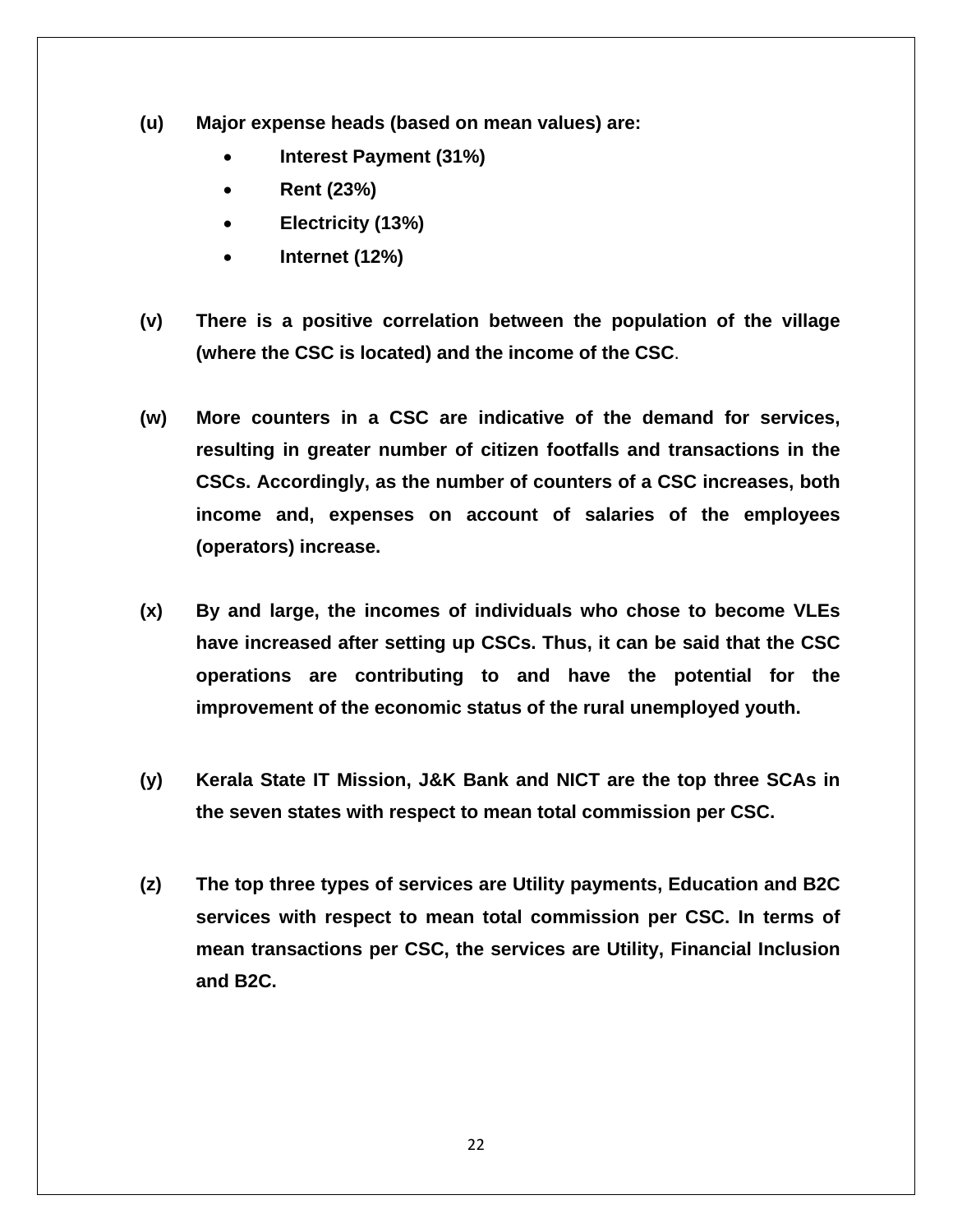- **(aa) The mean total commission per CSC is showing a slightly decreasing trend while mean total number of transactions per CSC is showing an increasing trend.**
- **(bb) The following states are top performers in the following types of services:** 
	- **i. B2C services Kerala**
	- **ii. Education Madhya Pradesh**
	- **iii. Financial Inclusion Jammu & Kashmir**
	- **iv. G2C services Kerala**
	- **v. Utility services Madhya Pradesh**
	- **vi. Ticketing Madhya Pradesh**
	- **vii. Telecom Kerala**

#### **2.3 Success Factors for CSCs**

From the study, it emerges that a successful CSCs model is as follows:

- a. It has VLE, who
	- **If** Is positively motivated, sole bread winner and/or woman (preferably), graduate, has CSC as sole source of income and is selected jointly by DeGS and SCA;
	- Has prior knowledge of computers, received high quality training;
	- Conducts regular promotional campaigns and regularly interacts with the SCA
- b. It has
	- Power for at least 6 hours a day for more than 90% of days, has visibility and accessibility, internet availability of about 100% and speed higher than 256 Kbps.
- c. It offers services, comprising a core combination of
	- G2C (e-District) services
	- **Financial Inclusion services**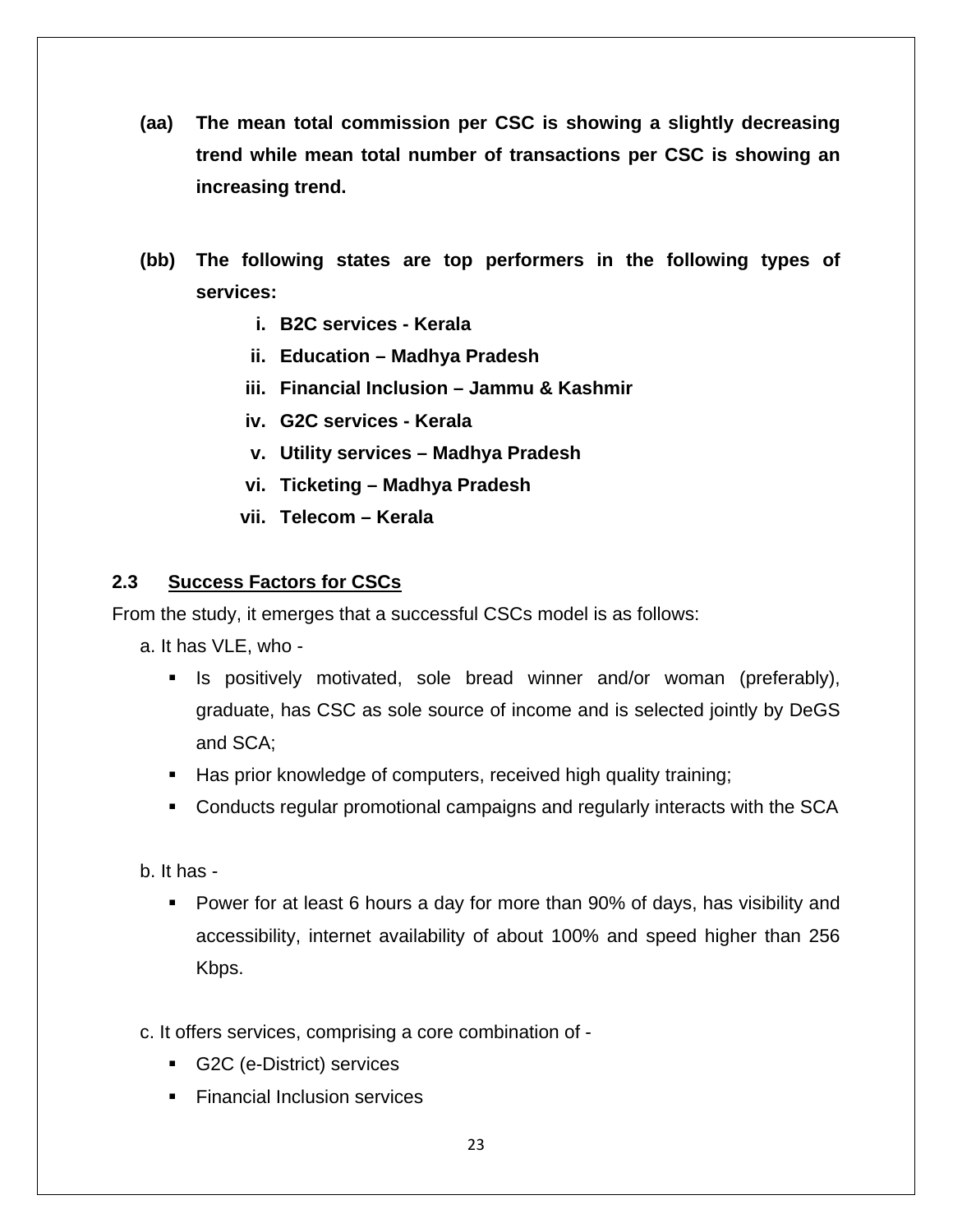- **Utility payments**
- Educational services

d. It has been set up by an SCA, who -

- i. Is proactive, ensures that complaints of VLEs are resolved within 24 hours, regularly visits CSCs, provides advertising material and undertakes promotional campaigns
- ii. Signs agreements that are simple to follow and easy to enforce effectively
- iii. Shares revenue support and revenues in a transparent, timely and uniform manner

From the above analysis, useful insights emerge on a host of parameters concerning the VLEs, CSCs and their operations and also the impact of those factors on the income and expenditure levels of CSCs. There are models of CSCs that are successful and are able function profitably, while there is a large chunk of CSCs which need to fine tune their resources and service offerings to become viable and profitable. The success stories from among the surveyed CSCs (e.g. of KL) can offer useful guidance to those CSCs operating sub-optimally for improvement of the value proposition of the latter.

Overall, it can be said that the findings from the study indicate that the CSC scheme has been a mixed success in the seven states. However, it is also apparent that CSCs hold immense potential and are welcomed by the youth employed as VLEs as well as the rural population at large. This is evidenced by the faith and confidence reposed in the Scheme by them. Since the study has brought out the factors that contribute to higher incomes and greater sustainability of CSCs, useful guidance is now available to DeitY, SDAs and SCAs on fine-tuning the implementation aspects towards greater success of CSCs.

**o0o**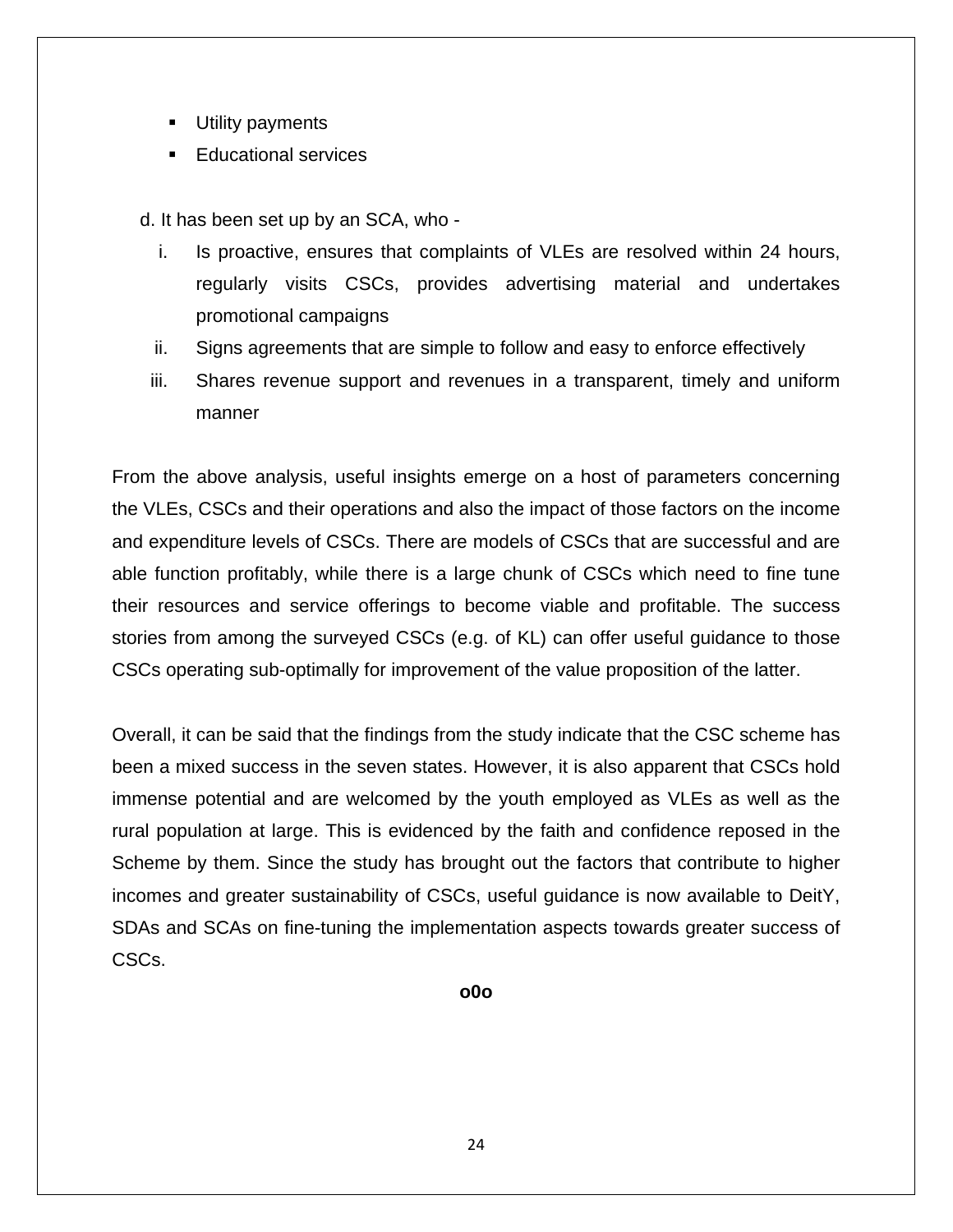#### **Chapter-3: Suggestions and Recommendations**

The survey clearly brings out vast scope for higher penetration of the CSC scheme in the rural areas across the country. Based on the survey findings, a set of suggestions and recommendations for enhancing the role and performance of the CSCs is crystallized, details in respect of which are presented in the following sections.

#### 3.1 **Strengthening the Institutional Framework, Structure & Support**

#### 3.1.1 **Greater Role by DeitY**

CSC is widely acknowledged as a game changer and a powerful vehicle to bring about rural transformation in terms of uplift of socio-economic conditions. Thus, for a CSC to be a true catalyst and instrument of rural empowerment, it needs to engage with the population, particularly the youth to a greater extent and play a more meaningful role in scale and scope as regards human development, financial inclusion, skill upgrade, capacity building and in the implementation of social-welfare schemes initiated at the central as well as state level. Such repositioning of CSCs for an enriched role and performance calls for well-thought strategy and traction at the highest level.

Accordingly, it is recommended that in the interests of implementation of the CSC Scheme with greater efficiency and effectiveness, an inter-ministerial / departmental Empowered Committee may be constituted at the central government level. The objective of the Empowered Committee should be to identify felt needs and unmet gaps in the successful implementation / scale-up of the Scheme and provide / facilitate due support to the states in terms of policy, strategy, regulation and governance. Considering the study findings and keeping in view the ideal business / transaction mix for a sustainable CSC so that it could meet the twin objectives of effective public service delivery as well as promotion of a more inclusive and empowered society, the suggested composition of the Empowered Committee is as follows: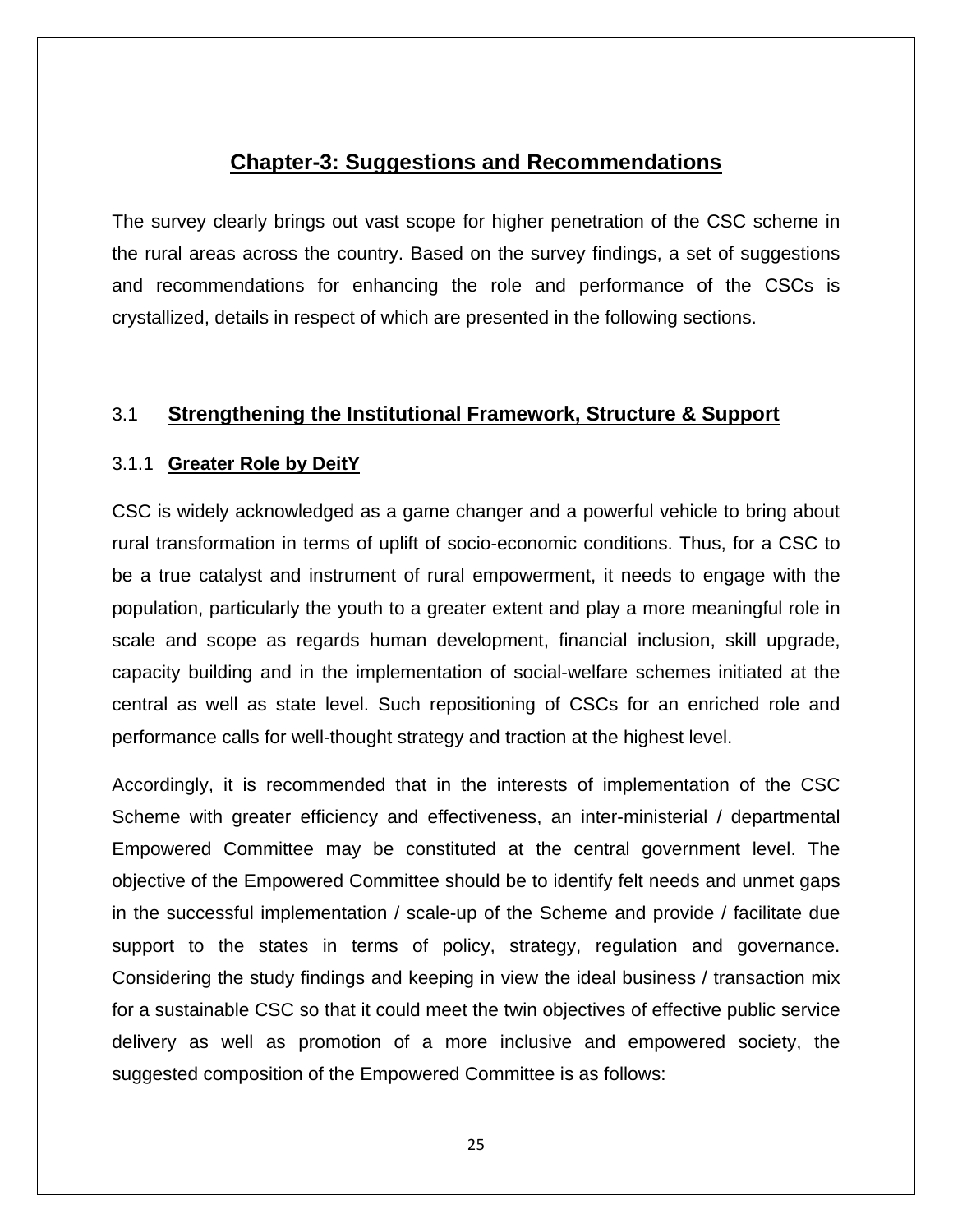| 1. Secretary to the Gol, DeitY                                             | - Chairman |
|----------------------------------------------------------------------------|------------|
| 2. Secretary to the Gol, DoT                                               | - Member   |
| 3. Secretary to the Gol, Dept. of Financial Services                       | - Member   |
| 4. Secretary to the Gol, Dept. of School Education & Literacy              | - Member   |
| 5. Secretary to Gol, Dept. of Social Justice & Empowerment                 | - Member   |
| 6. Secretary to Gol, Dept. of Rural Development                            | - Member   |
| 7. Secretary to Gol, Dept. of Health & Family Welfare                      | - Member   |
| 8. Secretary to Gol, Ministry of Micro, Small & Medium Enterprises- Member |            |
| 9. Secretary to Gol, Ministry of Panchayati Raj                            | - Member   |
| 10. Secretary to Gol, Ministry of Woman & Child Development                | - Member   |
| 11. Addl. & Joint Secretary (e-Gov), DeitY                                 | - Invitees |
| 12. Director (e-Gov), DeitY                                                | - Member   |
|                                                                            | Secretary/ |
|                                                                            | Convener   |

The Committee may meet once in a quarter and take stock of the status / progress of the CSC Scheme and give greater impetus to states in terms of:

- 1. Facilitating the integration of the existing ICT-enabled and other central government schemes, flagship programmes and MMPs of the departments into the CSC Scheme.
- 2. Facilitating the delivery of government services through CSCs in a coordinated and integrated manner.
- 3. Providing strategic guidance and policy and resource support.

Such a support framework under the aegis of DeitY, it is envisaged, would greatly facilitate balanced and sustainable development of CSCs across the country.

#### **3.1.2 Revisit of the Role-Responsibilities of State Govt., SDAs and SCAs**

The document "Guidelines for Implementation of the Common Services Centers (CSC) Scheme in States" prepared and circulated by DeitY to all concerned, delineates, *inter alia*, the role-responsibilities of state governments, SDAs and SCAs. However, in the wake of the study findings and the inferences emerging therefrom, it might be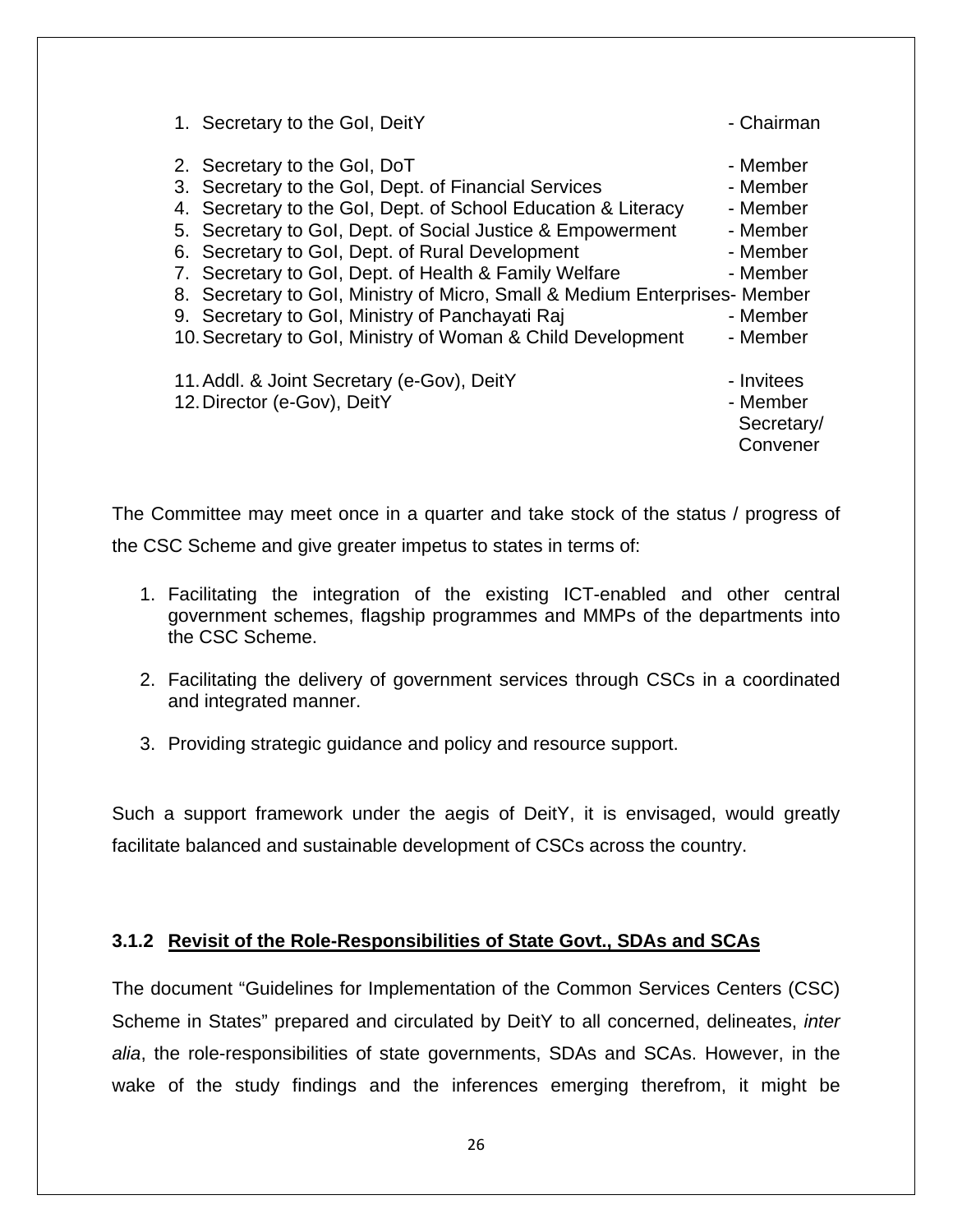appropriate to revisit the extant structures and mandates / focus areas of these agencies:

#### **3.1.2.1 Role of the State Government**

Based on the survey findings and interaction with stakeholders, it emerges that the success of CSCs heavily depends on the following, at the state level:

- (a) Existence of vibrant institutional framework
- (b) Ownership of the Scheme and impetus given for digitization of records
- (c) Focus and commitment of the state government on electronic delivery of public services (e.g. e-District services)
- (d) Extent of networking and coordination by the SDAs with the state government departments and service providing agencies
- (e) Policy and resource support to the Scheme at the state level
- (f) Participative involvement and whole-hearted support at the level of the district administration
- (g) Careful choice of CSC locations and VLEs
- (h) Concerted efforts and commitment to the Scheme by the SCAs and the VLEs.

Also, the structure and role of the ICT Dept. at the state level need strengthening, as follows:

> a. The ICT Department in the state should be headed by an officer not below the rank of Principal Secretary. The SDA in turn should be headed by an officer not below the rank of Secretary. This will provide suitable traction and impetus to the CSC Scheme at the state level. Also, such a structure with senior officials would help the CSC Scheme gain suitable buy-in from the stakeholders / departments at the state level.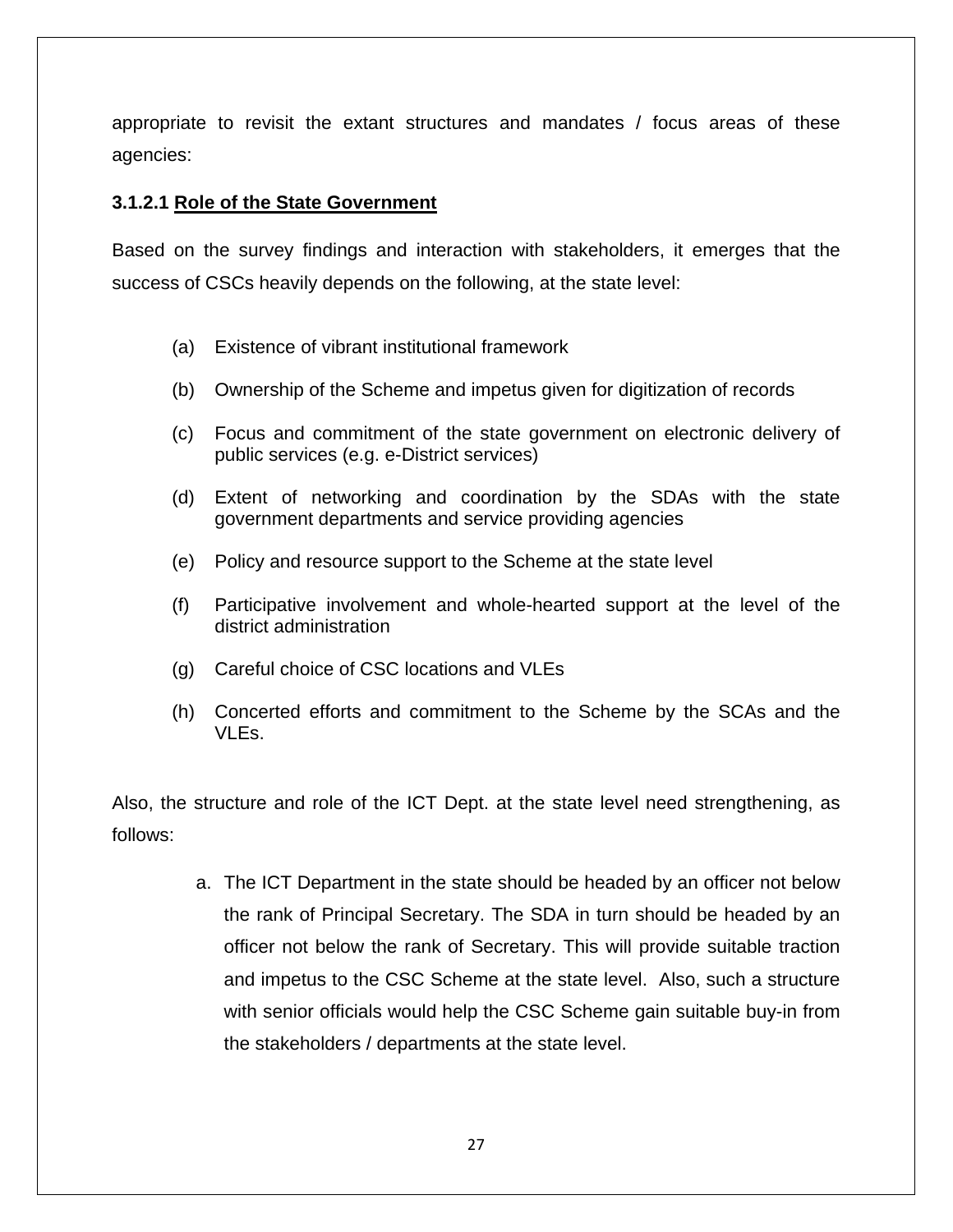- b. Many states have instituted Advisory / Monitoring Committees at the state and district level to facilitate the smooth implementation and functioning of the CSC Scheme. In view of the importance of the CSC Scheme and the pivotal role it could play in rural transformation, it is recommended that the State-level Committee be headed by the Chief Secretary with Head of the SDA (Secretary level officer, as recommended above) as the Member Secretary / Convener. Similarly, for the District-level Committee meetings, the Head of the SDA should be a permanent invitee.
- c. As regards the CSC Scheme, the ICT Department of the state should mainly focus on the following activities:
	- i. Ensure e-readiness of the State
	- ii. Ensure e-infrastructure and interface in the form of SDC, SWAN and SSDG
	- iii. Ensure quick implementation of the e-District MMP that leverages CSCs
	- iv. Ensure proper and effective integration of the various central and state schemes with rural focus, with the CSCs
	- v. Provide all the necessary policy, regulatory and resource support for the successful implementation of the CSC Scheme at the state level
	- vi. Manage directly, the cash received by CSCs through tie-up with one or more reputed banks, relieving the SCAs of that activity/responsibility.

#### **3.1.2.2 Structure and Role of SDA**

As regards the structure and role of SDA, the following are the recommendations:

- (a) SDA should have full functional autonomy
- (b) As mentioned above, the SDA should be headed by an officer not below the rank of Secretary.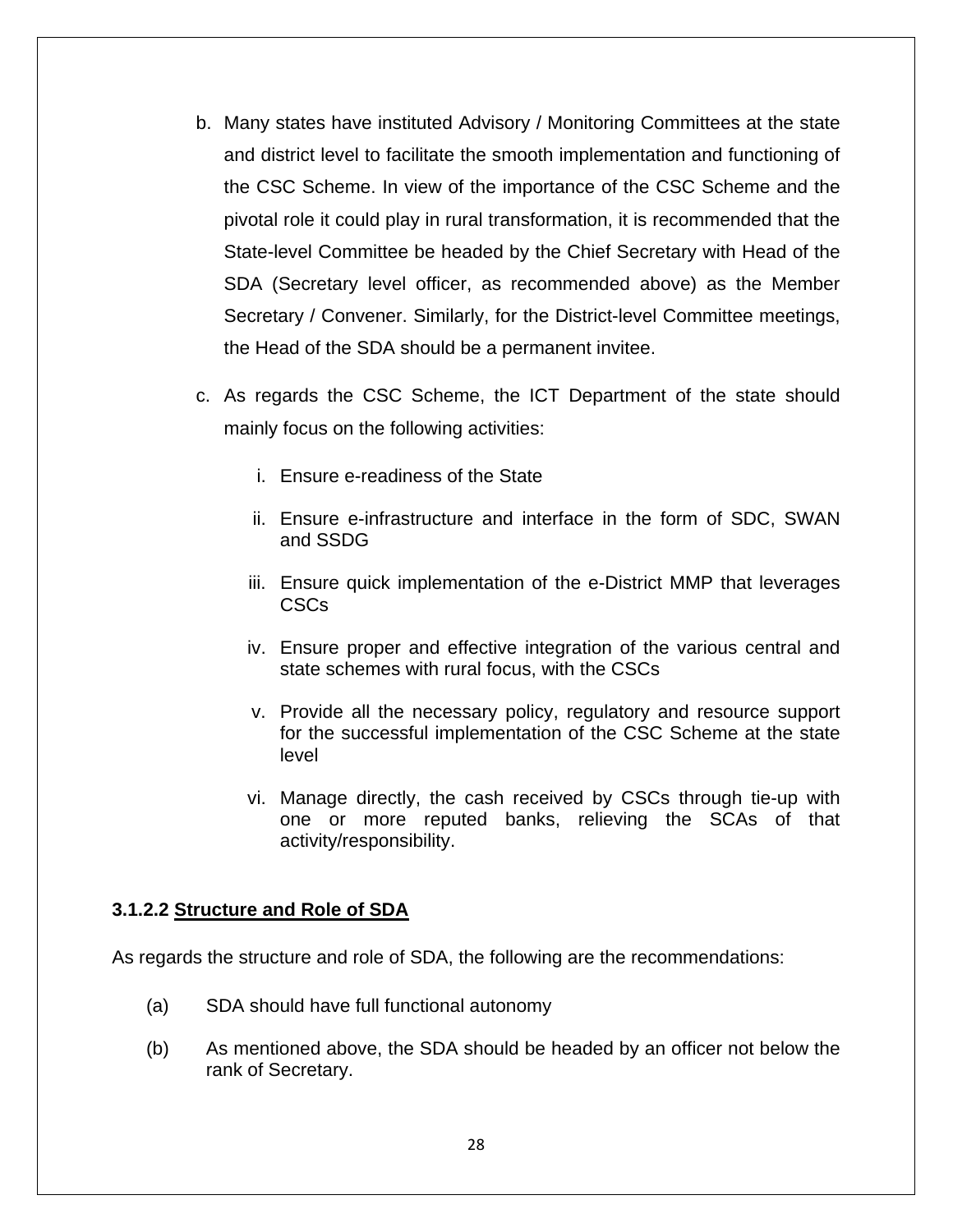- (c) The SDA (not the SCA) should be the prime driver of the whole CSC ecosystem.
- (d) The SDA should have a Steering Committee. This Committee should provide for representation of the various state government departments that could potentially provide their services through the CSC Scheme and hence be its stakeholders. Thus members of the SDA Committee should not be officers below the rank of Directors. The Committee should give shape to and drive the work programme of the SDA. The Committee should be headed by the Officer-in-charge of the ICT Department of the State (not below the rank of Principal Secretary as mentioned above). The Convener/Member-Secretary of the Committee should be the Head of the SDA. The Committee should meet once in two months.
- (e) The SDA should focus on the following activities:
	- (i) Leverage e-District MMP and maximize the delivery of over-thecounter services (labeled as 'Category-A' services in states like AP)
	- (ii) Identify CSC locations and VLEs with due inputs and advice from DeGS
	- (iii) Provide structured orientation to VLEs before they are assigned to CSCs
	- (iv) Select SCAs with good performance track record
	- (v) Manage the franchisees
	- (vi) Enable delivery of government services through CSCs in an integrated manner by coordinating with state government departments and district administration.
	- (vii) Coordinate and network with other concerned state level entities
	- (viii) Facilitate training and capacity building of District Administration, SCAs and VLEs
	- (ix) Facilitate awareness campaigns
	- (x) Develop and design CSCs with standardized configuration, infrastructure and branding.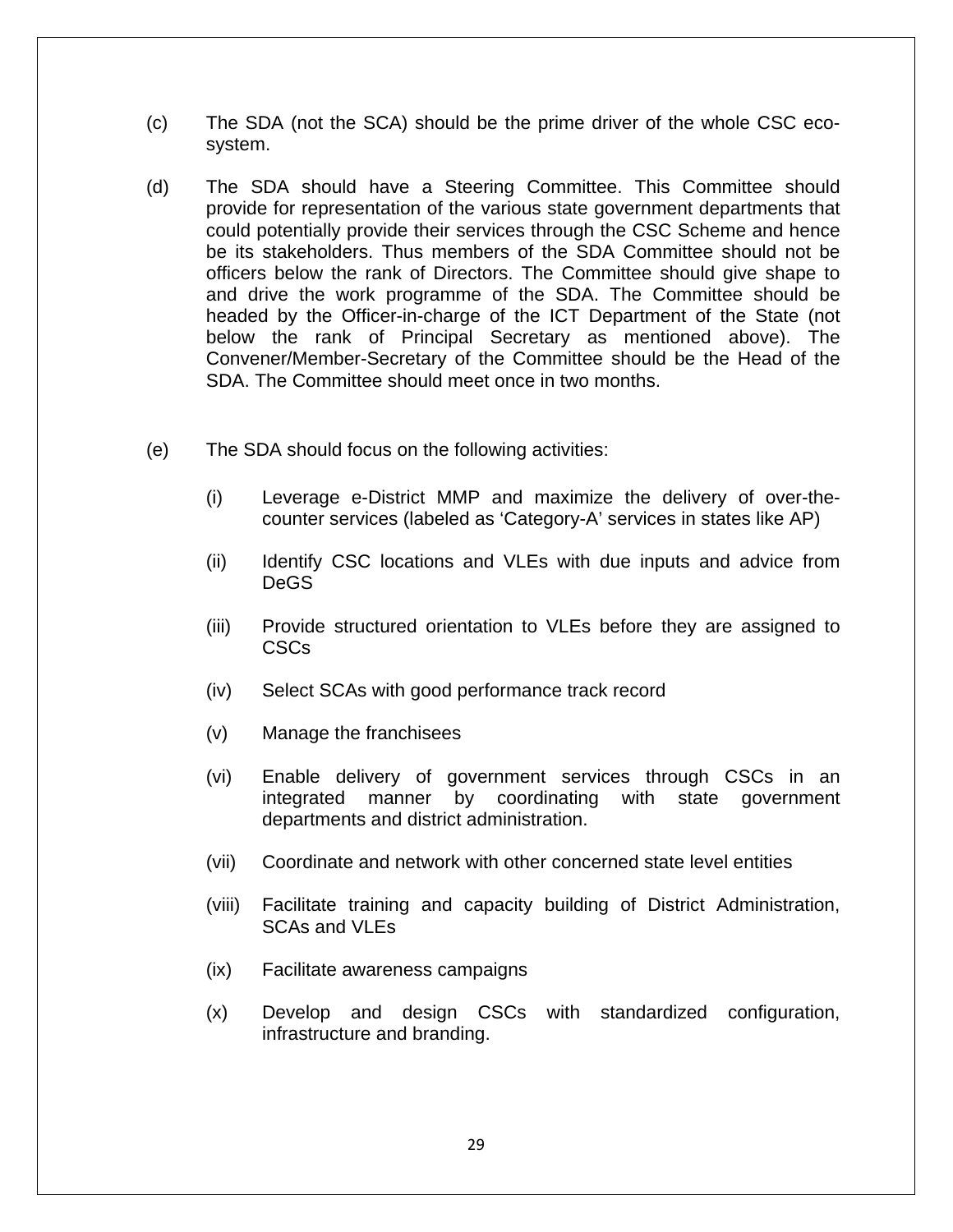- (xi) Create, maintain, monitor and manage a state-level portal of portals for the CSC Scheme that would provide apex-level connectivity and interface to all portals offering services through the CSC Scheme
- (xii) Exercise due oversight and monitor the performance of the SCAs and CSCs.
- (xiii) Coordinate, manage and monitor the receipt and utilization of financial support received from the state government / Government of India.
- (xiv) Institute and manage a helpdesk and grievance redress mechanism for the VLEs.

#### **3.1.2.3 Role of SCA**

The primary task of the SCA would be to establish the CSCs and provide implementation support. Accordingly, their role-responsibilities should be:

- (i) Finance, build, rollout, establish, manage and maintain the CSCs for delivery of services to the citizens, at the locations and as per the configuration advised by the SDA
- (ii) Develop the site as per the 'branding' prescription of the SDA.
- (iii) Tie-up with civil, IT and telecom vendors to make the CSC a uniformly branded, highly-visible, IT-enabled and fully-equipped retail outlet with good ambience.
- (iv) Train the VLEs identified by the SDA
- (v) Provide complete technical support to VLEs for the successful implementation and operation of CSCs as per SLAs signed with the SDA
- (vi) Institute and manage a helpdesk and resolution of technical and uptime issues of CSCs.

Such re-cast structure, role and responsibilities of the key institutional stakeholders, it is envisaged, would contribute to greater success of the CSC Scheme.

#### **3.2 Need for a Portal of Portals**

There is a need for a state-level apex portal to be designed, developed, operated and maintained by SDA on a 24/7 basis. All service providers, SCAs and CSCs would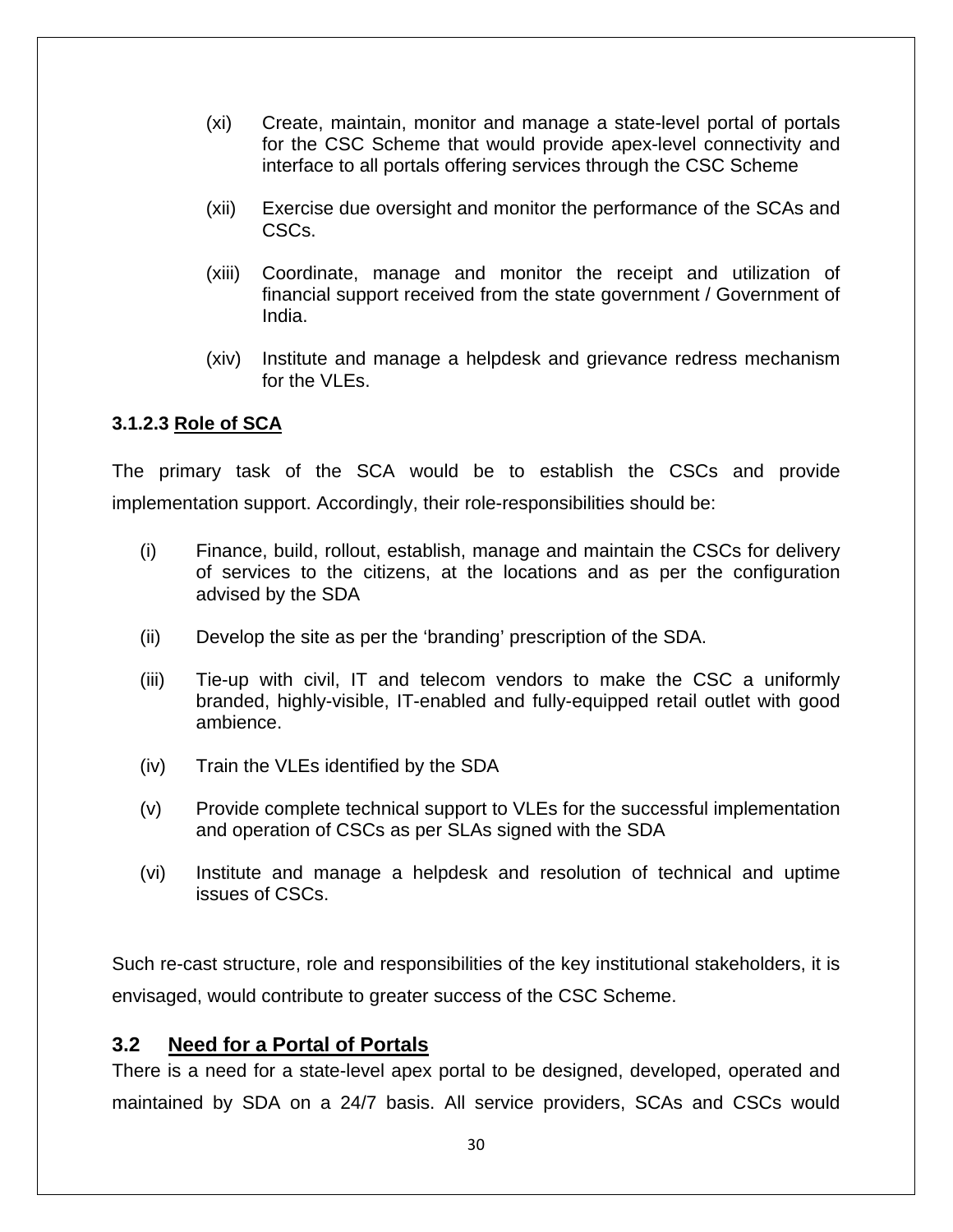connect to this portal. Such a 'mother' portal would be a gateway for single point entry and exit for all e-transactions initiated at CSCs. Thus, it would facilitate, track and log all online transactions (G2C and B2C) carried out by CSCs. It would thus be easy for SDA to:

- Introduce new services
- Bring about improvements and positive changes
- Fix deficiencies and gaps
- Monitor performance of Service providers, SCAs and CSCs
- Exercise due oversight
- Manage the implementation and functioning of the CSC Scheme in a more efficient and effective manner

#### **3.3 Strengthening the Legal Framework / Agreements**

One of the aspects of CSC implementation in the states where good scope exists for improvement is making the agreements between SDAs and SCAs as well as between SCAs and VLEs simpler and at the same time more effective.

Many VLEs have represented that SDAs need to undertake closer monitoring and exercise greater oversight over the SCAs so that the latter honor their commitments in respect of CSCs in letter and spirit. This is exemplified by the fact that the SDA-SCA agreements in the states of TP and AP mention that the sharing of costs and remuneration/profits between SCA and VLE shall constitute an *inter-se* matter between SCA and VLE as per their mutual agreement and that the Govt./SDA/relevant utility provider shall not be concerned with or liable for the same in any manner whatsoever. It is worthwhile considering amendment of this clause on the lines of the provisions contained in the agreements concluded by the SDA with the SCAs in the state of RJ. To exemplify, this clause in the SDA-SCA agreements of RJ reads that the SCA will have to sign a legal agreement with the VLEs that clearly delineates their respective roles, responsibilities, commercial terms, including refundable and non-refundable security to be deposited by the VLE with the SCA, provisions relating to sharing of revenues to be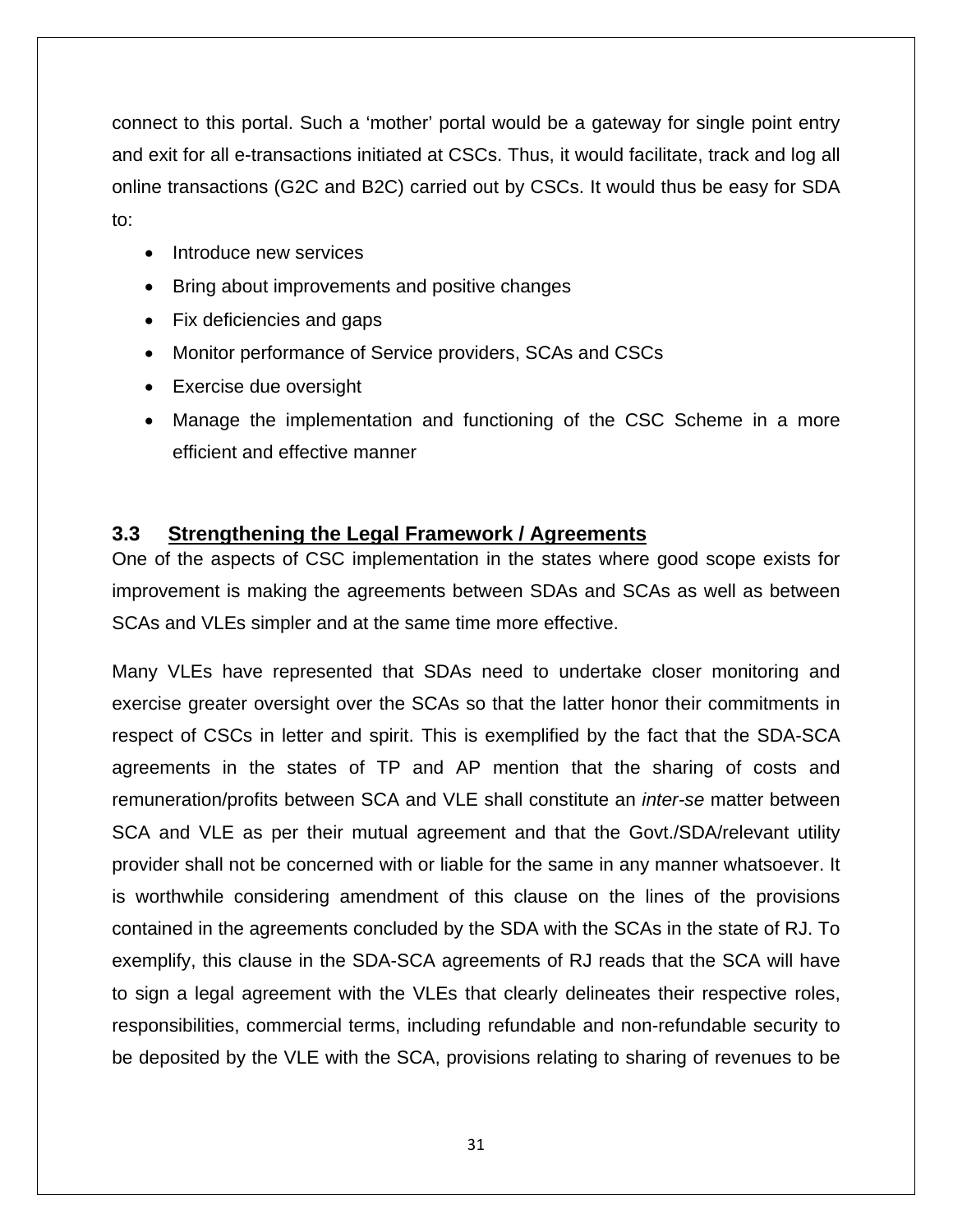generated out of G2C transactions etc. This is obviously a healthier clause which protects the interests of VLEs better.

It is also important for SDAs to ensure that there are no restrictive clauses in the SCA-VLE agreements. For example it is found in one of the SCA-VLE agreements of AP that the VLE shall not be entitled to correspond directly with the SDA, utility service provider, district authorities and/or other officers/organizations. This is evidently an unhealthy provision. Removal of such constraining clauses would also help the CSC scheme by building greater trust and confidence in the VLEs.

It is also found that while the SDA-SCA agreements specify that the SCA shall develop, finance, design, build, rollout, establish, manage, operate and maintain the CSCs for delivery of services to the customers, in some of the SCA-VLE agreements of AP and RJ, SCAs have passed on this responsibility in entirely to VLEs, which is clearly not appropriate.

It is also noticed that some of the SCA-VLE agreements have unfair clauses such as "Revenue support will be given to the CSC at the sole discretion of the SCA" and "Service charges payable to VLE are subject to change from time to time and are at the sole discretion and authority of the SCA". Needless to mention, there is great for more fairness and transparency in SCA-VLE agreements.

It is therefore suggested that the terms of the SCA-VLE agreements be simple and enforceable. Further, there is a need for uniform / comparable terms and conditions. This is borne out of the fact that currently SCA-VLE agreements differ in a number of aspects e.g. validity of agreements varies from one to four years and amount of security deposits, enrolment / appointment fee are also different.

Most importantly, there is scope for a lot more transparency in the agreements regarding revenue support and share of revenue, as these provisions are not mentioned at all in some of the SCA-VLE agreements.

32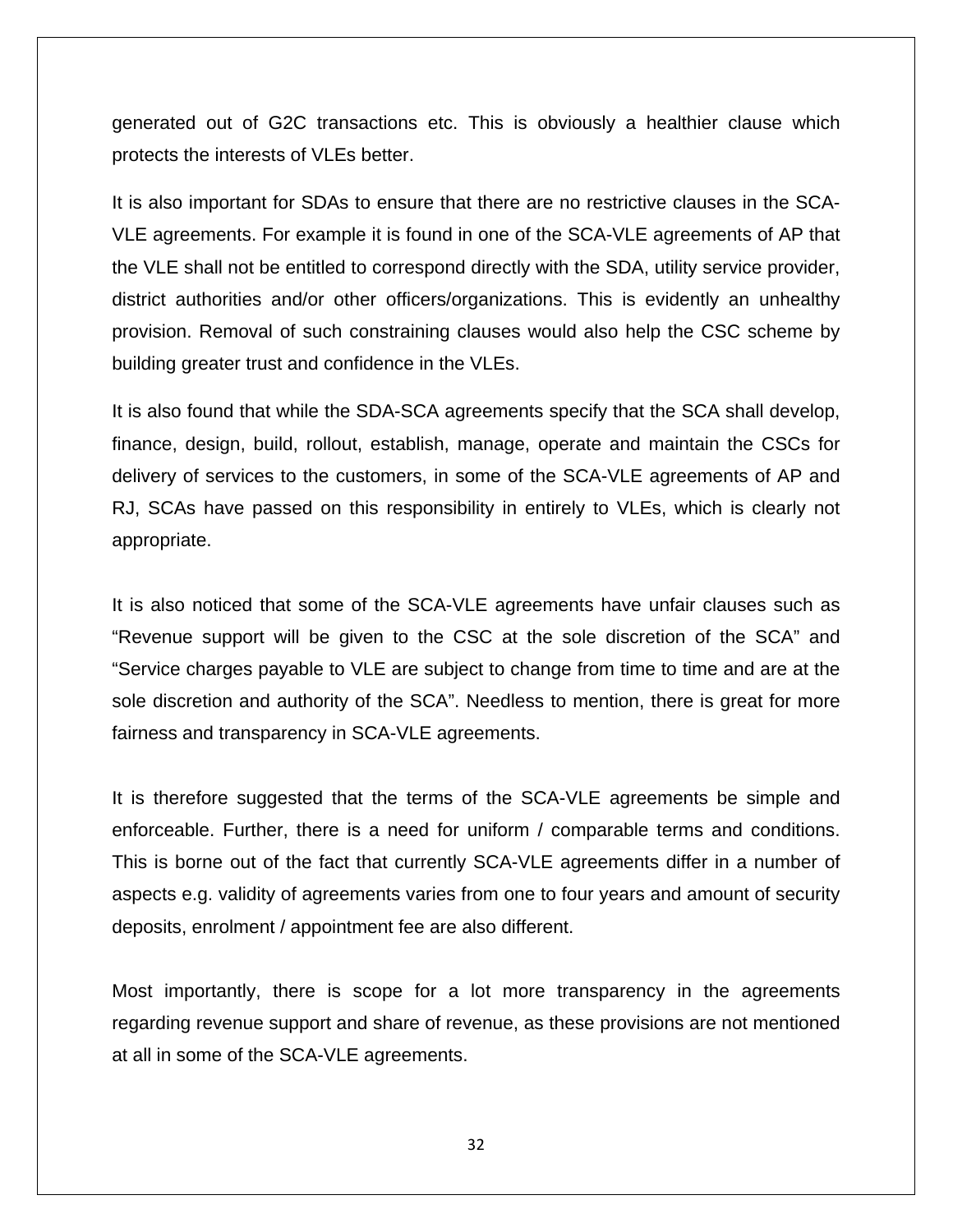**It is therefore recommended that CSC-SPV formulate suitably modified model SDA-SCA agreements as well as SCA-VLE agreements, so that the same could be uniformly adopted by the states/SDAs with as little variation as possible**.

#### **3.4 Transaction-based Incentivization in place of Revenue Support**

The review of revenue support/ revenue sharing agreements throws light on the models followed by the various SCAs in the seven states. Based thereon, a recommendation emerging from the study is that the revenue share of government departments/SDA be reduced and the same passed on to the VLEs, so that they retain a greater proportion of transaction/service charges, contributing to their greater viability. This would be helpful as long as the transactions do not pickup to the desired levels, in scale and scope.

Drawing upon the representations by SCAs and VLEs during the interactions, it is to be acknowledged that the genesis of revenue support (as envisaged in the CSC scheme) is to compensate for non-availability of G2C services. Availability or otherwise of G2C services in any state is a common factor for all SCAs of that state. It is therefore the representation of the SCAs/VLEs that there should be a provision for incentivization for all SCAs/CSCs of a state, in the absence of critical mass of transactions. There appears to be merit in such a representation. Based thereon, it is suggested that the evaluation of SCA bids be based on transaction fee model and well-defined performance criteria and not on revenue support price-discovery through bidding process.

In the light thereof, it is proposed that incentivization be based on the performance by SCAs and VLEs and not in the form of guaranteed revenue support. Incentivization should reward the progress in the nature and extent of roll out of services. Thus only those SCAs and CSCs/VLEs should be eligible for incentivization, which enable at least a certain minimum level of services and transactions. Such incentivization therefore, should be purely transaction-based. There should of course be a ceiling for the incentive, namely, beyond a specified level, (higher) transactions should not qualify for incentive. A suitable provision could accordingly be built into the performance measurement framework for SCAs and CSCs, described later in this chapter. Thus, all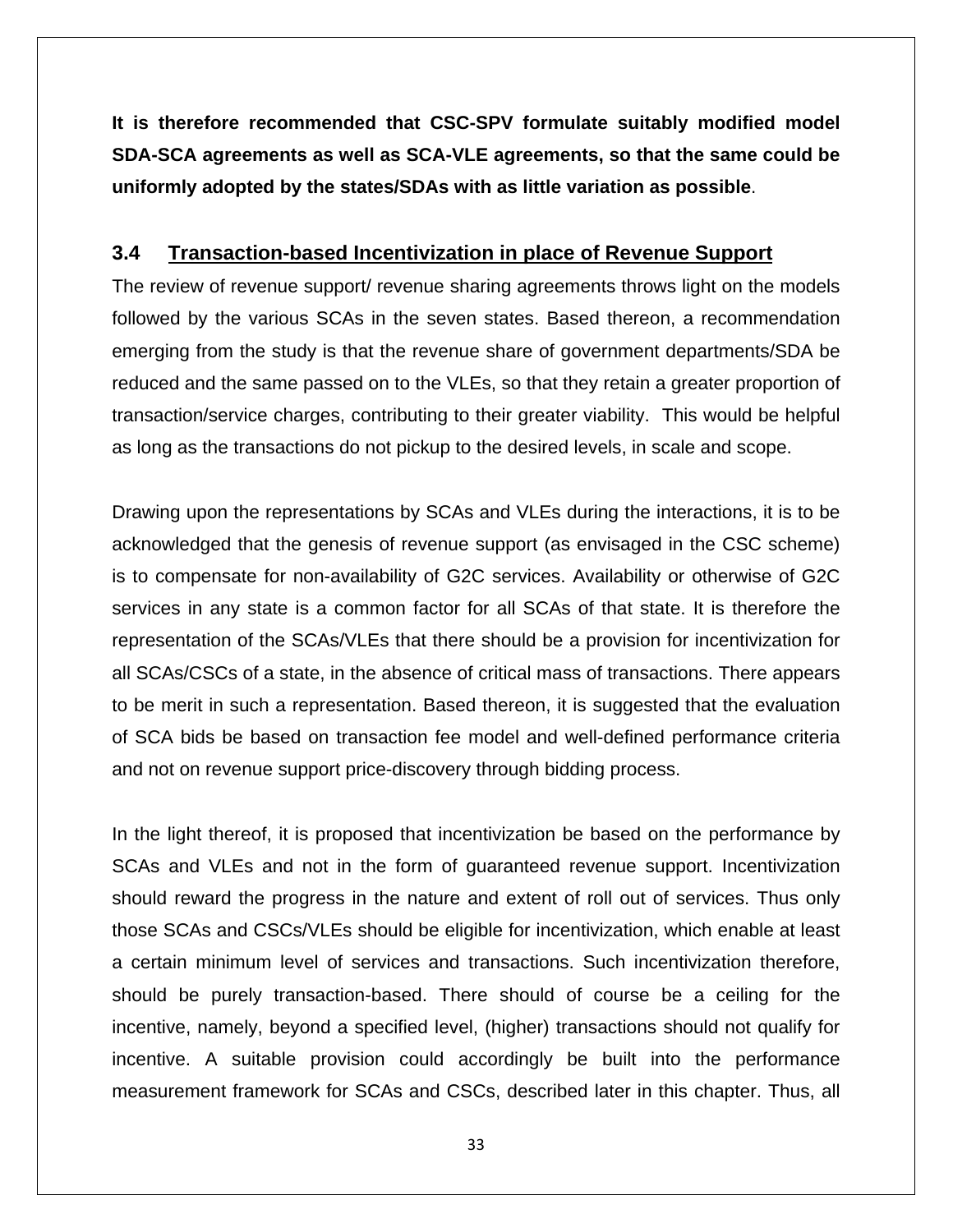CSCs clocking a certain minimum level of transactions would be eligible for incentive. This would facilitate not only level-playing field for SCAs and VLEs but also greater support and hand-holding of VLEs by the SCAs.

The study reveals that the mean level of expenses per CSC is Rs.5346/- per month. The major expense heads (based on mean values) turn out to be:

- Interest Payment (31%)
- Rent (23%)
- Electricity (13%)
- Internet (12%)

If it is assumed that CSCs would use rent-free space / premises provided by the state government, VLEs would need to take care of the operational expenses on account of servicing the loan taken for creating CSC infrastructure, electricity and Internet, to the tune of about Rs.3,000/- (56% of Rs.5,346/-). Thus, CSCs would break even only at Rs.3,000/- At an average income of, say, Rs. 10/- per transaction, a VLE would be able to earn Rs.3,000/- only at a level of 300 transactions. It is worthy of highlighting in this context that the survey revealed that 41% of the CSCs surveyed are earning up to Rs.3,000/- only. In order to ensure therefore that a VLE earns at least a sum of about Rs.3,000/- after meeting the expenses to the tune of Rs. 3,000/-, need for incentivization appears fair and just.

It is thus suggested that incentivization (in lieu of guaranteed revenue support) could be introduced and uniformly made applicable to all CSCs which clock at least 100 transactions per month. The specification of this minimum level is to make the VLEs make concerted efforts at carrying out at least 100 transactions. Incentivization, say at Rs.10/- per transaction could continue to the extent the volume of transactions falls short of 300 per month. The VLEs could of course do higher transactions and earn higher incomes on their own, without depending on the incentives. It is envisaged that CSCs would become viable and sustainable, at 500 transactions per month. It is also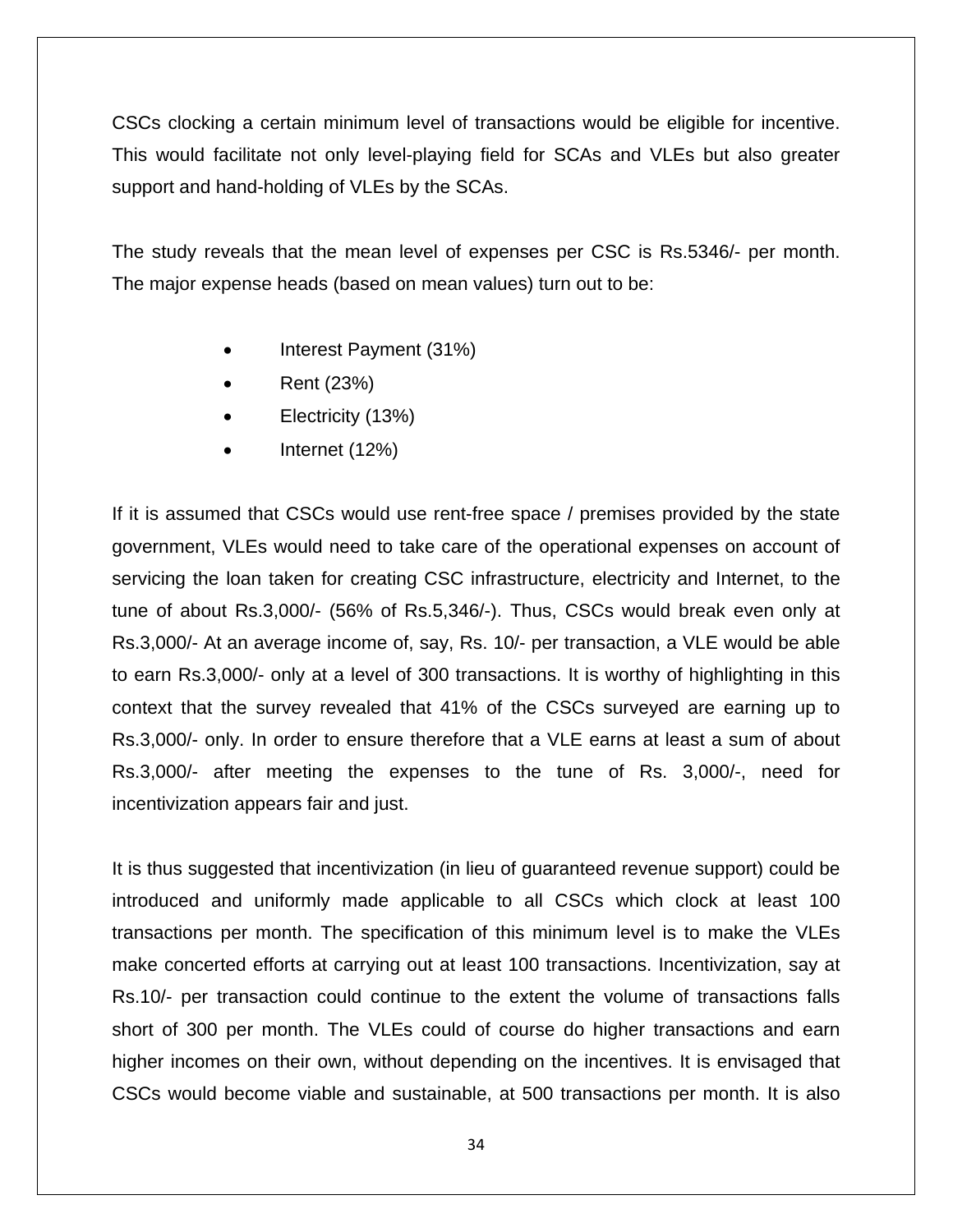worthwhile instituting a recognition and reward scheme for CSCs performing above a benchmark level determined as per the performance measurement framework, described later in this chapter.

It is also recommended that as yet another path-breaking initiative, DeitY could consider crediting the central share of incentive into the accounts of VLEs directly through the DBT scheme. Such a credit could be based on record transactions certified by the SDA. Such a measure would not only ensure timely availability of support to VLEs but also result in greater motivation and commitment by VLEs.

#### **3.5 Cash Management by SDAs**

It is also important that the SDAs themselves collect and manage the cash received by the CSCs, through tie-up with one or more reputed banks. Thus, SCA compensation should be based purely on transaction-driven model and not take into account the benefit of float funds available with them. Without their having to carry out the cash collection from the CSCs and the need to take care of the attendant accounting, monitoring and managing functions, SCAs would be required to concentrate only on implementation support to CSCs, an area of their expertise.

Thus, the functions of ensuring adequate security deposits to be maintained by CSCs, their top up and monitoring the cash flows would fall in the realm of SDAs, relieving the SCAs of this responsibility and allowing them to concentrate on what they are experts at, viz. providing technical guidance and implementation support.

#### **3.6 Greater Facilitation by DeitY/SDAs**

An additional enabling factor which DeitY could explore for better viability of CSCs is concessional rate of tariff (one time as well as recurring) for the CSCs, from Telecom and Internet Service Providers, considering the CSC operations under USO. This suggestion is in tune with the recommendation appearing in the ITU report.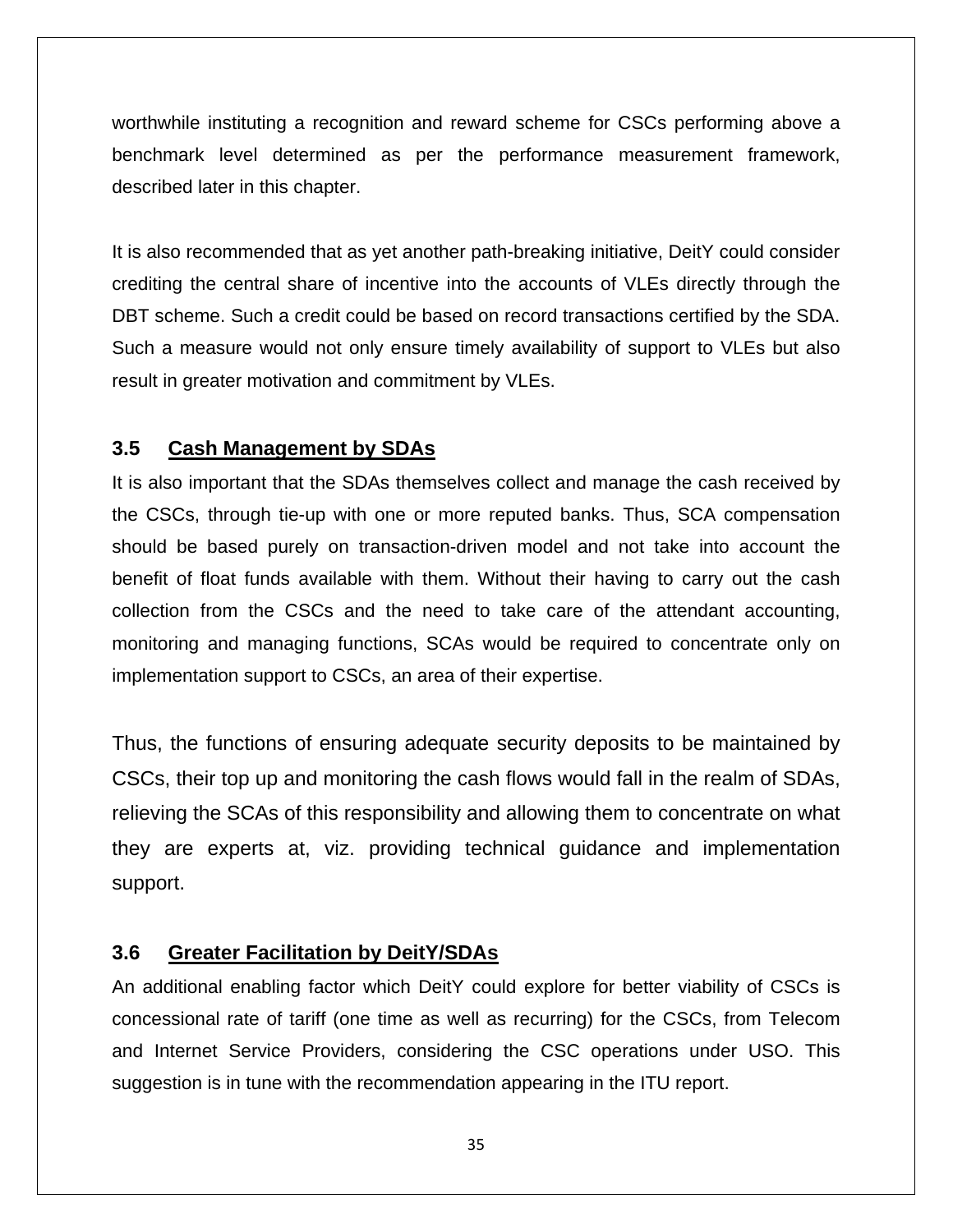Also, an issue coming in the way of smooth operations of the CSCs expressed by the SCAs and the VLEs is about the installation of OMT on aged / non-standardized hardware. Since uptime recorded on the OMT is a determinant for revenue support, there is perceptible disappointment and dissatisfaction among the SCAs and VLEs in this regard. This aspect needs to be addressed through appropriate alternatives as relevant.

The following suggestions also emerge from the study as driving factors for greater success of CSCs and hence are worthy of pursuit by DeitY/SDAs:

- Waiving of levy of license fee / rent on CSCs located in Panchayat / BNRGSK premises by State Govt. / SDA, till viability improves
- Dovetailing CSC Scheme with Public Service Guarantee Acts of states (RJ, JH, JK, etc.)
- Incentivizing the citizens to use the CSC channel.
	- This can be done by popularizing the CSC use among citizens and incentivizing them on using CSCs as delivery channel, e.g. 1% off on utility bills paid at CSCs.
- DeitY/SDAs could also explore tie-ups with banks to facilitate:
	- **Equipment finance for CSCs at concessional rates**
	- Deepening of the role of SCAs/VLEs for Financial Inclusion (as BC / BF)

#### **3.7 Need for Standardized Performance Measurement Frameworks**

The study also brings out the necessity for a standardized performance measurement, monitoring and management framework for CSCs. This mechanism could utilize a combination of relevant parameters such as:

- OMT logs
- No. of G2C services offered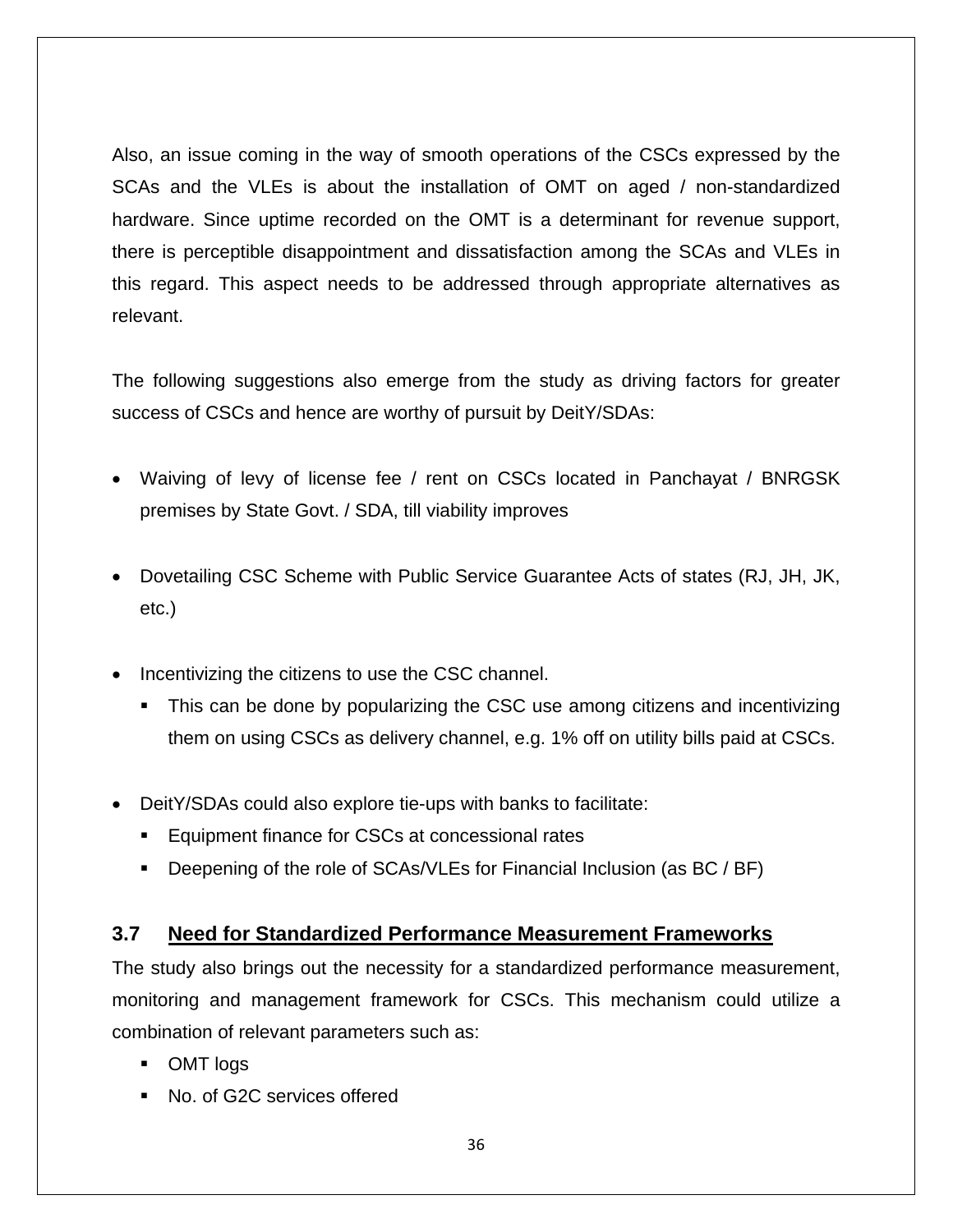- No. of transactions carried out
- Citizen satisfaction, which in turn could be based on charges levied and number of complaints received / redressed

Currently TPM and Uptime norms are not uniform across SDAs and SCAs as regards operations of CSCs. These gaps would be duly addressed if a standardized framework for performance evaluation is formulated.

In addition, it also suggested that a standardized framework for measuring the performance of SCAs in the states be crystallized. Such a framework could be based on the role-responsibility that SCA is supposed to discharge and honor under the provisions of the CSC scheme.

#### **3.8 Promotional role by SCAs**

There is a greater need of commitment (at the bid stage itself) by the SCAs for a guaranteed minimum amount of expenditure on conducting promotional campaigns and providing advertisement material. With evidences of more than 90 per cent of non-users in TP unaware of CSC and its services followed by JK, RJ and MP with 60 per cent, it emerges that the SCA should assume a more proactive role in popularizing the CSC Services among non-users.

#### **3.9 Developing a USP for CSCs**

As was observed in the study, each state has a USP that aims at addressing the felt needs of its citizens in a significant way. The USPs that emerged in different states are Education / e-Literacy services, Financial Inclusion services and G2C / e-District services. It is therefore important that states identify and anchor the operations of the CSCs around such promising USPs and thereafter extend full support to the CSCs in offering those services efficiently and effectively.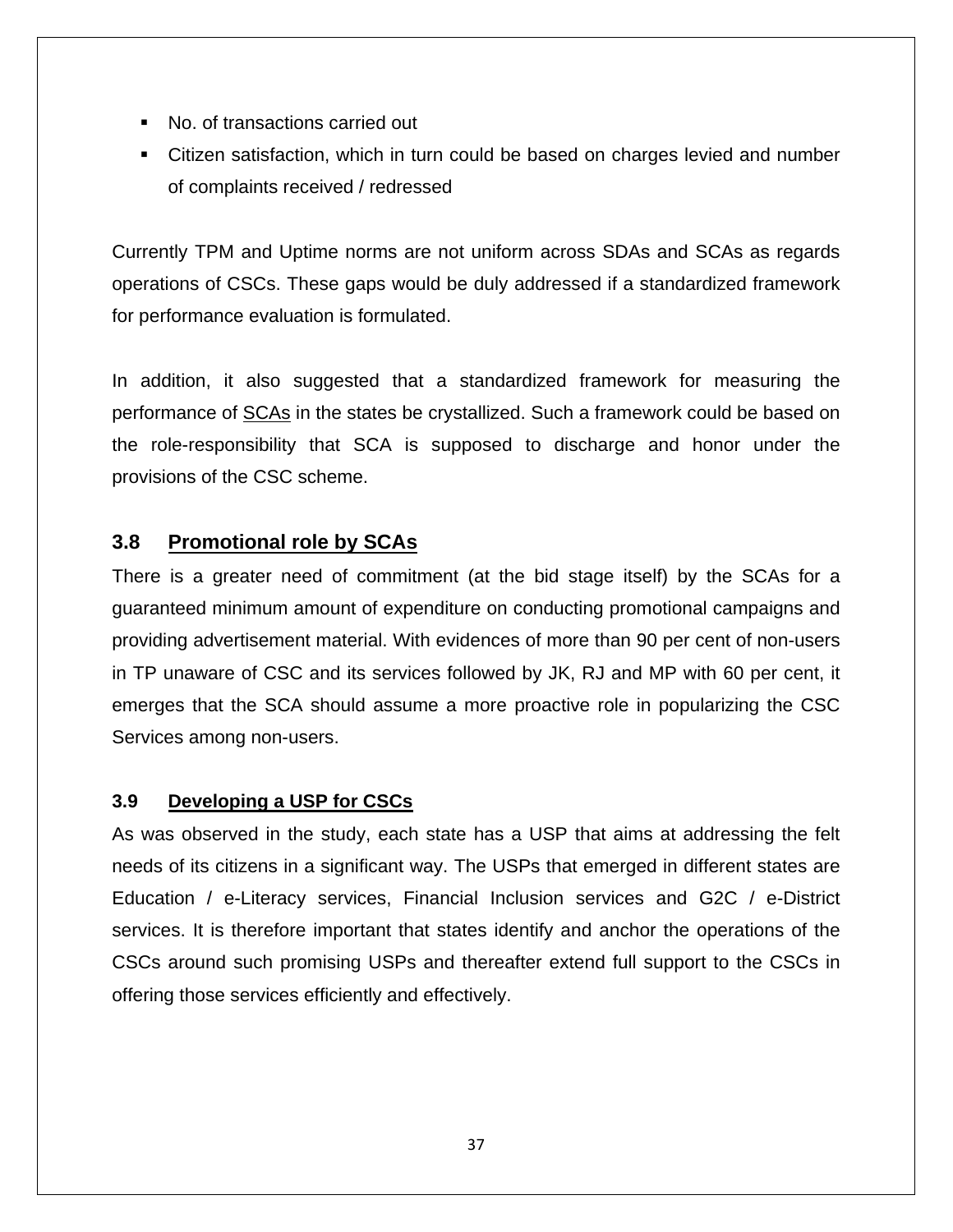#### **3.9.1 Services with Promise**

The services which are being offered by CSCs to varying degrees, but which hold immense promise and potential are e-District services, Financial Inclusion services and Skill Development services.

#### **3.9.1.1 e-District Services**

The e-District MMP under NeGP aims at electronic delivery of select high-volume citizen-centric public services at district and sub-district level by leveraging, primarily, the CSCs as delivery channels.

The Project, being implemented on a pilot basis in 41 districts across 16 States, is a vehicle for bringing about quantum improvement in the delivery of public services. It includes the following 5 mandatory categories of services:

- i. **Issue of Certificates** including birth, death, domicile, nationality, caste, marriage, income, employment etc.
- ii. **Social Welfare Schemes** including social welfare pensions (old age, widow, handicap, destitute), scholarships etc.
- iii. **Revenue Court**  including case listing, case adjournment, stay orders, final orders, status of execution of orders, information tracking, filing of miscellaneous applications etc. Also Government dues and their recovery as part of land revenue – including issue of notices, record of payments, tracking of recovery processes, updating of treasury receipts etc.
- iv. **Ration Card** related services including change of address, additions and deletion of members, application for issue of duplicate ration card etc.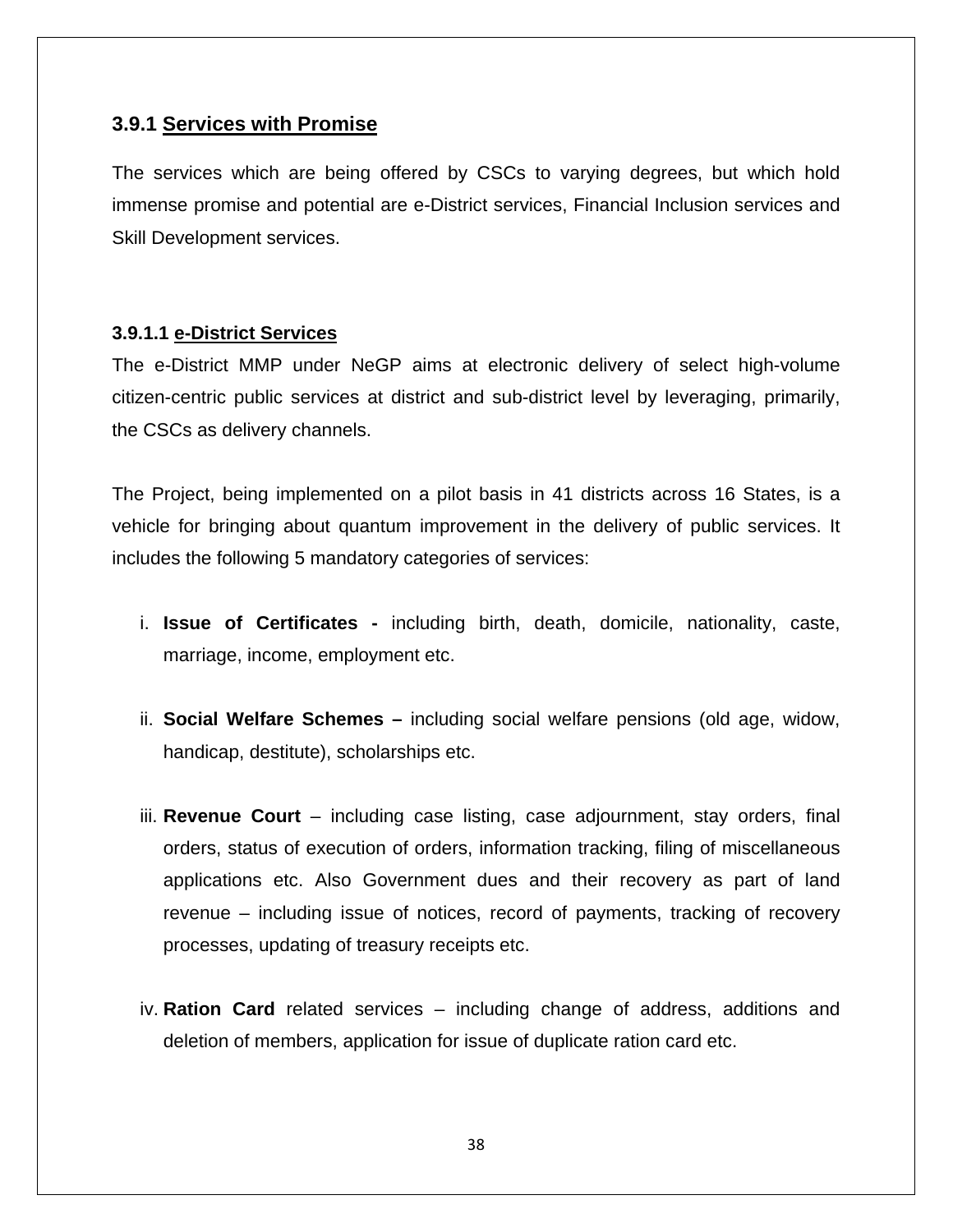v. **RTI (Right To Information) services** including redress of grievances – application tracking, monitoring, appeals etc. related to all departments.

It was evident from the Study that G2C services that fall in the realm of e-District services are in good demand in the states of AP, JH, KL, MP and RJ. Thus, they not only help the state governments realize the vision of making public services accessible to the citizen locally through common service delivery outlets such as CSCs, but also ensure efficiency, transparency and reliability of such services at affordable costs. They are a good source of revenue for the VLEs too. Thus, state governments need to take up e-District implementation in a full-fledged manner, serving in the process, the cause of all stakeholders concerned.

#### **3.9.1.2 Financial Inclusion Services**

The CSCs have been playing a catalytic role in helping the country achieve the targets of financial inclusion, and brought 50 million individuals into the banking fold as at the end of 2012. The financial services of various banks that are delivered through the CSCs include:

- **Savings account opening**
- **Deposit/Withdrawal**
- MGNREGS wage distribution
- Government pension distribution
- **Facilitation of loan distribution**
- Facilitation of Kisan Credit Cards
- **Micro-credit services**
- **Processing of loans for agriculture-related purchases, such as animal, tractor,** motor, etc.
- Facilitation of recurring and fixed deposits
- Facilitation of loan recovery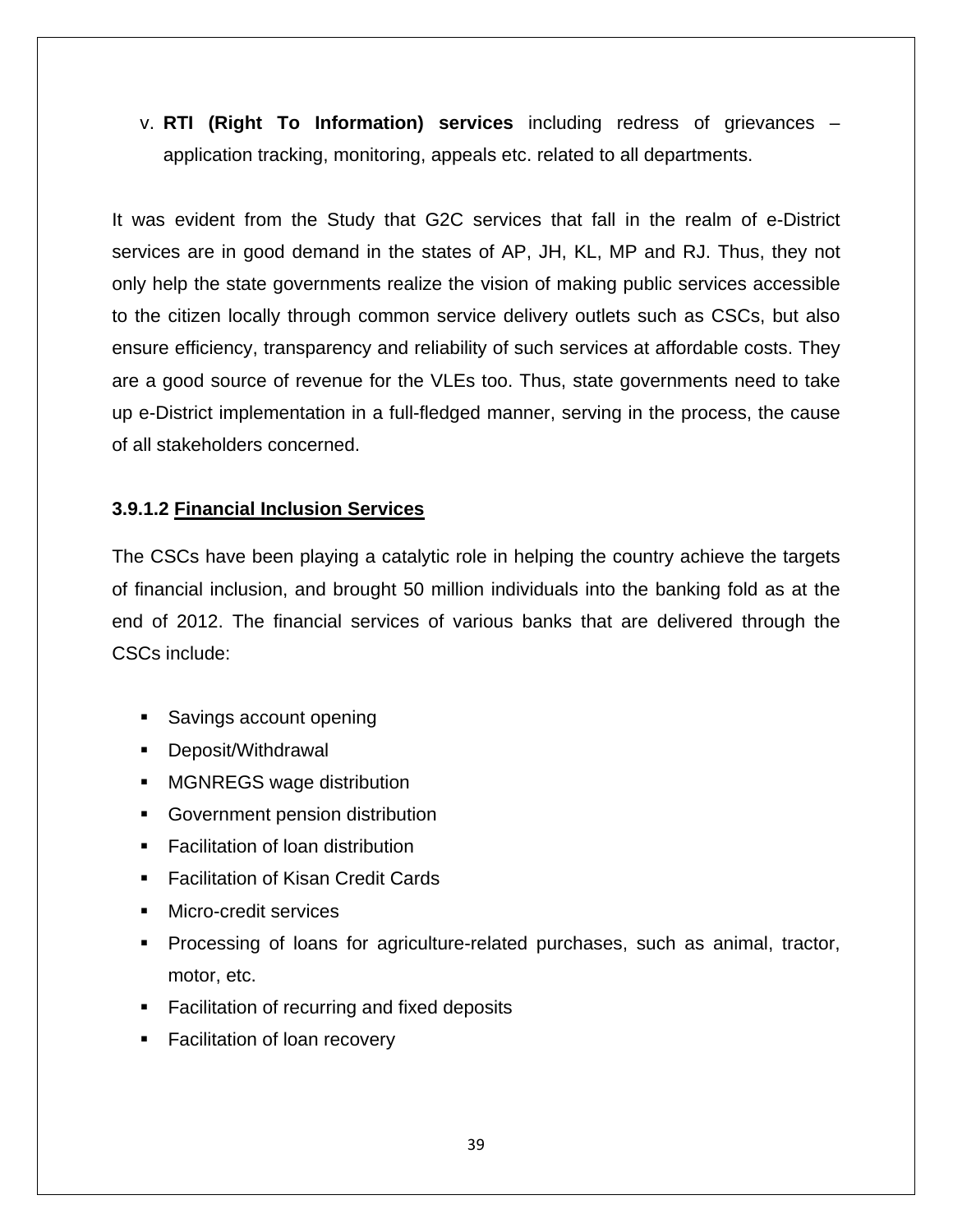Many of the CSCs (especially in states like JK) make use of the biometric devices to deliver various financial inclusion services as above, thus, ensuring efficiency and authenticity.

With the aim of achieving greater financial inclusion, the Reserve Bank of India (RBI), in 2006, directed various organizations and service providers to act as intermediaries for providing various financial and banking services through Business Facilitator (BF) and Business Correspondent (BC) models.<sup>[3](#page-39-0)</sup>

While the BCs carry out the transaction on behalf of the banks, the BFs refer clients, pursue proposals and facilitate the banks to carry out transactions. BFs are not engaged in conducting transactions directly, for the banks. The main functions of the BFs and BCs are as follows:

#### **Business Facilitators:**

The RBI Circular (RBI/2008-09/85, DBOD No. BL.BC.21/22.01.001/2008-09) allows for the CSCs to operate as Business Facilitators for the following activities.<sup>[4](#page-39-1)</sup>

- i. Identifying borrowers
- ii. Collecting and preliminary processing of loan applications including verification of primary information/data
- iii. Creating awareness about savings and other products and providing education and advice on managing money and debt counseling
- iv. Processing and submitting applications to banks
- v. Promoting and nurturing self help groups/ joint liability groups
- vi. Monitoring and handholding of self help groups, joint liability groups and credit groups
- vii. Carrying out post-sanction monitoring
- viii. Follow-up for recovery

<span id="page-39-0"></span><sup>&</sup>lt;sup>3</sup> http://rbi.org.in/scripts/NotificationUser.aspx?Id=2718&Mode=0

<span id="page-39-1"></span><sup>4</sup> http://rbidocs.rbi.org.in/rdocs/notification/PDFs/85480.pdf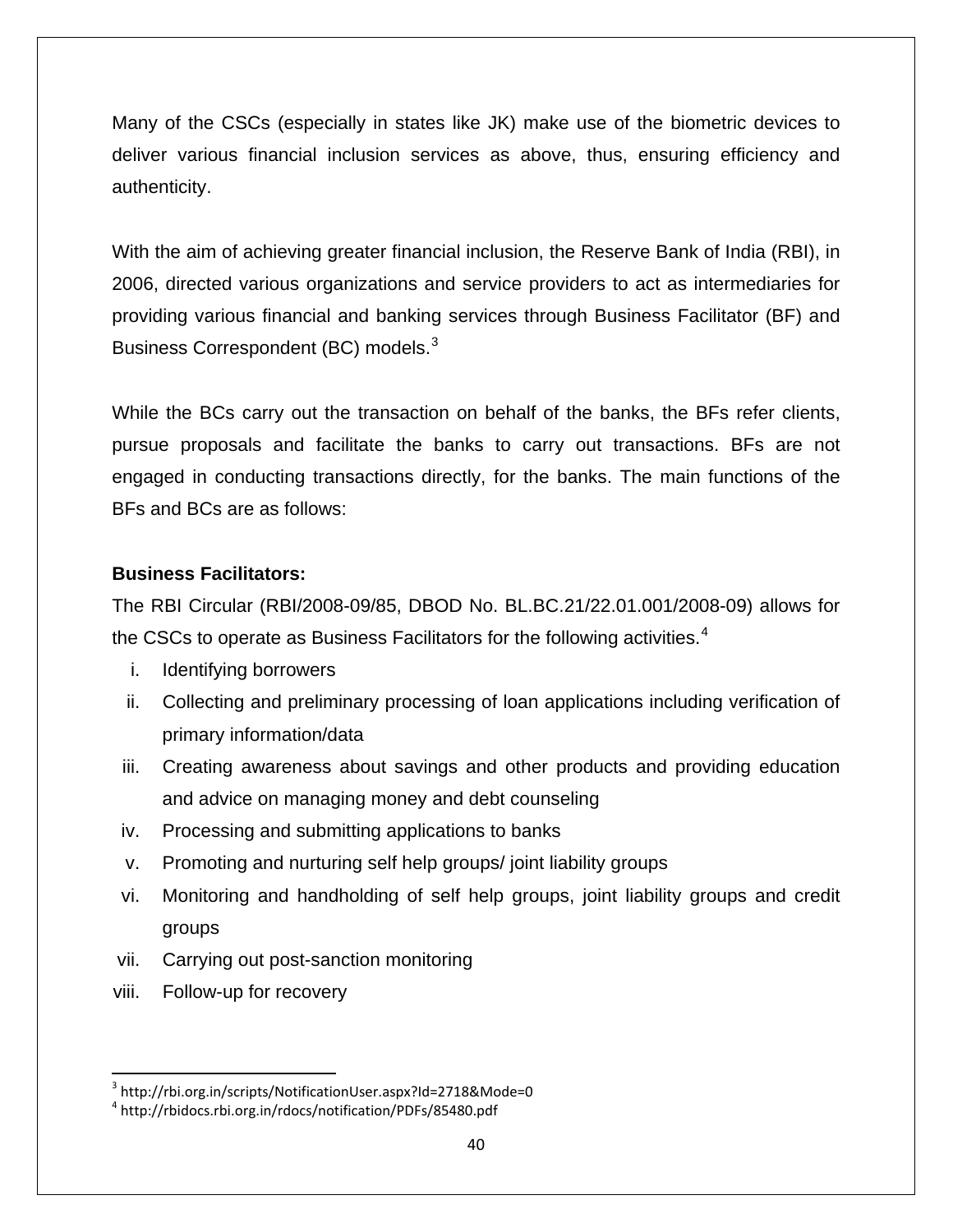#### **Business Correspondents:**

The RBI circular (DBOD.No.BL.BC. 99/22.01.009/2009-2010**) [5](#page-40-0)** allows the banks to engage with the CSC operators/VLEs to function as Business Correspondents. The main activities of the BCs include:

- i. All activities of Business Facilitators
- ii. Disbursal of small value credit
- iii. Recovery of principal / collection of interest
- iv. Collection of small value deposits
- v. Sale of micro insurance/ mutual fund products/ pension products/ other third party products
- vi. Receipt and delivery of small value remittances/ other payment instruments.

Banks are responsible for the payment of commission/fee to the Business facilitators/ Correspondents.

In the wake of their vast reach, the CSCs are expected to operate as the Business Correspondents across the country with the ultimate aim of delivering Direct Benefit Transfer to the citizens. Currently, the BF/BC services are being provided by the CSCs in several states to varying degrees. The SCAs in many states are acting as BCs, by which, CSCs are emerging as customer service points to offer various financial and banking services. The SCAs are also serving as the BFs of the banks.

In Madhya Pradesh**,** the SCAs, NICT and AISECT act as the Business Correspondents. AISECT serves both as a BC and BF. In the states of Jharkhand and Jammu & Kashmir, CSCs serve as the Business Correspondents offering banking services to the citizens.

Given the survey finding that a relative majority of 45% of the CSCs are earning up to Rs.10,000/- p.m. and 98% of it is on account of their extending FI services, there is

<span id="page-40-0"></span><sup>5</sup> http://rbi.org.in/scripts/NotificationUser.aspx?Id=5630&Mode=0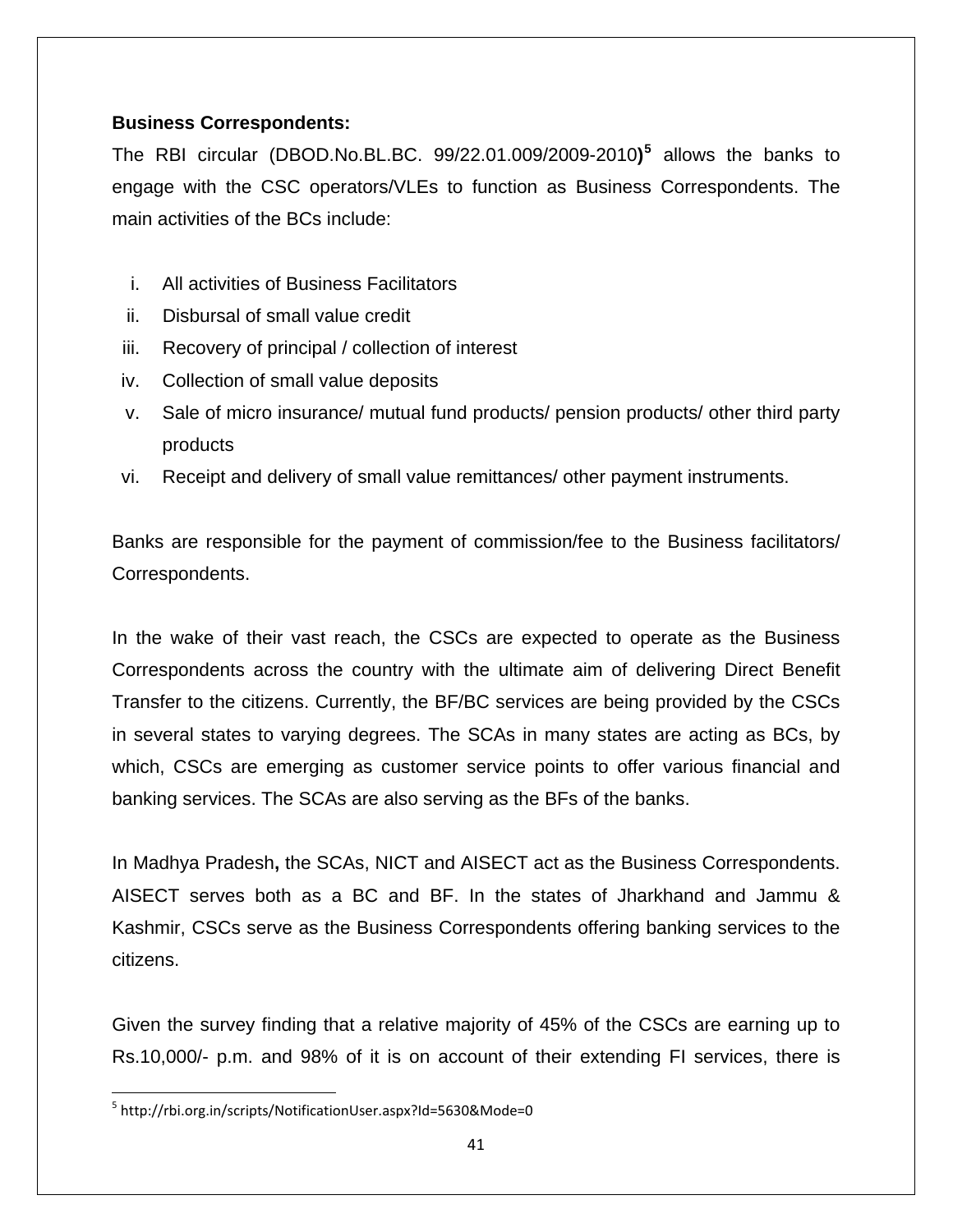great scope for CSCs to play a catalytic role in the FI initiatives of banks, earning in the process, handsome returns.

#### **3.9.1.3 Skill Development Services**

Skill Development is one of the important services that holds immense promise for the viability and profitability of the CSCs in the country.

According to the Action Plan of the Eleventh Five Year Plan, a virtual skill development network linking 50,000 Skill Development Centres (SDCs) was to be utilized to deliver training courses to the citizens. The  $11<sup>th</sup>$  Five Year Plan envisaged increasing the capacity of the skill development to 15 million annually. The capacity of skill development in the country, otherwise, is around 3.1 million per year. The target was set at creating 500 million skilled workers by 2020. The CSCs were identified as one of the ideal locations by the Planning Commission for increasing the capacity of skilled workforce in the country.<sup>[6](#page-41-0)</sup>

In the wake of such a scenario, the CSCs, spread across the rural areas, can serve as ideal platforms for delivering various skill development programmes. The CSCs can offer:

- **Skill Mapping:** This includes activities for the assessment of skill deficiency, availability of skilled workers and the local employment opportunities.
- **Pre-employment Training:** This includes vocational training, e-literacy training, spoken English, soft skills and distance education courses to enhance the employable skills of the citizens.
- **Job Placement:** Providing job placements to the rural people, besides skills assessment, job counseling, job application submission and virtual interviewing skills are a part of it.

<span id="page-41-0"></span> <sup>6</sup> http://www.itu.int/ITU‐D/asp/CMS/Docs/ITU\_Report\_CSC\_India.pdf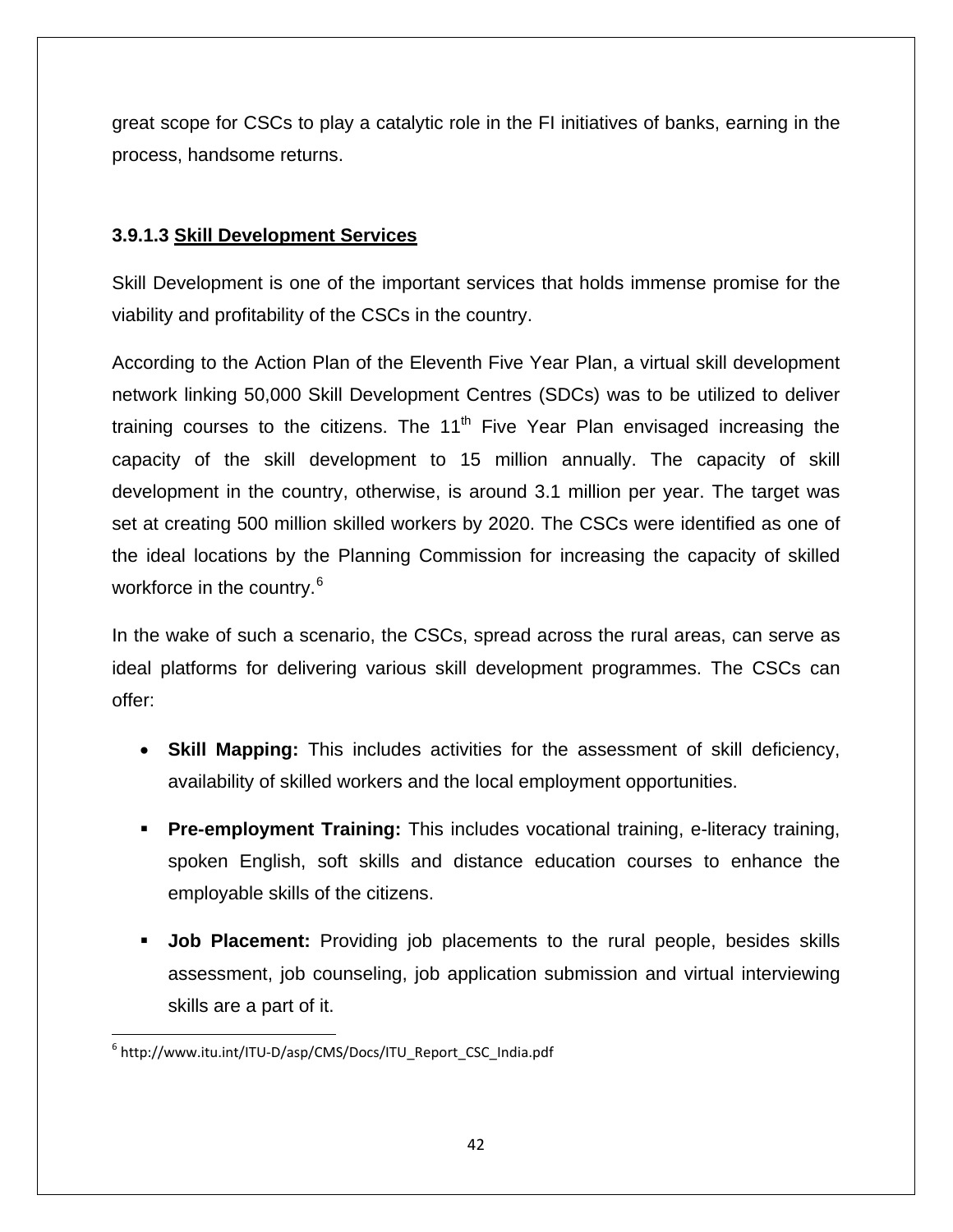Some of the skill development programmes being offered through CSCs in the country include:

- e-Literacy campaigns (as in KL)
- Course on Computer Concepts (CCC) of NIELIT (as in MP)
- **IGNOU Courses (as in KL and MP)**
- Other short-term vocational courses in several states (e.g. sale and servicing of electronic gadgets such as mobile phones)

However for CSCs to offer such services on pan-India basis on a wider scale, the prerequisites would be:

- Robust ICT infrastructure
- Industry recognition / acceptance
- Efficient online registration and enrolment mechanism along with independent examination and evaluation process
- Strong links with job placement services to provide prospective job opportunities after the completion of the courses

However, SDAs and SCAs should monitor the quality of courses offered by VLEs and explore tie-ups with local companies/recruiters as well as placement agencies so that youth who get trained and certified at the CSCs are able to seek gainful employment opportunities.

From the above, it is evident that the state governments are welcoming the e-District MMP initiative of DeitY, as the e-District services would serve as the backbone of the CSC service offerings. With the e-District project gaining ground and the services increasing in scale and scope, the CSC service offerings would witness dramatic improvements, contributing greater viability and sustainability. Other significant aspects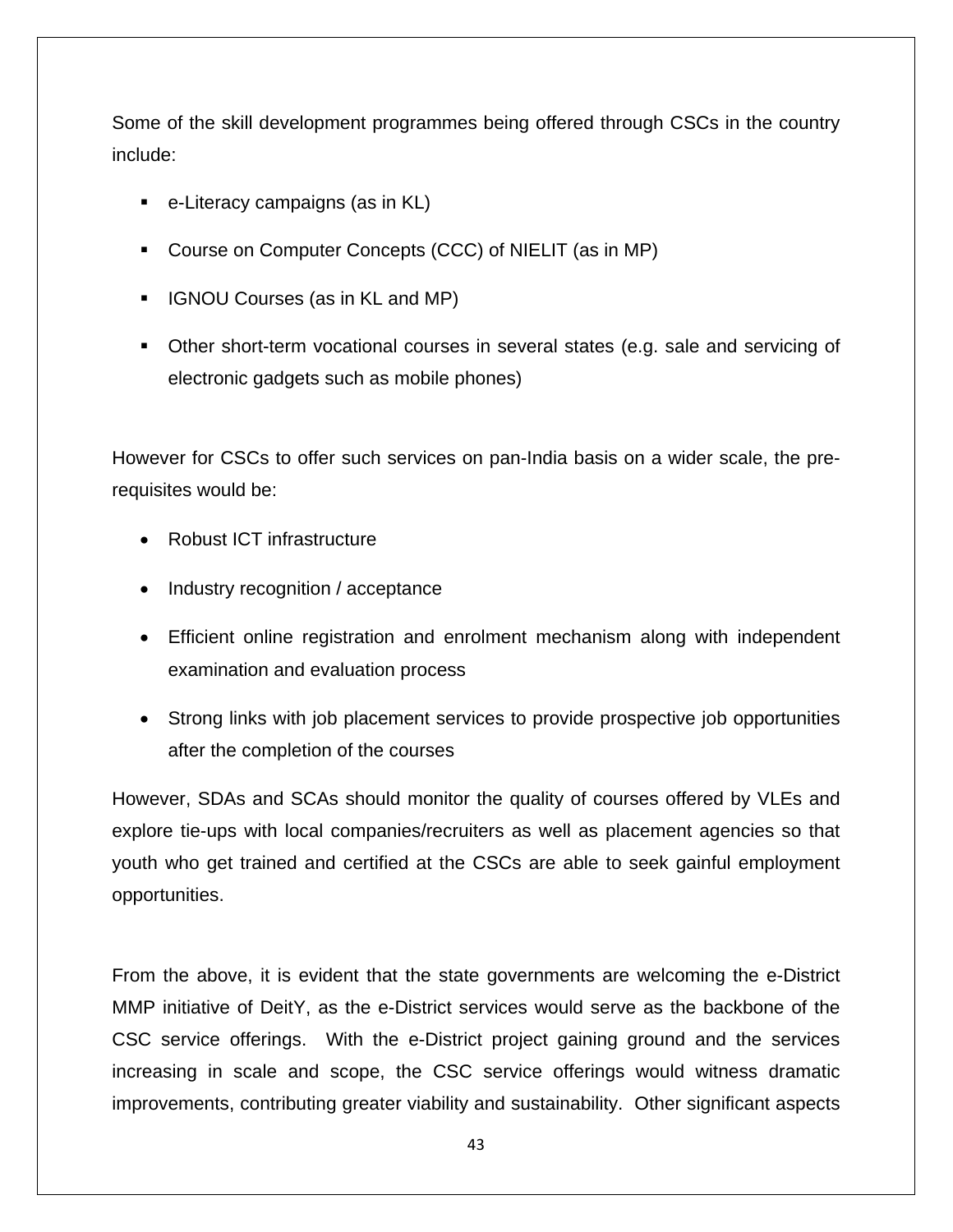to improved profitability of the CSCs are offer of Financial Inclusion services, with CSCs donning the role of BCs. FI services can be a true game changer for the CSCs. Also, given the focus of the union government on skill development and the recognition that the CSCs could be true catalysts in this regard, CSCs could reap immense benefits acting as accredited Skill Development Centres. Due shoring up of their infrastructure would of course be an important pre-requisite.

Thus, it can be said that while the CSCs are currently offering G2C and B2C services to varying degrees, e-District services, FI services and Skill Development Services are three crucial offerings that hold immense promise not only for the sustainability and growth of CSCs but also for the rural population at large.

#### **3.10 Scaling up the base of CSCs**

In the extant arrangement, one CSC services the rural citizens in a cluster of about 5-6 villages. Thus, for the approx. 6.30 lakh villages, there are about 1.27 lakh CSCs in operation. With a view to further improving the availability and easy accessibility of services to the rural population and to realize the attendant benefits of promoting entrepreneurship and catalyzing socio-economic uplift, it is recommended that the footprint of CSCs be expanded to cover the 2.65 lakh Grama Panchayats in the country. This would also help the country bridge the digital divide in an effective way by providing wider exposure to the citizens on electronic delivery of services and encouraging them to gradually migrate to self service at CSCs.

#### **3.11 Impact of NOFN on CSC Operations**

It emerges from the survey that a separate study on the business model for NOFNenabled CSCs may be in the fitness of things. The effect of NOFN pilots (completed in October 2012) on CSC transactions has not emerged clearly in the survey, with regard to higher transactions, higher income etc. since the NOFN is operational in only three locations viz. Arian Block, Ajmer Dt. (RJ) covering 30 GPs, Paravada Block, Visakhapatnam Dt. (AP) covering 17 GPs and Panisagar Block, North Tripura Dt. (TP) covering 11 GPs. Dependable evidence could not be gathered on the effect of NOFN on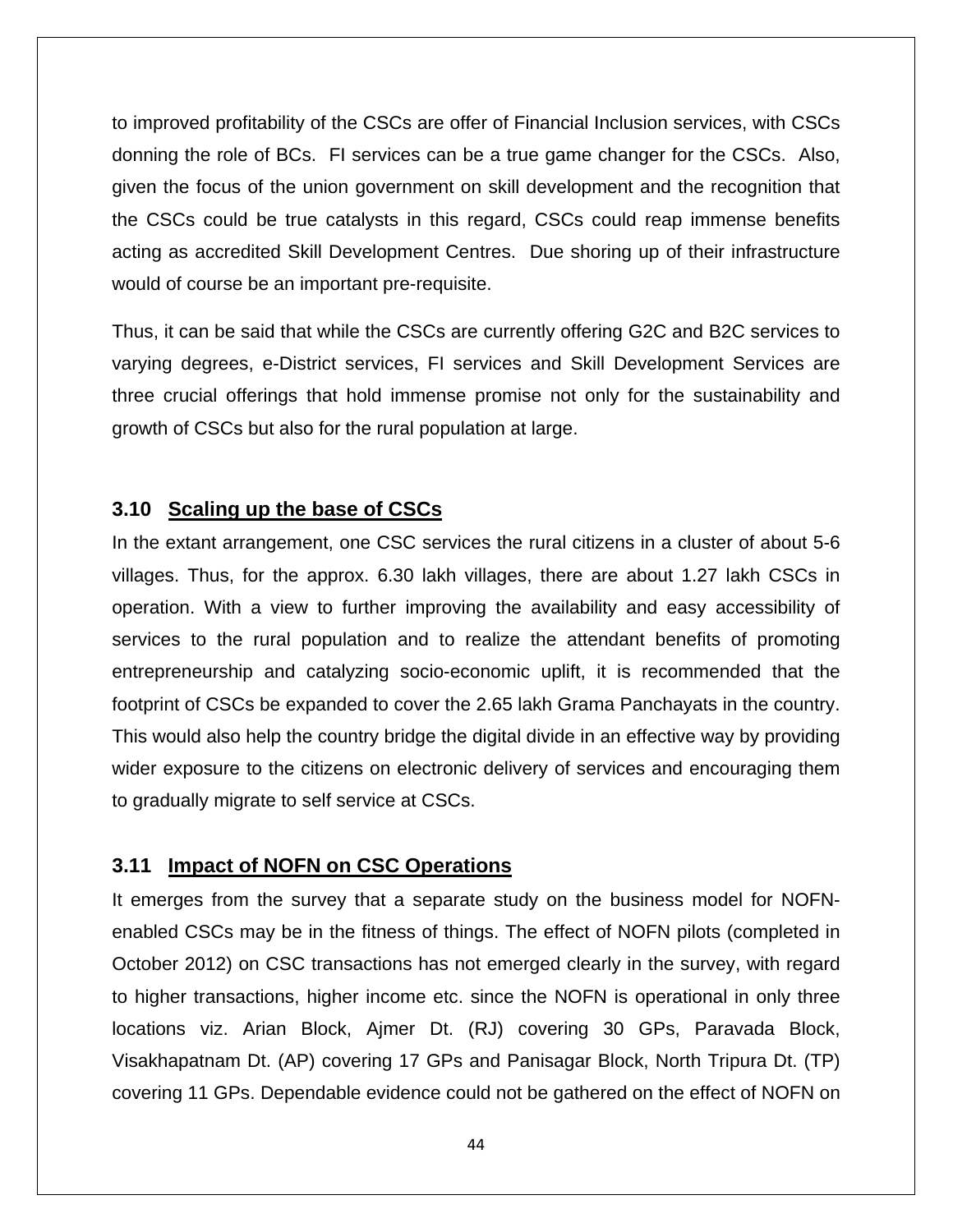the scale and scope of services offered under the CSC scheme, and hence a separate study focusing on this aspect may be appropriate.

It is evident from the above that the study has brought out a number of pointers that would contribute to better functionality, viability and sustainability of the CSCs. The suggestions cover a number of aspects of structural, supervisory, administrative, monitoring and infrastructural nature. A case is also made out for better performance measurement, monitoring and management in the form of formal frameworks for SCAs and VLEs and as also the need for increased facilitation and oversight by DeitY and SDAs.

**o0o**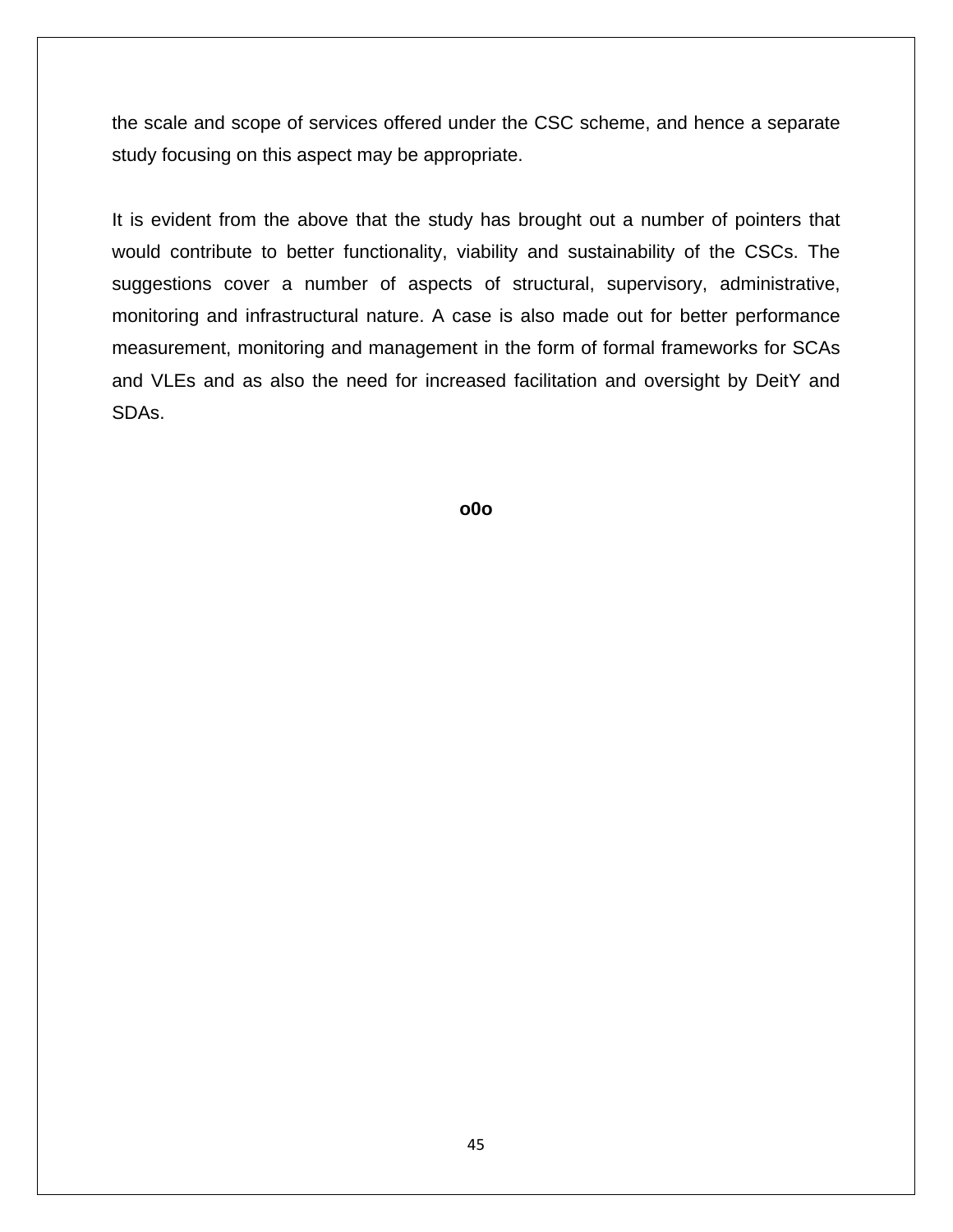## **Chapter-4: Conclusions**

The Common Service Centres (CSC) initiative is a pioneering effort and path-breaking initiative in public service delivery in the country, conceived, conceptualized, formulated, guided and being supported by the DeitY, GoI. With the main focus on making the rural population partners in socio-economic development, the CSC scheme is playing an instrumental role in ensuring the reach of governmental and business services to the doorstep of the rural populace, efficiently and effectively meeting their felt needs for the same.

It emerged from the study that the CSC MMP is in different stages of implementation in the seven states, but progressing well. It is heartening that there is wide acceptance of the project from the state governments. The states do realize that CSC is an important vehicle for providing citizen services and as a part of the larger reform agenda of transforming the socio-economic status of the rural populace.

The profiling of the CSCs and the analyses of their performance in the seven states as part of the study brought out several factors that, if acted upon, would revitalize the CSCs and enhance their financial sustainability.

It emerged that the success of the CSCs depends on the following:

• The nature and extent of availability of infrastructural resources.

The better the availability of resources like floor area, internet availability, power supply etc. is, the higher the incomes of the CSCs are. Interestingly, the study also finds that the income of the CSCs is influenced to an extent by the gender of the VLEs.

According to the study, the other factors that have a positive impact on the income of the CSC are:

The CSC being the only source of income for VLE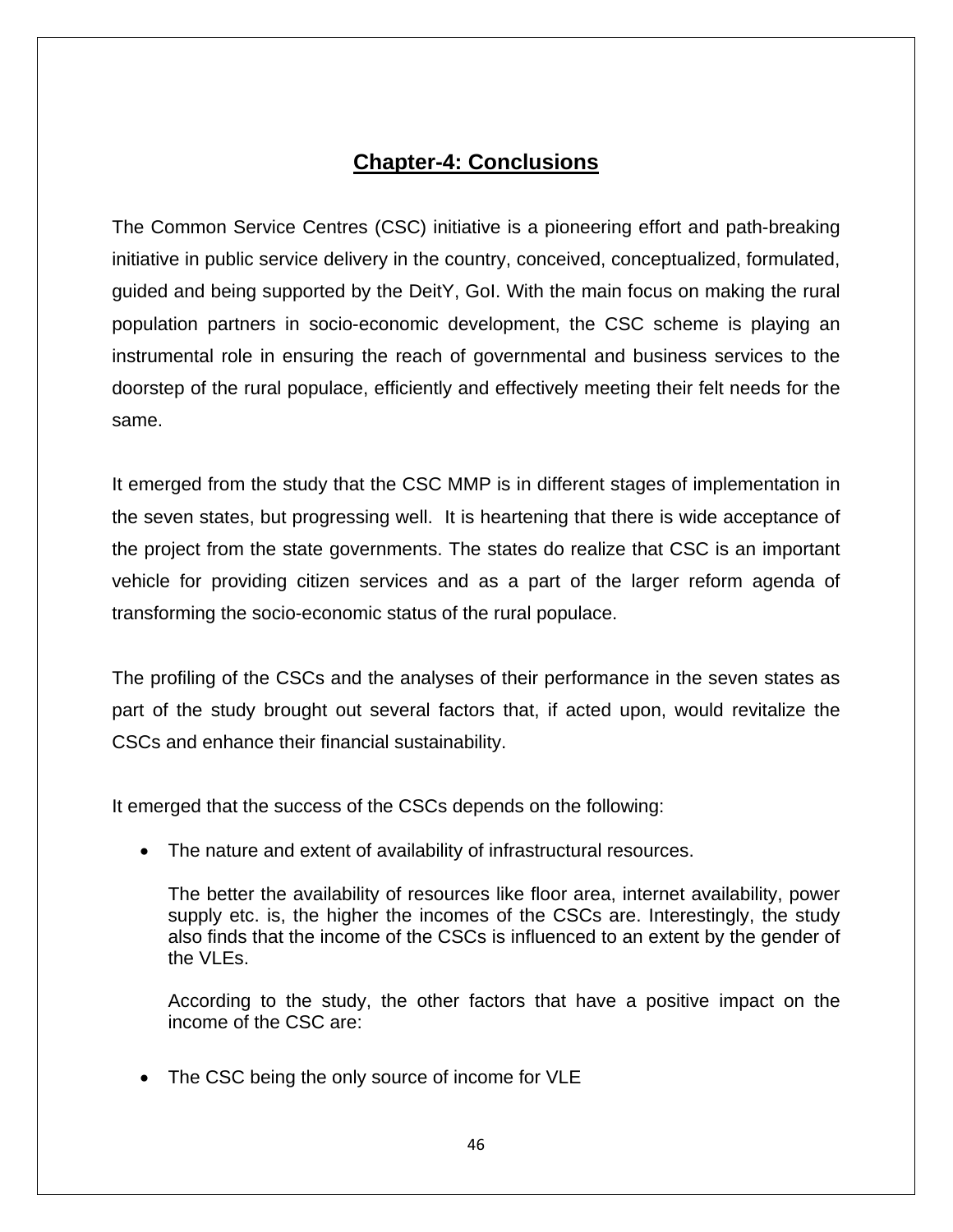- The VLE being more educated
- The VLEs having prior computer knowledge
- The VLEs receiving satisfactory training on CSC operations
- The SCA and VLE undertaking promotional campaigns

In addition, the study also highlights the key role of the SCA and the VLE in the success of the CSCs. The study reveals that CSCs in the states of KL, MP and JK are recording higher incomes while those in RJ, TP and AP have relatively moderate and lower incomes, owing to a variety of factors. Expectedly, CSCs in KL, JK and MP have higher expenses due to higher volume of activity evidenced by higher incomes. However, there are non-infrastructure related expenses too e.g. interest payments on loans availed by VLEs for setting up CSCs, especially in states like JK. Similarly, there are expenses incurred on employee salaries by CSCs having multiple counters, in states like KL.

As per the survey results, a relatively low 9% CSCs are earning incomes higher than Rs.10,000/- (and in some cases even higher than Rs.20,000/-). About 50% of the CSCs are earning relatively moderate incomes up to Rs.10,000/- while as high as 41% of the CSCs are in the relatively lower income bracket, earning just up to Rs.3,000/-

Based on the survey, interviews and discussions with the various stakeholders, the study indicates that there is definite scope for relatively moderate and low-income CSCs too to move up the value chain and become more viable and profitable, by adopting a business model that envisages a well-equipped and functional CSC offering a basket of G2C, B2C, educational and financial inclusion services, duly supported by proactive SCAs and VLEs performing their roles as ordained under the CSC scheme guidelines.

A host of enabling factors too are worthy of consideration in this regard. Greater role by DeitY in policy and resource support through a steering committee approach, re-visit of the roles and responsibilities of the state governments through suitable changes in structure and functions, SDAs, SCAs, greater ownership by states, strengthening of the institutional framework, greater involvement of district administration in the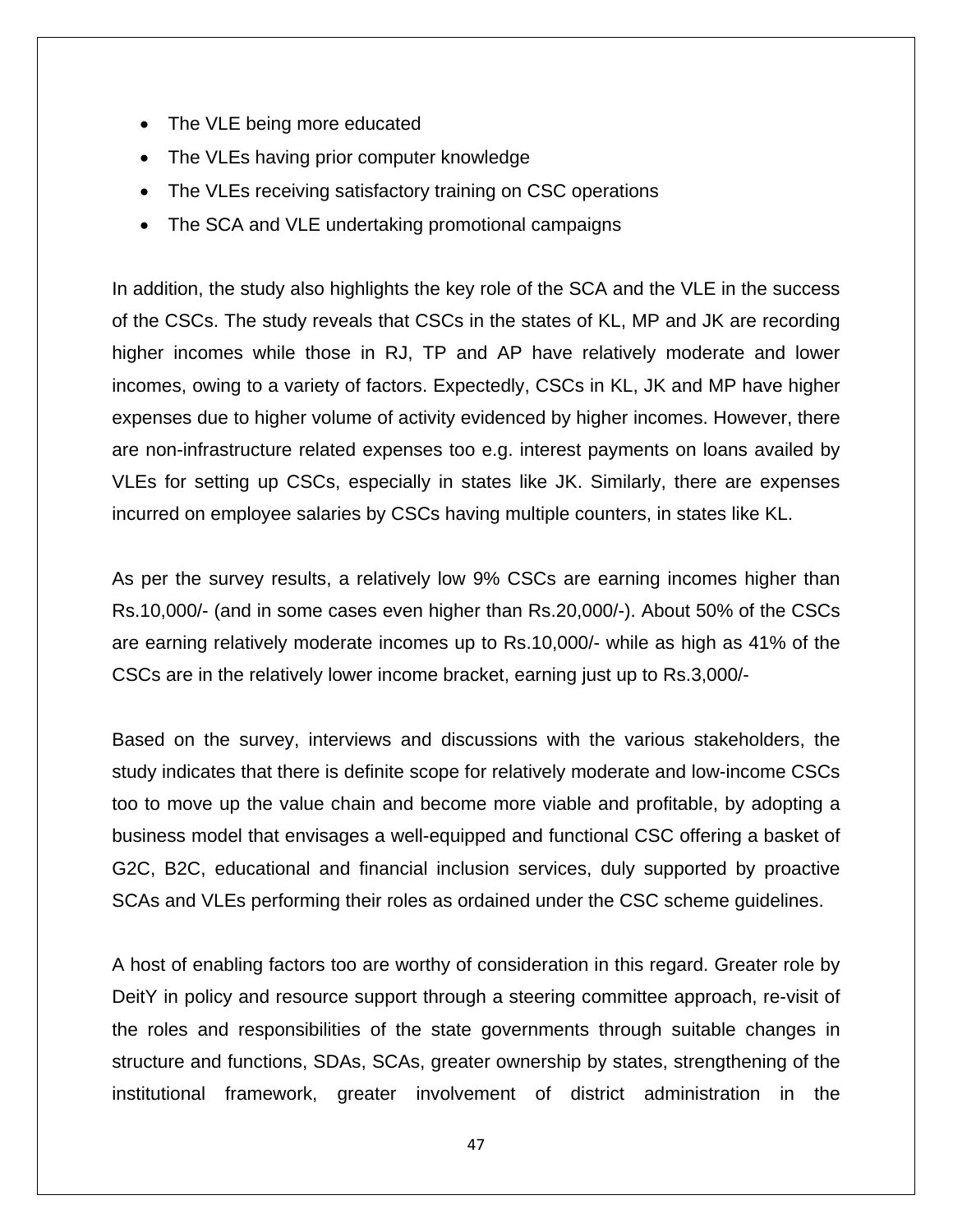implementation of the CSC Scheme, simple, transparent and easily enforceable SCA-VLE agreements etc. are some of the other aspects, which if addressed appropriately, would contribute to greater success of the CSC scheme.

As regards the role of the state governments and the SDA, implementation of the edistrict MMP, creation and operation of a portal of portals by SDA, establishing and maintaining a help desk for redress of VLE grievances, waiving of rent for the government premises occupied by CSCs, paying concerted attention to making (more) G2C services available through the CSC mode, dovetailing the CSC scheme with respective Public Service Guarantee Acts of the respective states etc. are some of the factors which will go a long way in making the CSC scheme more effective and fruitful. It is also important that SDAs build into their agreements with SCAs the terms and conditions regarding close monitoring of the arrangements agreed upon by the SCAs and VLEs in their agreements, in the interests of better oversight.

It could be in the fitness of the things for the DeitY to formulate a standardized performance measurement, monitoring and management framework for SCAs and well as for CSCs. The performance framework for CSCs could be based on factors like OMT logs, number of services offered, number of transactions logged and citizen satisfaction indicators driven by parameters. The evaluation framework for SCAs could be based on the criteria that define the role of the SCA as per the CSC scheme guidelines.

Paying due attention to the factors brought out in the study at the time of selecting the VLEs would also be a crucial driving factor for the success of CSCs.

It is also proposed to replace guaranteed revenue support by a transaction based scheme of incentivization with eligibility criteria in terms of minimum and maximum number of transactions logged by a CSC.

The study has not brought out any significant indicators on the role and defectiveness of NOFN in the operations or success of CSCs. The NOFN implementation having been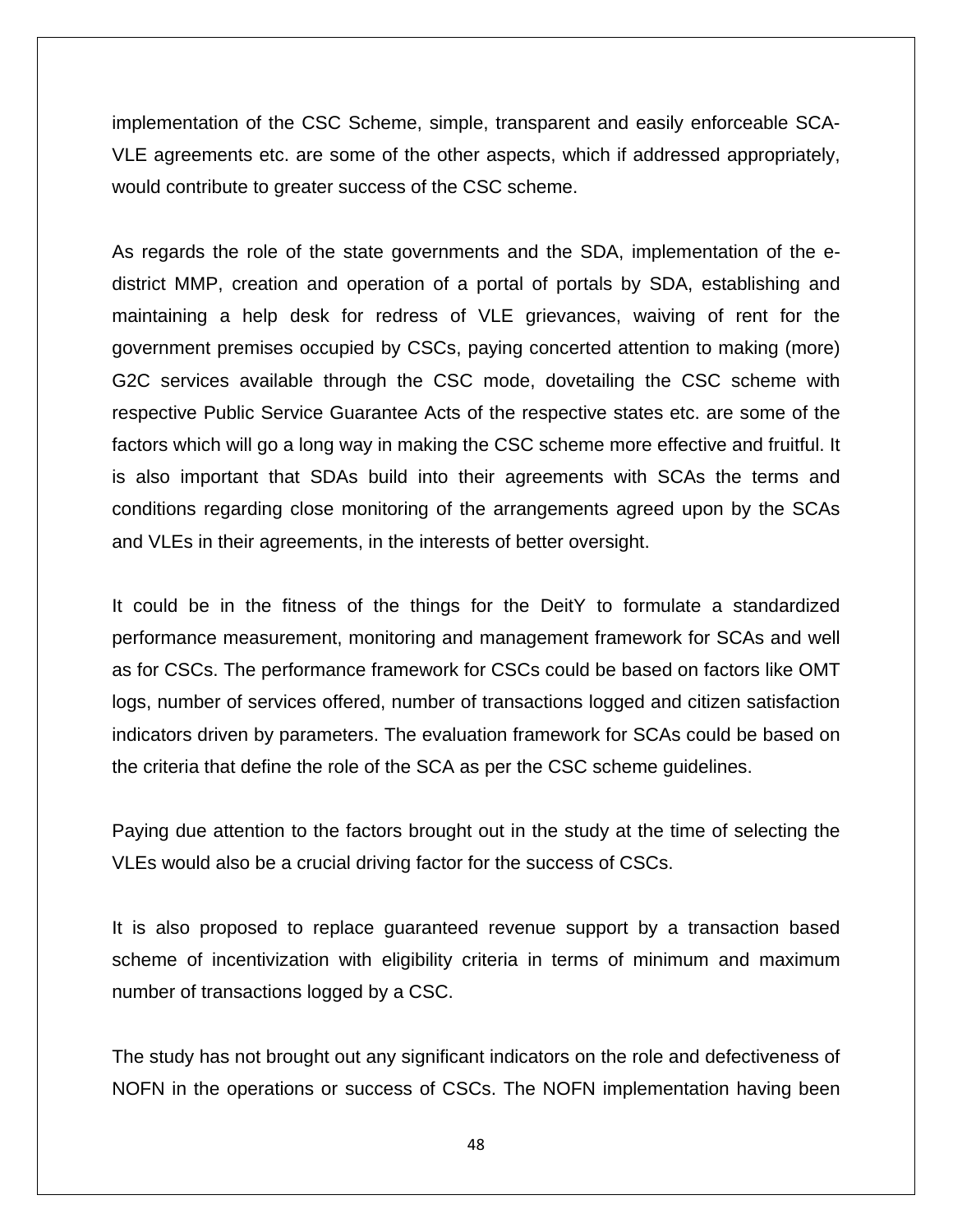taken up in only three blocks in the country, one each in the states of RJ, AP and TP, substantive evidence on the scale of transactions under the CSC scheme in these locations could not be established in the survey. It might therefore be appropriate to conduct a separate study on the business model for NOFN-enabled CSCs.

In conclusion, it can be said that the CSC project is indeed progressing well in achieving its envisaged purpose and objectives, though degrees of success vary from state to state owing to a variety of administrative and infrastructural issues. A number of factors have also come to light that contribute to the improved financial sustainability of the CSCs/VLEs in the states. On the strength of the observations and findings (both quantitative and qualitative), the study brings forth a number of aspects, which if duly addressed, could revitalize the currently unviable CSCs/VLEs. As there is adequate evidence of successful CSC models (e.g. of KL and MP), it would be in the fitness of things for the stakeholders concerned viz. SDAs, SCAs and VLEs to identify the unmet gaps in the CSC scheme implementation in their respective states and adopt the strategies, approaches and practices of successful CSCs in other states.

It emerges from the study that the CSC initiative holds substantial potential for viability, and long-term sustainability. The CSC scheme is indeed a powerful vehicle not only for the efficient and effective delivery of citizen services but also for promoting entrepreneurship among the rural population and spurring socio-economic developmental activity.

**o0o**